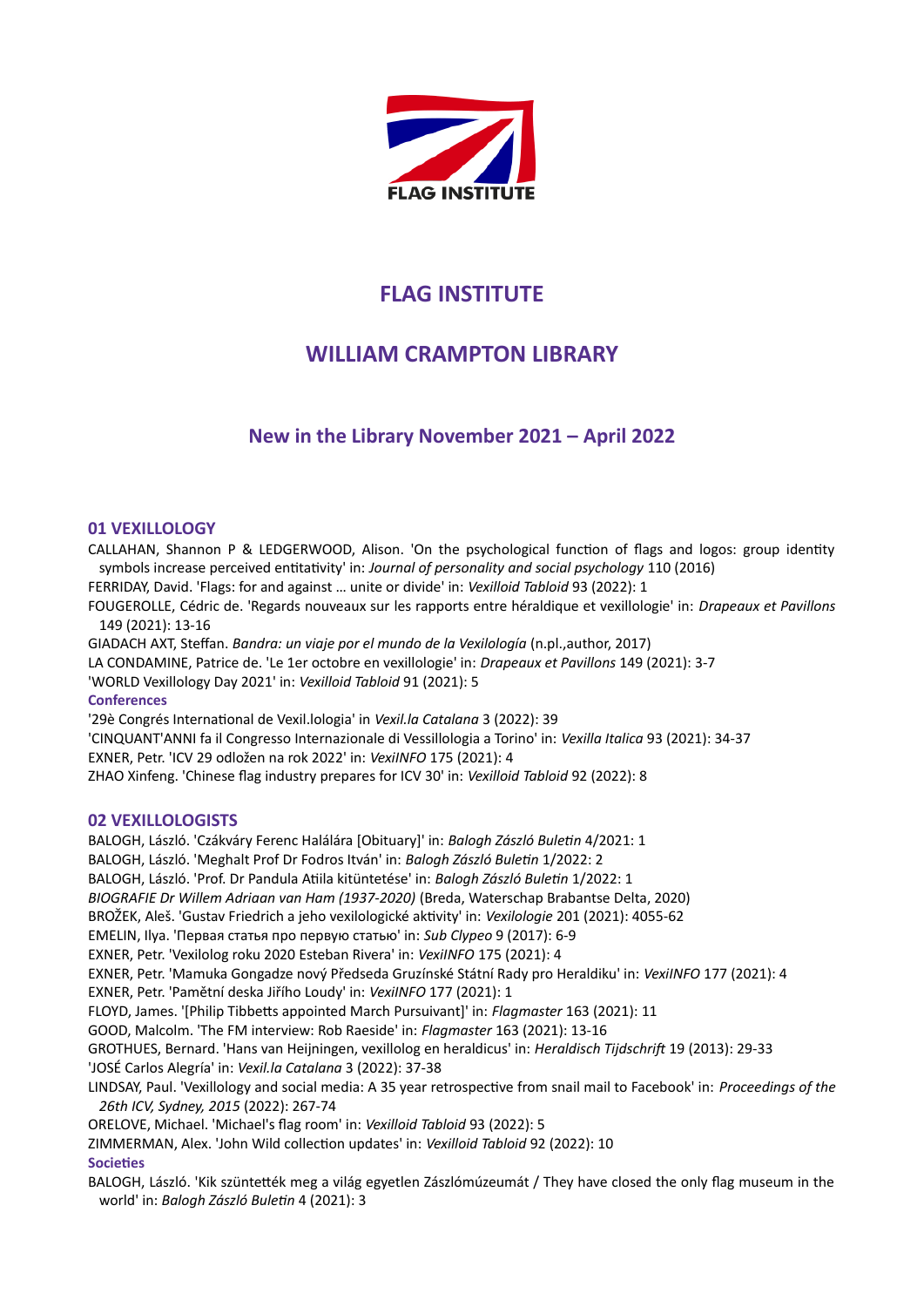BALOGH, László. 'Magyarországi zászlótársaság' in: *Balogh Zászló Buletin* 1/2022: 1-2 GALAN, Anna. '40 anys de fortalesa i il·lusió' in: *Vexil.la Catalana* 3 (2022): 2-4 HOLAS, Petr. '36. Národní Vexilologický Kongres Španělské Vexilologické Společnosti' in: *VexiINFO* 178 (2021): 1 HUK, Kryštof. 'Nové vlajky: Česká vexilologická společnost' in: *Vexilologie* 201 (2021): 4072-75 HUK, Kryštof. 'Zpráva z 50. výroční členské schůze' in: *Vexilologie* 201 (2021): 4068-72 'SOCIEDAD Española de Vexilología (SEV)' in: *Vexil.la Catalana* 3 (2022): 35-36

### **03 TERMINOLOGY**

HEIMER, Željko. 'Ten years of the dictionary of vexillology' in: *Proceedings of the 26th ICV, Sydney, 2015* (2022): 173-85

## **04 LITERATURE**

EXNER, Petr. '20 let zpravodaje *Vexilolog*' in: *VexiINFO* 175 (2021): 1 'VEXILLA Notizie compie vent'anni' in: *Vexilla Notizie* 40 (2022): 161

#### **08 INFORMATION RETRIEVAL**

THOMAS, Mike. 'Flags by design: Identifying flags by pattern and colour' in: *Proceedings of the 26th ICV, Sydney, 2015* (2022): 423-29

## **10 DESIGN**

#### **Flag families**

ORY, Pascal. 'Y a-t-il des familles de drapeaux? Introduction à la vexillologie comparée' in: AGULHON, Maurice, BECKER, Annette and COHEN, Évelyne (eds.). *La République en représentations: autour de l'oeuvre de Maurice Agulhon*. New edition [online]; orig. ed. Paris: Éditions de la Sorbonne, 2006

## **11 USE OF A PARTICULAR COLOUR**

KAUPPINEN-RÄISÄNEN, H. & JAUFFRET, M-N. 'Using colour semiotics to explore colour meaning' in: *Qualitative Market Research: An International Journal* 21 (2018): 101-17

KAYE, Ted. 'Why do red, white and blue dominate national flags?' in: *Vexilloid Tabloid* 91 (2021): 6-7

SÁNCHEZ ORTIZ, Alicia. 'El color: símbolo de poder y orden social. Apuntes para una historia de las apariencias en Europa' in: *Espacio, Tiempo y Forma, Serie IV, H.' Moderna* 12 (1999): 321-54

SÁNCHEZ ORTIZ, Alicia. *De lo visible a lo legible: el color en la iconografía cristiana: una clave para el restaurador* (doctoral thesis, University Complutense de Madrid, 2001)

SIRACUSANO, Gabriela (ed.). *El poder de los colores: De lo material a lo simbólico en las prácticas culturales andinas (siglos XVI-XVIII)* (Buenos Aires, Fondo de Cultura Económica de Argentina, 2005)

## **12 USE OF A PARTICULAR SYMBOL**

BERGHMAN, Arvid. 'Sveriges tre kronor och Stockholms stadsvapen' in: *Rig* 2 (1956): 45-52

CABALLERO, José Antonio. '2, 3, 4 … 50 estrellas' in: *Astronomía* 259 (2021): 76

ELLMERS, Detlev. 'Das Schiff als Zeichen in Mittelalter und Früher Neuzeit: Bürgerliche Selbstdarstellung im Flußgebiet der Weser' in: *Deutsches Schiffahrtsarchiv* 19 (1996): 221-52

HARMANŞAH, Ömür. 'Visualizing the Moon in the Ancient Near East' in: Gruber, Christiane (ed). *The Moon: a voyage through time* (Toronto, Aga Khan Museum, 2019): 8-14

LIBERMAN, Max. 'Crowned republics?' in: *Vexilloid Tabloid* 93 (2022): 6-7

NAGLE, John. 'From the politics of antagonistic recognition to agonistic peace building: an exploration of symbols and rituals in divided societies' in: *Peace and Change* 39 (2014): 468-94

ZAMYATIN, Stan. 'Flagscapes - A natural approach to vexillology' in: *Proceedings of the 26th ICV, Sydney, 2015* (2022): 442-48

ZEVEN, Anton C. 'Geleedpotigen in de heraldiek deel 1: Insecten' in: *Heraldisch Tijdschrift* 19 (2013): 9-22

### **13 NATIONAL IDENTITY**

EDENSOR, Tim. *National identity, popular culture and everyday life* (Oxford, Berg, 2002)

#### **33 DISPLAY AND USE**

BOURGEAULT, Anthony. 'Un drapeau taliban, at home' in: *Filigrane* 25 (2016): 61-90 CRUMP, Edwin & CAMERON, Donald. '[Politician's office flag backdrops]' in: *Flagmaster* 163 (2021): 35 GARCIA, Ivis. 'Symbolism, Collective Identity, and Community Development' in: *Societies* 8 (2018): 1-13 'THE TALLEST flagpoles in the world' in: *SAVA Newsletter* 92 (2021): 20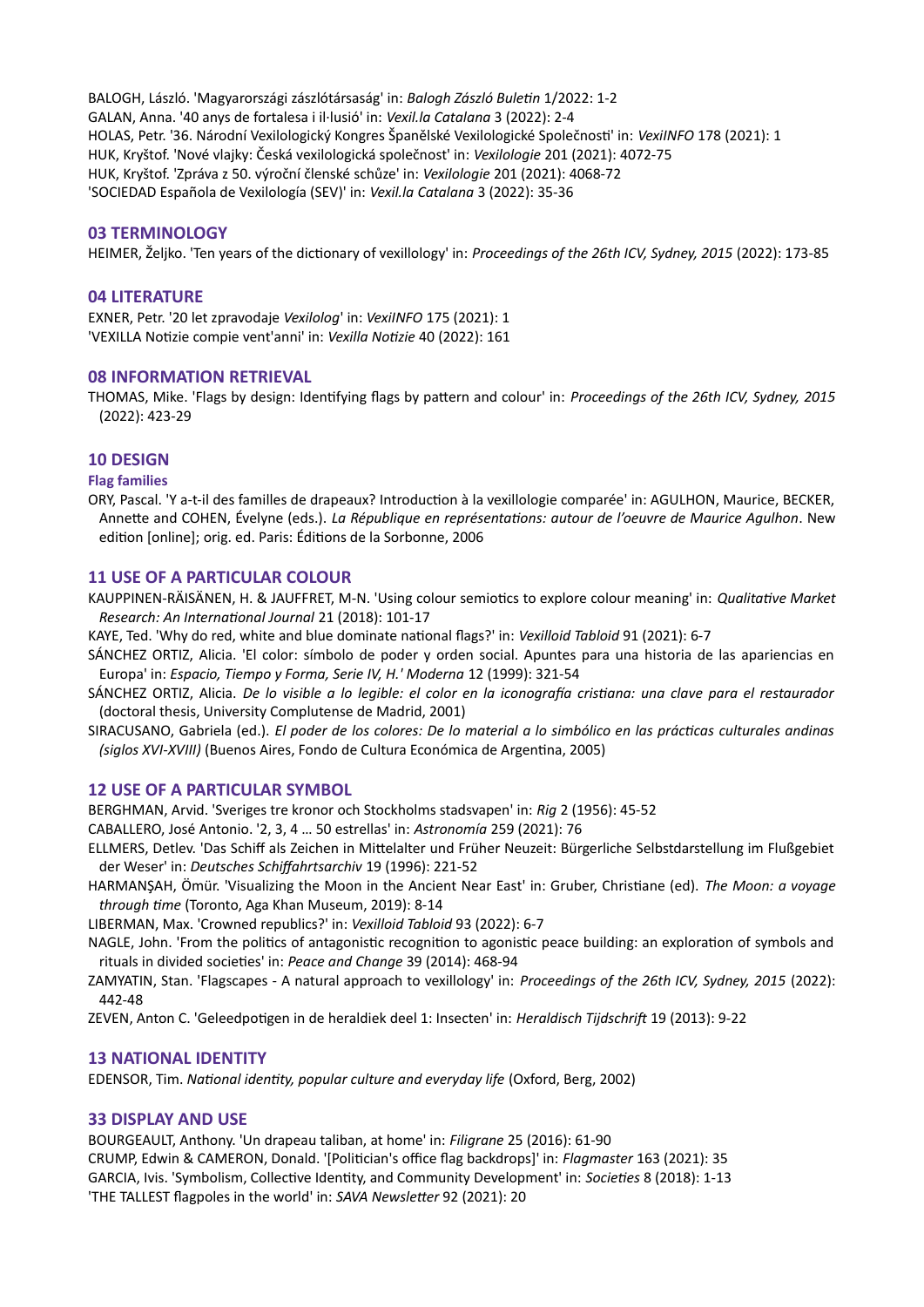### **37 FLAGS IN ART**

AVIÀ-FAURE, Jordi. 'La segona bandera del Cicle "La bandera de l'Agenda 2030" s'hissa a Barcelona' in: *Vexil.la Catalana* 3 (2022): 34

CRUMP, Edwin. 'The black flag and video game vexillology' in: *Proceedings of the 26th ICV, Sydney, 2015* (2022): 135-39 FLAG LAB. *Investigació, creació i promoció de les banderes que representen valors universals* (Barcelona, Flag Lab, 2021)

## **60 FLAG ENCYCLOPAEDIAS**

*FLAGS of the United States and foreign countries* (Springfield MA, G. & C. Merriam, 1914) MUNKSGAARD, Jan Henrik. 'Admiral Hesselberg's Book of Flags – an introduction' in: *Proceedings of the 26th ICV, Sydney, 2015* (2022): 345-50

### **64 FLAGS IN ASIA**

GALLOP, Annabel Teh. 'The early use of seals in the Malay world' in: *Bulletin de l'École française d'Extrême-Orient* 102 (2016): 125-63

## **65 FLAGS IN EUROPE**

NACEVSKI, Ivan. 'Државните знамиња на јужниот Балкан [Albania, Bosnia & Herzegovina, Bulgaria, Greece, Kosovo, Montenegro, Serbia]' in: *Macedonian Herald* 17 (2021): 64-88

### **69 FLAGS IN THE ARCTIC AND ANTARCTICA**

BARTENSTEIN, Kristin. 'Planter des drapeaux: quelles règles pour répartir le plancher océanique de l'Arctique?' in: *Etudes internationales* 39 (2008): 537-61

TOWNEND, Evan. 'A new flag for Antarctica' [True South flag] in: *Vexillum* 16 (2021): 4-5

### **70 INTERNATIONAL ORGANISATIONS**

PEYRO LLOPIS, Mella Ana. 'Le régime applicable à l'emblème des organisations internationales' in: *Annuaire français de droit international* 53 (2007): 515-34

**International Committee of the Red Cross**

ÜREGEN, Derya. *Le Croissant-Rouge, outil de modernisation ou reflet d'un empire à la dérive ? Des débuts difficiles aux guerres balkaniques 1868-1913* (Master's dissertation, University of Fribourg, 2010)

**United Nations** *UNITED Nations Flag Code* (ST/SGB/2020/4)

## **71 RELIGIOUS SYMBOLS**

**Islam** KADOI, Yuka. 'Flags' in: *The Encyclopedia of Islam*, 3rd ed (Leiden, Brill, 2014): 119-23

## **72 ETHNIC SYMBOLS**

CAMBLOR, Angel. 'Fundamento y exaltación de la Bandera de la Raza' in: *Clio* 3 (1933): 75-76

EXNER, Petr. 'Noví členové UNPO 2020 (2. část) [Biafra, Yoruba World Congress]' in: *VexiINFO* 175 (2021): 2

EXNER, Petr. 'Vlajka Společenství Portugalsky Mluvícíh Zemí [Comunidade dos Países de Língua Portuguesa]' in: *VexiINFO* 178 (2021): 3

HENRIQUEZ Y CARVAJAL, Federico. 'La Bandera de la Raza' in: *Clio* 3 (1933): 73-75

#### **80 NATIONAL SYMBOLS**

CAHYANINGSIH, Ni Putu Dewi et al. 'Semiotic study of anthems and flags of the United States and the United Kingdom' in: *Jurnal Humanis, Fakultas Ilmu Budaya Unud* 17 (2016): 237-46

CARTLEDGE, John. 'Flags of Bangladesh and Papua New Guinea celebrate Golden Jubilee' in: *Flagmaster* 163 (2021): 26-32

MESTRES, Joan. 'Llegendes i banderes' in: *Vexil.la Catalana* 3 (2022): 13-18

NACEVSKI, Ivan. 'The state flags of the southern Balkans' in: *Macedonian Herald* 17 (2021): 64-88 VOZNIK, Břetislav. *Štátne symboly / National symbols / Bakalárska práca* (Banská Bystrica, 2011) *DIE WAPPEN aller souveränen Länder der Erde* (7th ed., Leipzig, Rühl, n.d. [c.1890])

#### **83 NAVAL SYMBOLS**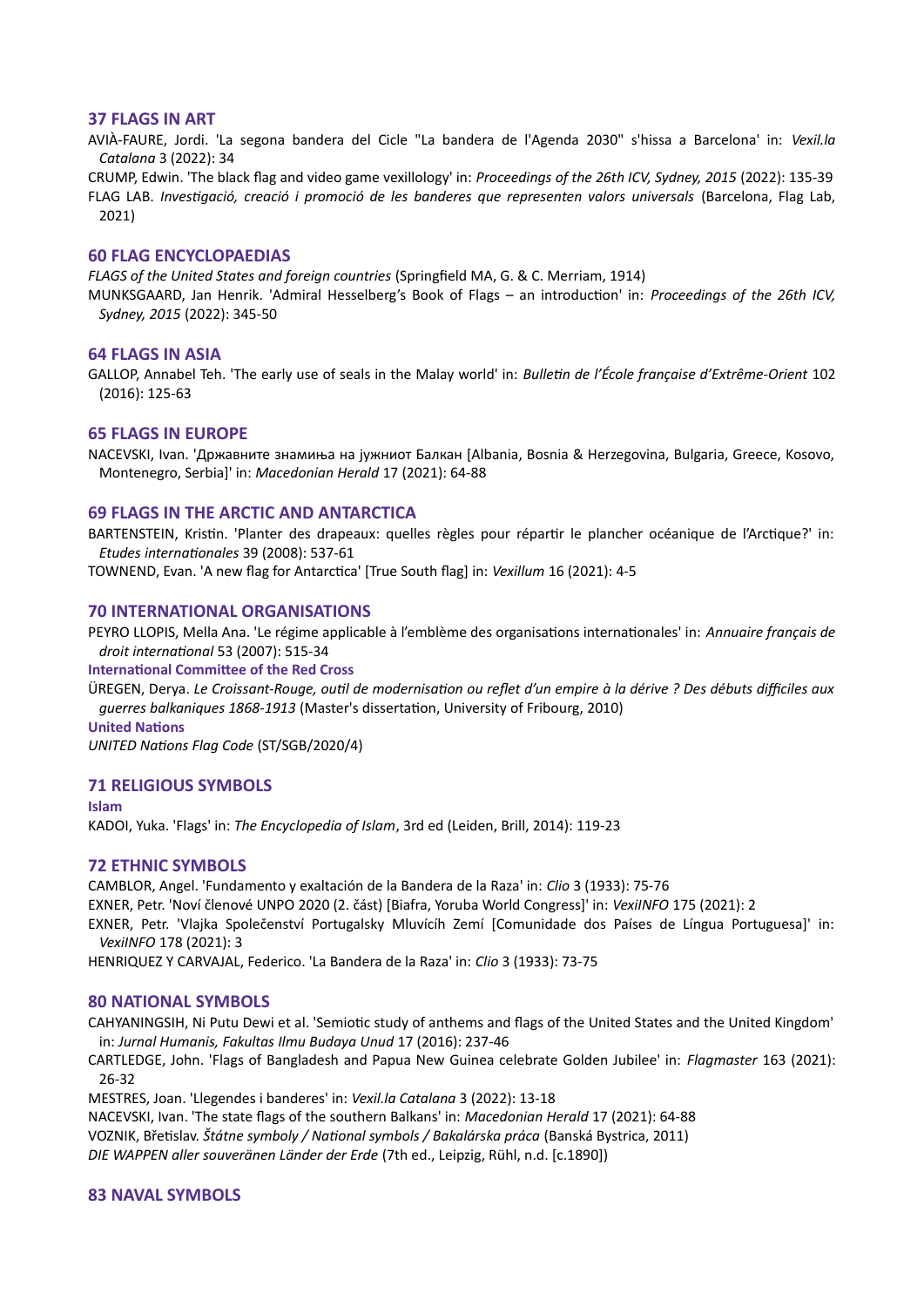BASOV, A.N. 'Současné vojenské námořní vlajky evropských zemí 12 [Albania, Croatia, Greece, Montenegro]' in: *Vexilologie* 201 (2021): 4065-68

### **84 MILITARY SYMBOLS**

QUESADA SANZ, Fernando. 'En torno al origen de las enseñas militares en la Antigüedad' in: *MARQ: Arqueologia y Museos* 2 (2007): 83-98

#### **88 CIVIC SYMBOLS**

BLANC, Joan Francés. 'D'autras bandièras novèlas en 2021 [Svernaya Izmailovo, Russia; Dayton OH, Spokane WA]' in: *Vexil'Oc* 28 (2021): 25

MAMANTOVA, Ella & HAVYSH-MUSAFIR, Anna. 'Municipal symbolism as the basis for visual strategies of a modern city' in: *Актуальнi проблеми державного управлiння* 67 (2016): 132-34

*DIE WAPPEN der wichtigsten Städte Europas* (3rd ed., Leipzig, Rühl, n.d.)

#### **90 MARITIME SYMBOLS**

HÄGG, J. *Flaggkarta: alla nationers örlogs- och handelsflaggor, internationalea signalerna, svenska ångbåtsbolags samt Svenska, Norska, Danska och Finska segelsällskaps flaggor* (Stockholm, Iduns Tryckeri, n.d.)

HEIMER, Željko. 'Što sve pokazuju zastave na moru 1' in: *Hrvatski Vojnik* 445 (2014): 47

HEIMER, Željko. 'Što sve pokazuju zastave na moru 2' in: *Hrvatski Vojnik* 446 (2014): 47

HEIMER, Željko. 'Zastave na moru' in: *Hrvatski Vojnik* 442 (2014): 47

HEIMER, Željko. 'Zastave na moru u novom vijeku' in: *Hrvatski Vojnik* 444 (2014): 47

HEIMER, Željko. 'Zastave na moru u srednjem vijeku' *Hrvatski Vojnik* 443 (2014): 47

#### **Signals**

DEMPSEY, J.K. *The evolution of signalling at sea by flags* (n.pl., n.pub., n.d.)

*INTERNATIONAAL seinboek, ten dienste van alle natiën* (Rotterdam, Nijgh & van Ditmar, 1884)

## **92 SYMBOLS OF OTHER INSTITUTIONS**

#### **Languages**

COOMBS, Stephen. 'Flags and languages [Esperanto, Latin, Ancient Greek]' in: *Flagmaster* 163 (2021): 24-25

GRAINGER, Jonathan et al. 'On national flags and language tags: Effects of flag-language congruency in bilingual word recognition' in: *Acta Psychologia* 178 (2017): 12-17

#### **93 POLITICAL SYMBOLS**

DANGUY, Laurence et al. 'L'arbre partisan: représentations de l'arbre dans la communication des partis politiques' in: DEREIX, Charles et al. *Forêt et communication* (Paris, Harmattan, 2016): 287-320

PLATOFF, Annie & KNOWLTON, Steven. 'Old flags, new meanings' in: *Proceedings of the 26th ICV, Sydney, 2015* (2022): 351-75

TCHATKHOTINE, Serge. 'Le symbolisme et la propagande politique' in: *Hermès* 2 (1988): 190-211 **Dissidents**

#### CARTLEDGE, John. 'Though cowards flinch: The history of the red flag as a symbol of revolt against repression' in: *Proceedings of the 26th ICV, Sydney, 2015* (2022): 116-27

CAVALARI, Al. 'A new flag is born [white-blue-white flag against the invasion of Ukraine]' in: *Vexilloid Tabloid* 93 (2022): 9

#### **Separatists**

GARRIDO, Daniel. 'Independentismes a l'Àfrica, banderes dels futurs nous estats?' in: *Vexil.la Catalana* 3 (2022); 19-30

## **94 SYMBOLS OF SPORT AND RECREATION**

## **Olympic Games**

ORGANISING COMMITTEE OF THE 32ND OLYMPIAD. *Flags and anthems manual* (Tokyo, Organising Committee, 2021) RANDALL, Colin. 'An Olympian flag event' in: *Proceedings of the 26th ICV, Sydney, 2015* (2022): 376

ZHAO, Xingfeng. 'Protocols for flag raising at medal ceremonies of the Beijing Olympic Games 2008' in: *Proceedings of the 26th ICV, Sydney, 2015* (2022): 449-54

## **98 SYMBOLS OF A PARTICULAR EVENT**

## **Holidays**

HOUSER, Graham. 'Holiday-ish flags' in: *Vexilloid Tabloid* 92 (2022): 6

## **99 PERSONAL SYMBOLS**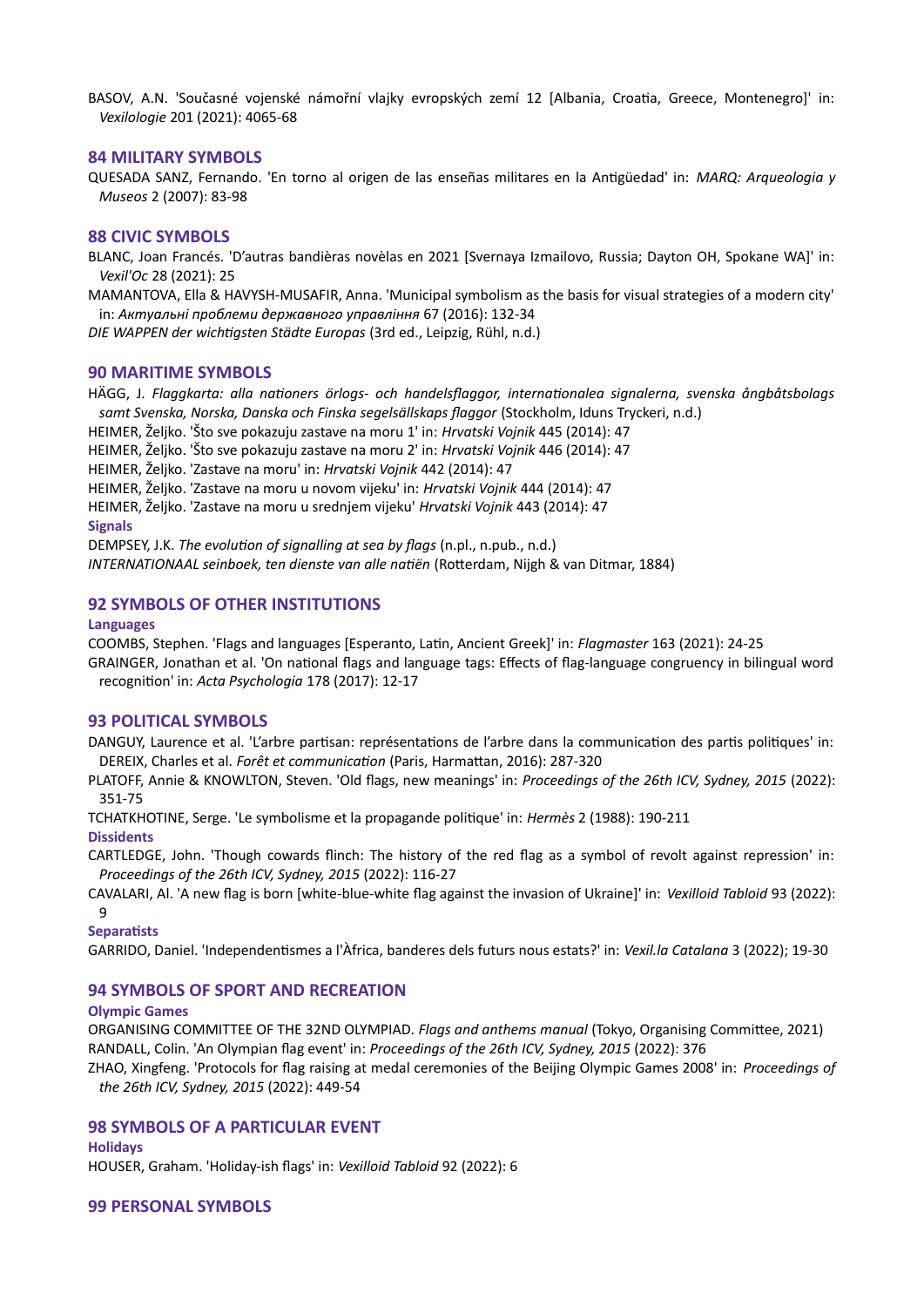SNYDER, Larry. 'Larry Snyder's family heraldry' in: *Vexilloid Tabloid* 93 (2022): 7

**Fantasy states**

GRECHYLO, Andriy. 'Mykola Bytynskyi and his projects of 'Cossackia' symbols' in: *Козакознавчі Студії* 15 (2020): 81-90 KRZYKARO. 'Flażka: Mobilistan' in: *Flaga* 55 (2021): 38-39

**Societies**

BALOGH, László. 'A Magyar Heraldikai és Genealógiai Társasag tisztújító közgyűlése' in: *Balogh Zászló Buletin* 4 (2021): 4

# **Individual countries**

## **AFGHANISTAN**

## **National symbols**

'AGGIORNAMENTI: Afghanistan' in: *Vexilla Notizie* 40 (2022): 164 'BLINXCAT'. *Notes on flags* (ts, author, 2021) CACHINERO-GORMAN, Alex. 'Taliban reintroduce their 1997 flag. Or do they?' in: *Flagmaster* 163 (2021): 4-6 **'**EMIRAT Islàmic de l'Afganistan' in: *Vexil.la Catalana* 3 (2022): 31-32

## **ALBANIA**

**National symbols**

MUNER, Paolo. *Le prime bandiere marittime mercantili albanesi (1913-1914) dagli Archivi del Governo Marittimo Austriaco in Trieste* (Tirana, Almera, 2009)

## **ARGENTINA**

## **Display and use**

BUENOS AIRES. Laws, etc. *Ley 14438* of 2012 on flag protocol

### **National symbols**

GOLMAN, Adolfo Mario. 'La devisa punzó y la bandera federal' in: *Vexiloargentina* 9 (2021): 3-34

LAWS, etc. Proyecto de ley: Ley sistémica de símbolos nacionales; emblemas y su ceremonial (2018)

## **Civic symbols: Buenos Aires**

ALMIRANTE BROWN. *Ordenanza 9752* of 2012 on municipal flag

PILAR. *Ordenanza 232/01 Dispongase la creacion de una bandera que represente y sea mostrada en todos los actos oficiales como simbolo del Partido del Pilar*

## **Civic symbols: Chaco**

RESISTENCIA. 'Ordenanza 13324/2020 on the selection of a municipal flag' in: *Boletín Oficial Electrónico Municipal* 22 (2020): 15-18

**Civic symbols: Córdoba**

MENDIOLAZA. *Propuestas para el concurso de creación de la Bandera Municipal* (Mendiolaza, the council, n.d.) SACHE, Ivan. 'Un drapeau municipal orné d'une tour Eiffel …' in: *Drapeaux et Pavillons* 149 (2021): 11-12 **Civic symbols: Corrientes** LAWS, etc. *Resolución 416* of 6 March 2014 on the adoption of a flag for Corrientes city

*REGLAMENTO para el diseño de la bandera de Bella Vista, Corrientes* (Bella Vista, the council, 2019)

## **Civic symbols: Entre Rios**

NOGOYÁ. *Ordenanza 718* of 5 July 2005 on the creation of a municipal flag VILLA ELISA. *Ordenanza 1842* of 12 May 2017 on the creation of a municipal flag

## **Civic symbols: Misiones**

ELDORADO. *Protocol de la bandera* (Eldorado, the council, n.d.) SAN VICENTE. *Carta organical municipal* [arts 12-18 simbolos]

## **Civic symbols: Neuquén**

NEUQUÉN. *Decreto 0525* of 29 Apr 2010 on municipal flag competition

**Civic symbols: Río Negro**

SOLIVÉREZ, Carlos Eduardo. *La elección de los símbolos de la provincia de Río Negro* (Bariloche, author, 2009) **Civic symbols: Salta**

SAN LORENZO. *Ley 8115* Carta orgánica del Municipio San Lorenzo

**Civic symbols: Santa Cruz**

RÍO GALLEGOS. *Decreto 3781* of 24 Nov 2010 on municipal flag

**Civic symbols: Santa Fe**

FIRMAT. *Ordenanza 1216* (of 2005?) establishing a competition for the design of a municipal flag ROSARIO. *Ordenanza 8806* of 22 September 2011 on the flying of the municipal flag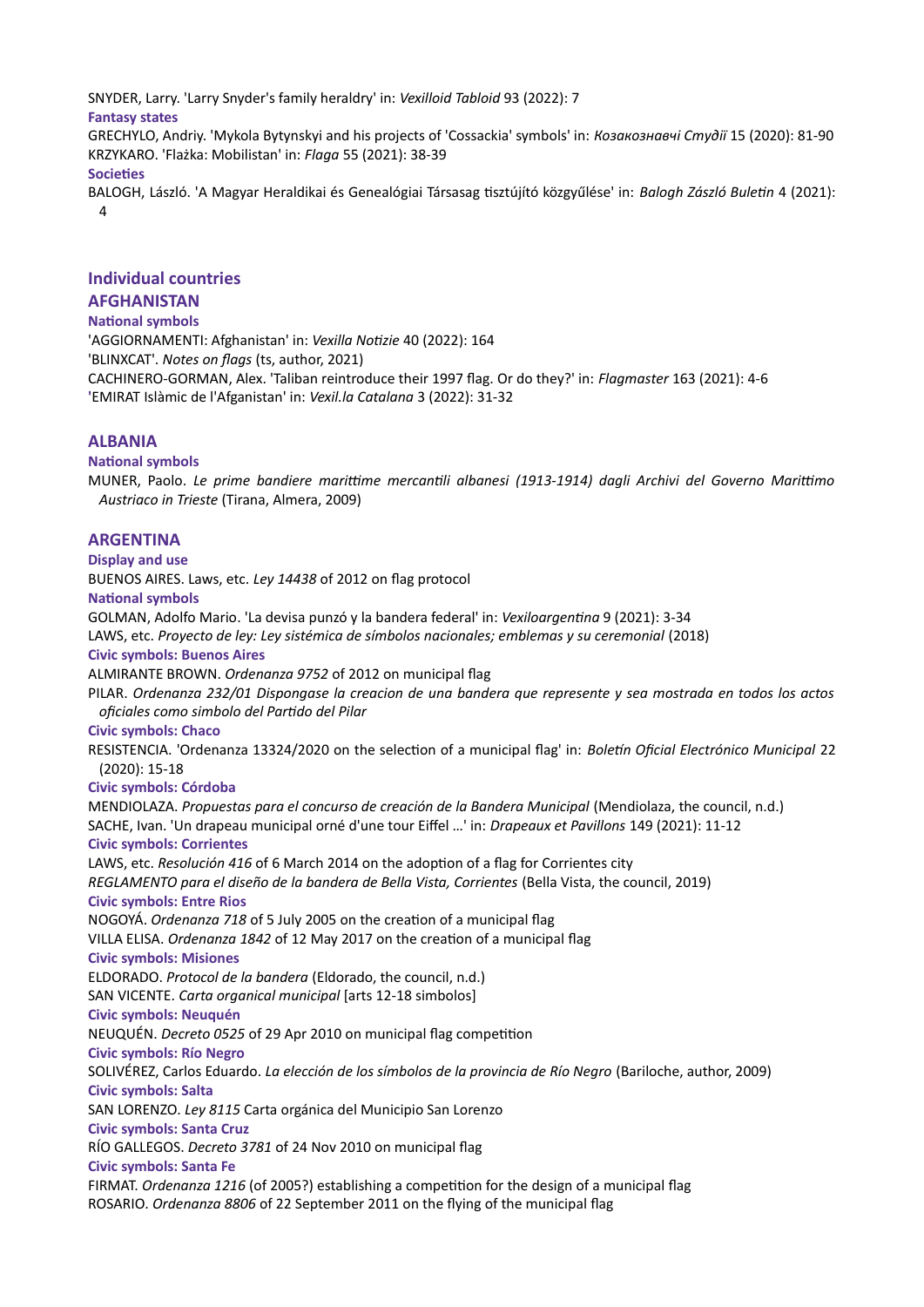#### **Civic symbols: Tierra del Fuego**

RIO GRANDE. *Ordenanza 809/96* on a competition for the design of a municipal flag

### **ARMENIA**

#### **Civic symbols**

EXNER, Petr. 'Vlajky hlavních měst 23: Jerevan (Arménie)' in: *VexiINFO* 178 (2021): 4

#### **AUSTRALIA**

### **Display and use**

BURTON, Tony. 'We did but see her passing by … the 1954 Royal Visit and its impact on Australian and New Zealand vexillology' in: *Proceedings of the 26th ICV, Sydney, 2015* (2022): 99-115

#### **Ethnic flags**

BARTLETT, Ralph & POELS, Jos. '[New flag of Taungurung Sovereign Council]' in: *Flagmaster* 163 (2021): 12

BERRY, Stephen. 'The dead hand of copyright: flagging an issue' in: *Proceedings of the 26th ICV, Sydney, 2015* (2022): 92-98

#### **National symbols**

BASKERVILLE, Bruce & SZABO, Stephen. 'Australia's first? The history of the Bowman flag reconsidered' in: *Proceedings of the 26th ICV, Sydney, 2015* (2022): 42-66

GUENTHER, Scot. 'Images of the land down-under redux' in: *Proceedings of the 26th ICV, Sydney, 2015* (2022): 160-72 MEE, Tracey. 'Australian Identity: Claims and Identity' in: *Proceedings of the 26th ICV, Sydney, 2015* (2022): 320-31 **National symbols: Controversies: Proposals**

BALOGH, László. 'Ausztrália megbékélés zászlója (?) / Flag of Australian Reconciliation (?)' in: *Balogh Zászló Buletin* 4 (2021): 1

#### **Military symbols**

KELLY, Ralph. 'Flags and the Australian military' in: *Proceedings of the 26th ICV, Sydney, 2015* (2022): 229-49 **Civic symbols**

AUSFLAG. *A new flag for Western Australia* (Sydney, Ausflag, 2022)

DAVIS, Ted. 'Flag proposals in Australia [Queensland, Gold Coast QLD]' in: *Vexilloid Tabloid* 92 (2022): 6

#### **Maritime symbols: Signal flags**

RISBY, Mark. 'Flags of Van Diemen's Land: Murphy's flag charts' in: *Proceedings of the 26th ICV, Sydney, 2015* (2022): 387-95

**Political symbols**

ADDISON, Jon. 'Looking to the Heavens: The Australasian League flag of 1851' in: *Proceedings of the 26th ICV, Sydney, 2015* (2022): 20-31

#### **Sports symbols**

BARTLETT, Ralph. 'Australia's boxing kangaroo flag – whose flag is it?' in: *Proceedings of the 26th ICV, Sydney, 2015* (2022): 32-41

#### **AUSTRIA**

#### **Display and use**

MOLL, Martin. 'Wohltätigkeitsfeste, Fahnenschmuck und Militärmusik: Konfliktfelder zwischen steirischem Deutschnationalismus und kaiserlichem Statthalter um 1900' in: *Zeitschrift des Historischen Vereines für Steiermark* 95 (2004): 255-82

VEREŠČÁK, Jan. 'Dekret 117 Josefa II. z roku 1781' in: *Vexilologie* 201 (2021): 4062-65

**National symbols**

LAWS, etc. 'Bundesgesetz vom 28. März 1984 über das Wappen und andere Hoheitszeichen der Republik Österreich (Wappengesetz)' in: *Bundesgesetzblatt* 72 (25 April 1984): 1335-38

#### **Military symbols**

HATSCHEK, Christoph. 'Der letzte kaiserliche Doppeladler im offizielen (Dienst-)Gebrauch der Republik Österreich' in: *Viribus unitis* (2017): 45-59

HEIMER, Željko. 'Austrijske vojne zastave' in: *Hrvatski Vojnik* 441 (2014): 47

#### **Civic symbols**

BÖSCH, Nicolina. *Wappenlegespiel der 23 Bezirke Wiens* (Wien, the author, n.d.)

NACHBAUR, Ulrich. 96 Gemeindewappen: Hoheitszeichen und Bürgerstolz - Austellung (Bregenz, Vorarlberger Landesregierung, 2008)

'DIE STÄDTEWAPPEN Vorarlbergs [Bludenz, Bregenz, Dornbirn, Feldkirch]' in: *Alemania* (1931): 46-53

'VORALBERGER Gemeinde-Wappen [Bürs, Klösterle, Satteins, Thüringen]' in: *Alemania* (1932): 82-86

'VORALBERGER Gemeindewappen [Götzis, Hohenems, Lustenau, Rantweil]' in: *Alemania* (1931): 120-24 **Symbols of other institutions: Trade unions**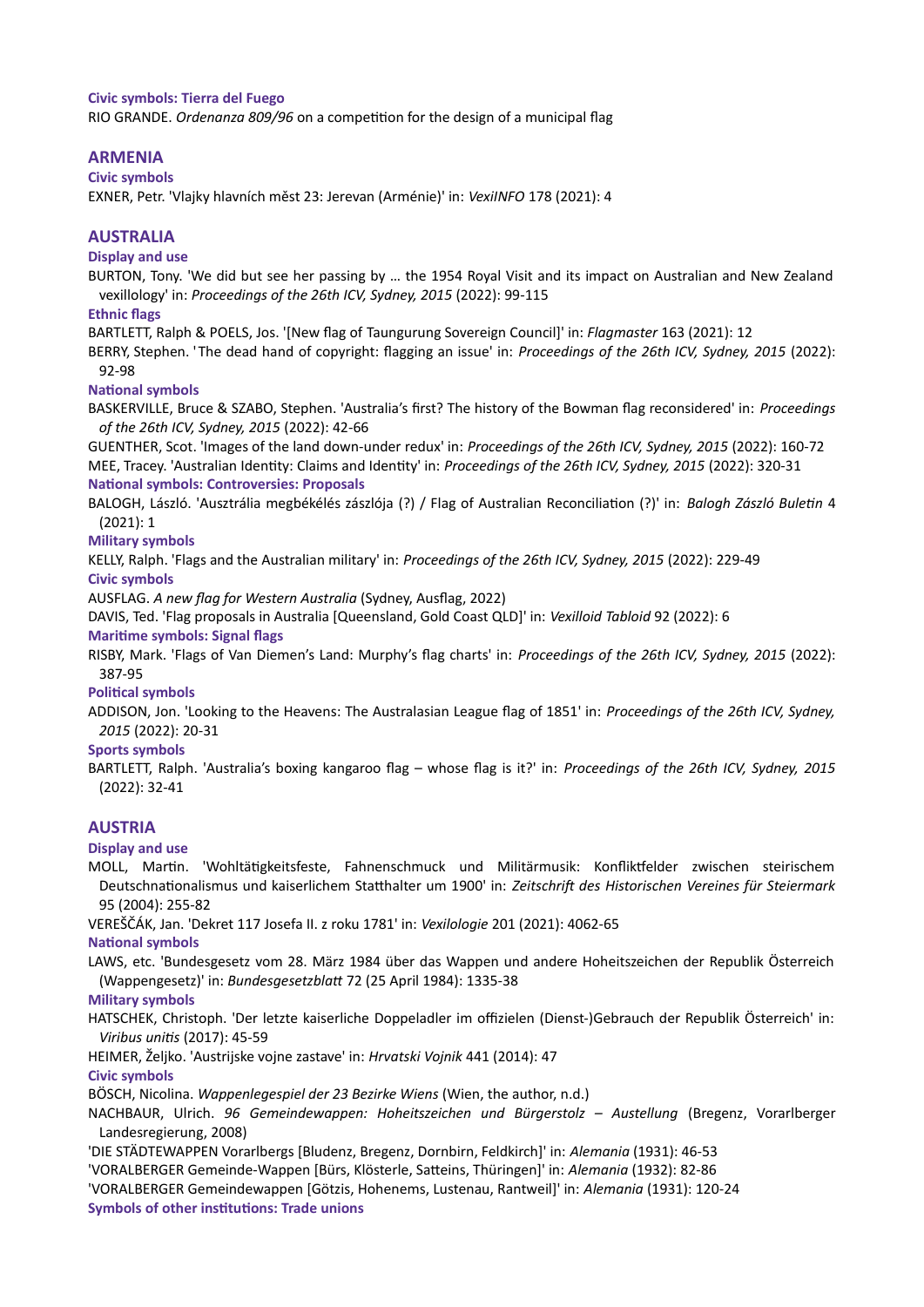STEININGER, Hermann. 'Die "Vogel" oder "Schmeidfahne": eine Fahne der Arbeiterschaft in den Werken Vogel und Noot in Wartberg im Mürztal, Steiermark' in: *Blätter für Heimatkunde* 39 (1965): 25-30

### **AZERBAIJAN**

**Civic symbols**

EXNER, Petr. 'Vlajky hlavních měst 23: Baku (Ázerbajdžán)' in: *VexiINFO* 178 (2021): 4

## **BARBADOS**

### **National symbols**

'AGGIORNAMENTI: Barbados' in: *Vexilla Notizie* 40 (2022): 164

BALOGH, László. 'Kikiáltották a köztársaságot Barbadosban / The republic was proclaimed in Barbados' in: *Balogh Zászló Buletin* 4 (2021): 4

BERRY, Bruce. 'Flags of Barbados' in: *SAVA Newsletter* 92 (2021): 6-11

EXNER, Petr. 'Barbados nová republika v Karibiku' in: *VexiINFO* 178 (2021): 4

POELS, Jos. 'Barbados [becomes a republic; replacement of Queen's personal standard and changes to Defence Force flags]' in: *Flagmaster* 163 (2021): 8

#### **Head of state symbols**

EXNER, Petr. 'Nové vlajky: Barbados' in: *Vexilologie* 202 (2021): 4096-97

## **BELARUS**

**National symbols**

KLIMEŠ, Roman. 'Weißrussland: Wappen' in: *Flaggen, Wappen und Siegel* 133 (2021): 40

**National symbols: Proposals**

BALOGH, László. 'Orosz-Belarus federáció leendő zószlója? / Russia-Belarus federation new flags?' in: *Balogh Zászló Buletin* 4 (2021): 3

**Government symbols**

BASOV, A.N. & EXNER, Petr. 'Vlajka Orgánů Pohraniční Služby Běloruska' in: *VexiINFO* 178 (2021): 2

## **BELGIUM**

**Museums**

GEYSSENS, Annie. 'De collectie vlaggen & vaandels van Amsab' in: *Brood & Rozen* 7 (2002): 60-61

#### **Head of state symbols**

LUPANT, Michel. 'Belgium Royal flags since Independence' in: *Proceedings of the 26th ICV, Sydney, 2015* (2022): 275- 319

#### **Naval symbols**

HEIMER, Željko. 'Vojnopomorske zastave Belgije' in: *Hrvatski Vojnik* 449 (2014): 47

POELS, Jos. 'Belgian Naval Auxiliary Force [ensign]' in: *Flagmaster* 163 (2021): 9-10

VERSTREPEN, Walter. 'Het statuut en de nieuwe vlag van de belgische Marine hulpschepen' in: *Neptunus* 327 (2021): 44-45

#### **Maritime symbols**

DREESEN, Jean Baptiste. 'De *Christina* een Oostendse driemaster uit 1779' in: *De Plate* 18 (1989): 108a-109

## **BOLIVIA**

**National identity**

TITCHENER, Kelly C. Stiller. *The viability of South American regional integration: Bolivian national identity in the integration process* (MSc dissertation, Oklahoma State University, 2010)

#### **BOSNIA & HERZEGOVINA**

**General works** HEIMER, Željko. 'Zastave Bosne i Hercegovine' in: *Glas Narodne Diplomacije* 14 (2014): 28-30

## **BRAZIL**

#### **National symbols**

BERGO, Marcio Tadeu Bettega. 'Brasil - 130 anos da República e dos símbolos nacionais' in: *Revista do Exército Brasilero* 156 (2020): 4-8

#### **Military symbols**

*INSTRUÇÕES gerais para a concessão de denominações históricas, estandartes históricos e distintivos históricos às organizações militares do Exército (IG 11-01)* (Brasilia, Army, 1999)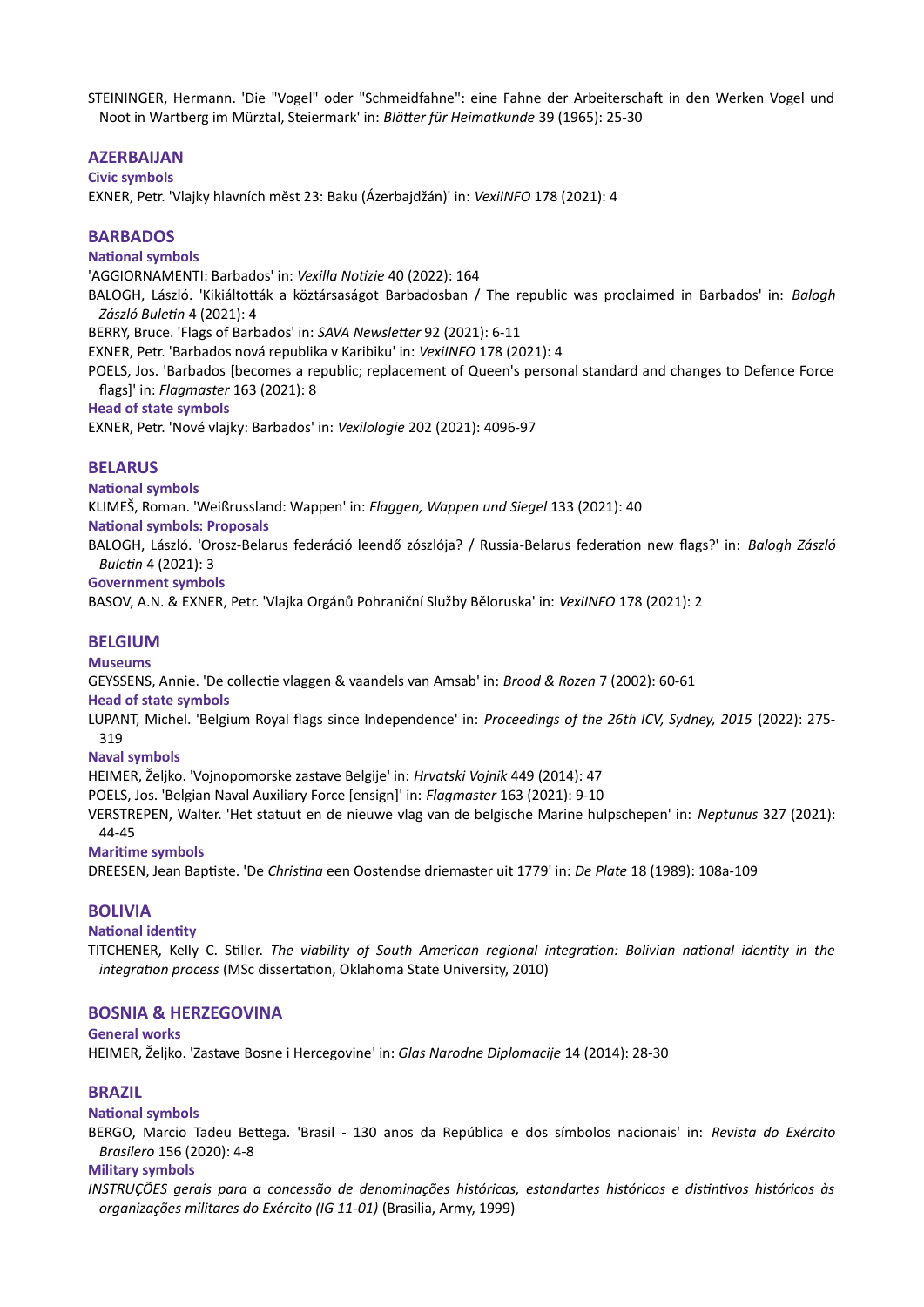#### **Civic symbols: Paraiba**

MONTEIRO, Luira Freire & SANTANA, Flávio Carreiro de. *Emblemas da Paraibanidade: simbologia e história nas bandeiras e brasões da Paraíba* (ts, authors, n.d.)

### **BRITISH ANTARCTIC TERRITORY**

**Display and use** POELS, Jos. '[Blue Ensign]' in: *Flagmaster* 163 (2021): 10

### **BULGARIA**

**Naval symbols** HEIMER, Željko. 'Bugarske vojnopomorske zastave' in: *Hrvatski Vojnik* 450 (2014): 47

## **CANADA**

**Museums: Conservation** LITTLE, Sharon. 'Honneurs au drapeau' in: *Continuité* 121 (2009): 15-16 **Display and use** McCONNELL, Brennan. 'Le drapeau britannique passe les frontières' in: *Cap-aux-Diamants* 120 (2015): 33-34 **Display and use: Alberta** *PROTOCOL for flag displays* (n.pl., Executive Council., n.d.) **Display and use: New Brunswick** *FLYING and displaying flags in New Brunswick* (Fredericton, Province, 2016) **Display and use: Prince Edward Island** *GUIDELINES for flying and displaying the provincial flag and other flags and standards in the Province of Prince Edward Island* (Charlottetown, Executive Council, 2014) **Ethnic symbols** HAENTJENS, Marc. 'Le drapeau désincarné' in: *Liaison* 136 (2007): 17-19 **National symbols** VACHON, Auguste. *Des armoiries pour le Canada au temps de Louis XIV* (Heraldic America, 2000); orig published in *L'Héraldique au Canada* 25 (1) (1991): 13-17 and 25 (2) (1991): 6-8 **Government symbols: Justice** HUK, Kryštof. 'Nové vlajky: Nejvyšší soud Kanady' in: *Vexilologie* 202 (2021): 4093-96 **Naval symbols** HEIMER, Željko. 'Kanadske vojnopomorske zastave' in: *Hrvatski Vojnik* 451 (2014): 47 **Civic symbols: British Columbia** 'THE EMBLEMS of British Columbia' in: *Corporate Identity Guidelines* pp1-4 **Civic symbols: Manitoba** LAWS, etc. *The Coat of Arms, Emblems and the Manitoba Tartan Act* c150 2015 *OFFICIAL emblems of Manitoba* (n.pl., n.pub., n.d.) **Civic symbols: Nova Scotia** LAWS, etc. *Provincial Flag Act* c.9 2013 **Civic symbols: Nunavut** LAWS, etc. *Consolidation of Flag of Nunavut Act*, c.1 1999 **Civic symbols: Québec** BABOULET, Pascale. '"Un drapeau, ça ne se jette pas!" La dimension affective de l'emblème national, dans une campagne du Sud'. Paper presented at *Le Midi dans la nation française. Actes du 126e Congrès national des sociétés historiques et scientifiques*, Toulouse, 2001. (Paris, CTHS, 2002): 41-55 BOUVIER, Luc. 'Histoire des drapeaux québecois: du tricolore canadien au fleurdelisé québécois' in: *L'héraldique au Canada* (1994 and 1995) BOUVIER, Luc. 'Les armoiries du Québec d'hier à aujourd'hui' in: *Heraldic America* (2007): online COGNÉ, Daniel. 'Les armoiries de Montréal-Est' in: *L'héraldique au Canada* 31 (1997) COGNÉ, Daniel. 'L'héraldique au Québec' in: *Cap-aux-diamants* 31 (1992) COGNÉ, Daniel. 'The seal of Quebec City' in: *Heraldry in Canada* 33 (1989)

COMITÉ D'HÉRALDIQUE. *Armorial des municipalités du Québec 1* (Quebec, Socété de généalogie de Québec, 2021)

JONCAS, Geneviève. 'L'appropriation de la fleur de lis par les Québécois: analyse des connotations rattachées à un symbole emprunté à la France'. Paper presented at *La langue française: vecteur d'échanges culturels. Actes du 133e Congrès national des sociétés historiques et scientifiques*, Québec, 2008 (Paris, CTHS, 2012): 111-123

LAWS, etc. *An Act respecting the flag and emblems of Québec* c.51 1999

LEBEL, Jean-Marie. 'Gardien du drapeau de Carillon: l'avocat et philanthrope Louis de Gonzague Baillairgé' in: *Cap-aux-Diamants* 4 (1989): 55-58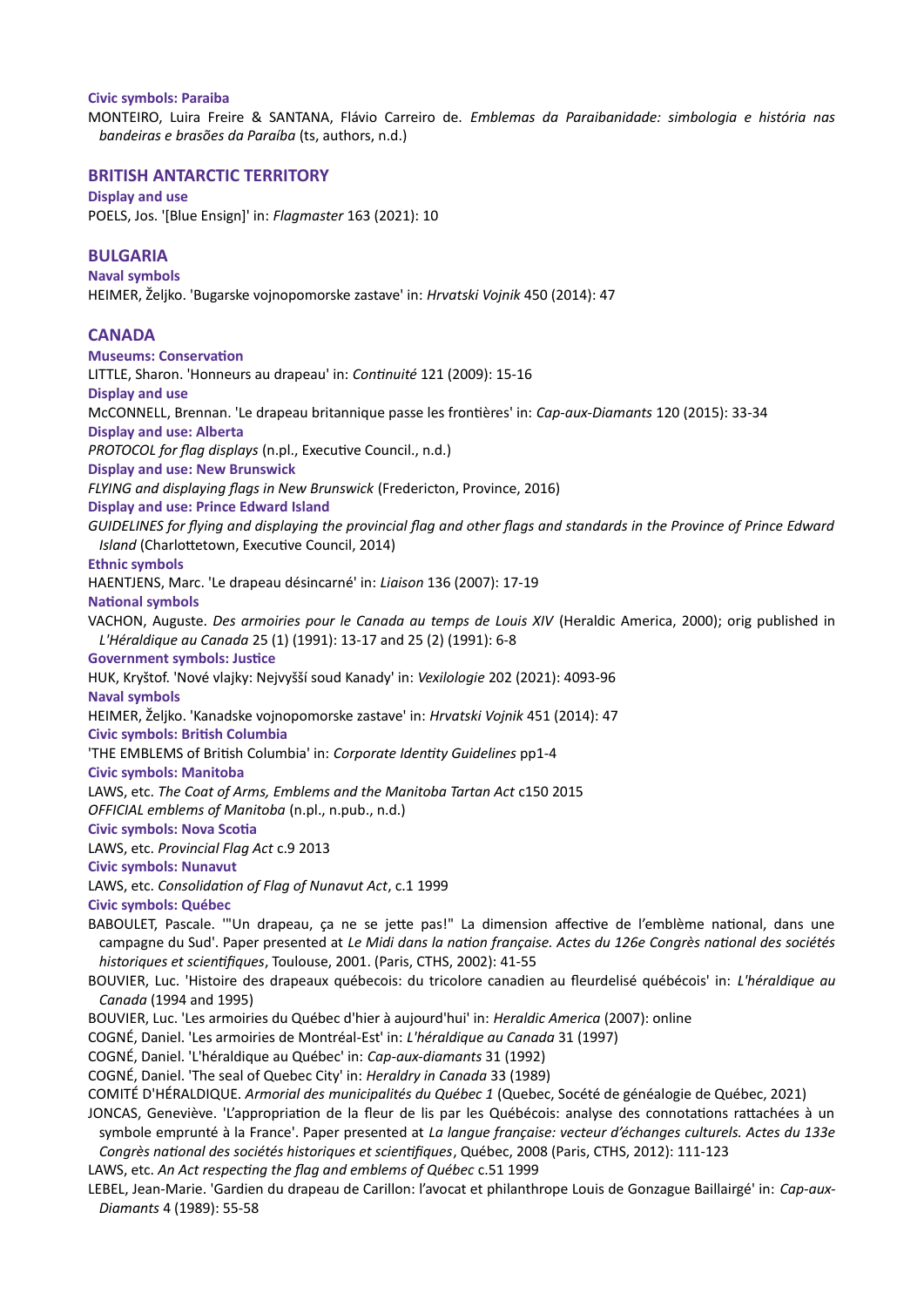**Civic symbols: Saskatchewan** GURTMANN, Carl. 'A Canadian flag reminiscence' in: *Vexilloid Tabloid* 92 (2022): 5 **Civic symbols: Yukon** LAWS, etc. *Flag Act* c91, 2002 **Political symbols** L. 'Le drapeau tricolore au Canada' in: *Bulletin des Recherches Historiques* 8 (1897): 73

## **CHILE**

**Ethnic symbols** CACHINERO-GORMAN, Alex. '[Chango people recognised by Government]' in: *Flagmaster* 163 (2021): 11-12 **National symbols** GIADACH AXT, Steffan. *Las banderas de la patria vieja en tres acequias* (ts., author, n.d.) **Civic symbols** GIADACH AXT, Steffan. *Ilustre municipalidad de: la necesidad de una visión desde la Vexilología para las banderas municipales en Chile* (ts, author, n.d.) GIADACH AXT, Steffan. *La bandera de San Bernardo* (ts, author, n.d.)

## **CHINA, PR**

#### **Display and use**

FEI, Xing. 'Flag display in traditional Chinese architecture' in: *Proceedings of the 26th ICV, Sydney, 2015* (2022): 140-59 ZHAO, Xinfeng. 'Flag training for Chinese national taekwondo and karate teams' in: *Vexilloid Tabloid* 91 (2021): 8

## **CHINESE TAIPEI**

### **National symbols**

LIŠČÁK, Vladimír. 'Státní vlajky a emblémy na Tchaj-Wanu a hnutí za nezávislost' in: *Vexilologie* 202 (2021): 4084-91

### **COMOROS**

## **Islands: Mwali**

KLIMEŠ, Roman. 'Mwali: Flagge' in: *Flaggen, Wappen und Siegel* 135 (2021): 79

## **COSTA RICA**

#### **National symbols**

CARVAJAL ARAYA, MARÍA ISABEL. *Simbolos nacionales de Costa Rica: la otra historia* (UCR, 2017) GAMBOA SALAZAR, Sandra. *Símbolos nacionales de la República de Costa Rica* 3rd ed (San José, Imprenta Nacional,

2018)

LAWS, etc. *Ley que regula uso símbolos nacionales - pabellón y escudo – Ley no. 18 del 27 de noviembre de 1906* **Civic symbols**

MORAVIA. *Diseño y creación de la bandera del cantón de Moravia* (Moravia, municipality, 2017)

### **CROATIA**

## **Naval symbols**

HEIMER, Željko. 'Odred Naoružanih Brodova' in: *Hrvatski Vojnik* 445 (2014): 47 HEIMER, Željko. 'Vojne zastave na moru' in: *Hrvatski Vojnik* 448 (2014): 47 HEIMER, Željko. '53. Bojna Mornarjčko-Desantnog Pješaštva' in: *Hrvatski Vojnik* 446 (2014): 47 **Military symbols** HEIMER, Željko. 'Zastava 33. Inženjerijske Brigade' in: *Hrvatski Vojnik* 463 (2014): 47 HEIMER, Željko. '106. Brigada HV-a 'R' – Osijek' in: *Hrvatski Vojnik* 438 (2014): 47 HEIMER, Željko. 'Zastave 107. Valpovačke Brigade' in: *Valpovački Godišnjak* 19 (2014): 55-59 HEIMER, Željko. '109. Vinkovačka Brigada 'Rode'' in: *Hrvatski Vojnik* 440 (2014): 47 HEIMER, Željko. '111. Brigada ZNG RH – Rijeka' in: *Hrvatski Vojnik* 442 (2014): 47 HEIMER, Željko. '113. Brigada – Šibenek' in: *Hrvatski Vojnik* 443 (2014): 47 HEIMER, Željko. '115. Brigada HV 'R' – Imotski' in: *Hrvatski Vojnik* 444 (2014): 47 HEIMER, Željko. '121. domobranske pukovnije – Nova Gradiska' in: *Hrvatski Vojnik* 449 (2014): 47 HEIMER, Željko. '123. Brigada HV 'R' – Slavonska Požega' in: *Hrvatski Vojnik* 450 (2014): 47 HEIMER, Željko. '126. Brigada HV-a' in: *Hrvatski Vojnik* 451 (2014): 47 HEIMER, Željko. '127. Brigada HV 'R' – Virovitica' in: *Hrvatski Vojnik* 452 (2014): 47 HEIMER, Željko. '131. Brigada HV 'R' – Županja' in: *Hrvatski Vojnik* 453 (2014): 47 HEIMER, Željko. 'Zastava 132. Brigada HV-a' in: *Hrvatski Vojnik* 455 (2014): 47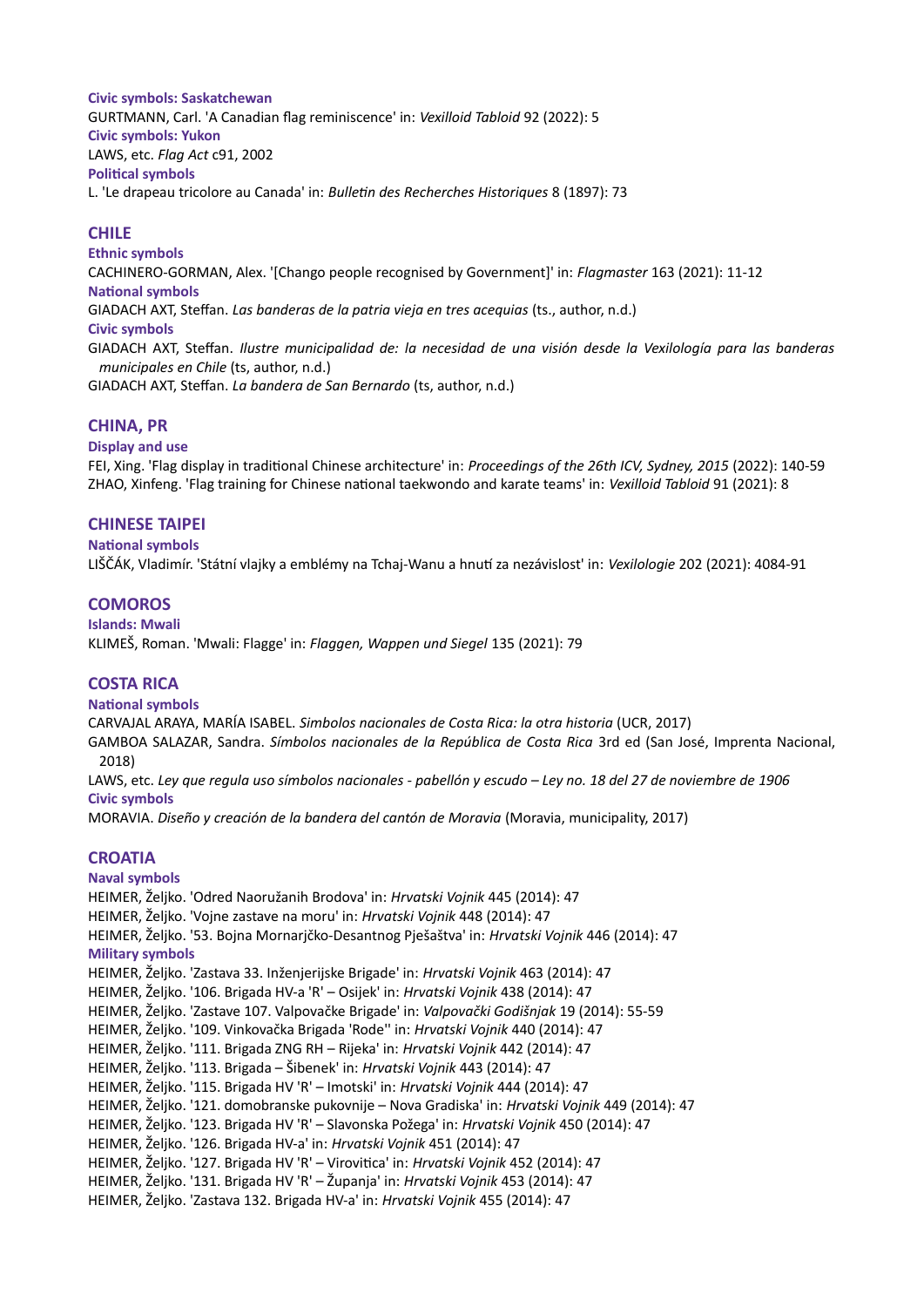HEIMER, Željko. 'Zastava 134. Domobranske Pukovije' in: *Hrvatski Vojnik* 456 (2014): 47 HEIMER, Željko. '136. Brigada HV 'R' – Slatina' in: *Hrvatski Vojnik* 454 (2014): 47 HEIMER, Željko. 'Zastava 141. Brigade' in: *Hrvatski Vojnik* 457 (2014): 47 HEIMER, Željko. 'Zastava 143. Brigade' in: *Hrvatski Vojnik* 462 (2014): 47 HEIMER, Željko. 'Zastava 144. Brigade' in: *Hrvatski Vojnik* 458 (2014): 47 HEIMER, Željko. '145. Brigada HV-a 'R' Zagreb-Dubrava' in: *Hrvatski Vojnik* 459 (2014): 47 HEIMER, Željko. '350. Diverzantski Odred – Zagreb' in: *Hrvatski Vojnik* 460 (2014): 47 HEIMER, Željko. 'Zastave Razmjestivog Komunikacijskog Modula' in: *Hrvatski Vojnik* 447 (2014): 47 HEIMER, Željko. 'Znanstveno-stručni skup simbol, identitet i domovinski rat' in: *Hrvatski Vojnik* 461 (2014): 47

### **CUBA**

**National symbols**

ARISTA-SALADO Y HERNANDEZ, Maikel. 'El escudo de la República de Cuba: precisiones necesarias' in: *Hidalguía* 56 (2009): 553-76

### **CZECH REPUBLIC**

#### **Design: Symbols**

ŠIFTA, Miroslav & CHROMÝ, Pavel. 'Symboly a identita regionu: analýza vnímání přírodních symbolů oblastí s intenzivně přeměněnou krajinou v Česku' in: *Geografický Časopis* 66 (2014): 401-18

#### **Civic symbols**

EXNER, Petr. 'Nové obecní vlajky v roce 2021' in: *Vexilologie* 202 (2021): 4091-92 NOVOTNÝ, Robert R. 'Schallerova Topographie jako pramen heraldiky' in: *Studia Historica Brunensia* 68 (2021): 133-142

#### **DENMARK**

**Civic symbols**

EXNER, Petr. 'Vlajky hlavních měst (20): Kodán' in: *VexiINFO* 175 (2021): 4

**National symbols**

LUND, E. *Danebrog: Danmarks palladium* (København, Hagerup's, 1919) *donated by Jos Poels*

**Naval symbols**

HEIMER, Željko. 'Danske vojnopomorske zastave' in: *Hrvatski Vojnik* 452 (2014): 47

#### **Maritime symbols**

*OFFICIEL fortegnelse over skibe henhörende til den Danske krigs- og handelsflaade* (new ed., København, Schultz, 1872) *OFFICIEL fortegnelse over skibe henhörende til den Danske krigs- og handelsflaade* (3rd ed., København, Schultz, 1874)

### **DOMINICAN REPUBLIC**

**Display and use** LAWS, etc. *Ley 360 que regula el uso de la bandera nacional* **Government symbols** *BANDERA del Poder Judicial* (Santo Domingo, Encuela Nacional de la Judicatura, n.d.)

#### **EGYPT**

#### **Ancient kingdoms**

ALIMENI, Paola Boffula. 'Stendardi nei papiri: un casa unico di studio?' in: *Vexilla Italica* 93 (2021): 1-8 EL-WESHAHY, Mofida. 'Statues of the standard-bearers in Ancient Egypt' in: *Journal of the General Union of Arab Archaeologists* 7 (2006): 35-99

## **EL SALVADOR**

**National symbols**

LAWS, etc. *Decreto 115 (1972) Ley de simbolos patrios*, as amended

#### **ESTONIA**

**Naval symbols** HEIMER, Željko. 'Estonske vojnopomorske zastave' in: *Hrvatski Vojnik* 453 (2014): 47

## **ETHIOPIA**

**Civic symbols** 'AGGIORNAMENTI: Etiopia' in: *Vexilla Notizie* 40 (2022): 164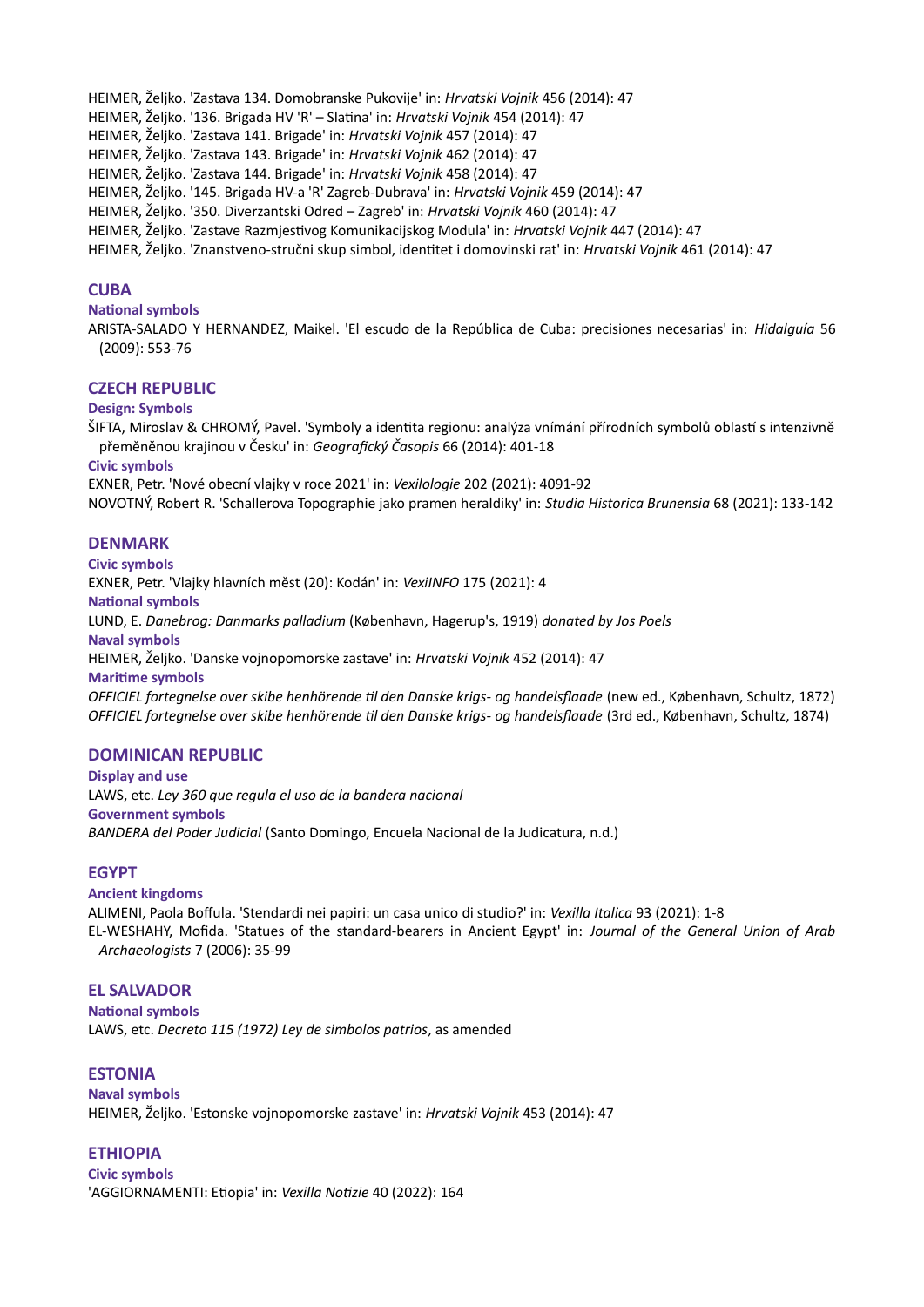BLANC, Joan Francés. 'Un estat de mai en Etiopia' in: *Vexil'Oc* 28 (2021): 24 MARTYKÁN, Jaroslav. 'Sidama a Jihozápad – dva nové státy Etiopské Federace' in: *Vexilologie* 202 (2021): 4079-84 'NEW FLAGS: South West Ethiopia People's Region' in: *SAVA Newsletter* 92 (2021): 4-5 POELS, Jos. 'South West Ethiopia' in: *Flagmaster* 163 (2021): 8

## **FIJI**

**National symbols**

KAYE, Ted. 'Fiji's new flag: a work in progress' in: *Proceedings of the 26th ICV, Sydney, 2015* (2022): 217-28

## **FINLAND**

**General works**

LAURLA, Kari K. *Suomalainen päällikkyysmerkki* (Helsinki, Collegium Heraldicum Fennicum, 1986) *donated by Jos Poels* **National symbols**

LAURLA, Kari K. *Suomen lippu / Finska flaggan / The Finnish flag* (Helsinki, Collegium Heraldicum Fennicum, 1999) *donated by Jos Poels*

*SENARE Lantdagen 1917 Handlingar: No36 Regeringens proposition till Finlands Lantdag till lag om Finlands flagga* (Helsinki, Finlands Senats Tryckeri, 1918) *donated by Jos Poels*

### **Civic symbols**

EXNER, Petr. 'Vlajky hlavních měst 22: Helsinki (Finsko)' in: *VexiINFO* 177 (2021): 4

**Maritime symbols**

**'**HUVIALUSTEN liput' in: *Merenkulkuhallituksen Tiedotuslehti* 9 (1983)

### **Sports symbols: Yachting**

'FLAGGNUMMER' in: *Frisk Bris* 17 (1919) *donated by Jos Poels*

GULLKRONA KRYSSARKLUBB. *GK Årsbok 2019* (Pargas, Gullkrona Kryssarklubb, 2019)

LAWS, etc. 'Asetus purjehdusyhdistysten lipuista 18 Feb 1919' in: *Suomen asetuskokoelma vuodelta 1919* (Helsinki, Valtioneuvoston Kirjapaino, 1919): 3-4 [and the Swedish version: 'Förordning, angående segelförenings flagga 18 Feb 1919' in: *Finlands Författningssamling for år 1919* (Helsinki, Statsradet, 1920): 3-4] *donated by Jos Poels*

LIPPUKOMITEA. *Liputusohje / Flaggreglemente 2009* (Helsinki, Suomen Purjehtijaliitto / Finlands Seglarförbund 2009)

LIPPUKOMITEA. *Suomalaisten veneiden liput / Finländska båtflaggor / Finnish yacht ensigns / Finnische Yachtflagge* (Helsinki, Suomen Purjehtijaliitto / Finlands Seglarförbund, n.d. [c.2000]) *donated by Jos Poels*

LIPPUKOMITEA. *Suomen Purjehtijalitto / Suomen Veneilyliitto: Värisuositukset pursilippuja varten* (Helsinki, Suomen Purjehtijaliitto / Finlands Seglarförbund, 2000) *donated by Jos Poels*

RAUTAPÄÄ, Jorma & VANHANEN, Timo. *Suomen pursilipun evoluutio* (n.pl. n.pub., n.d.)

SAD, A. 'Till diskussionen i flaggfrågan' in: *Frisk Bris* 244 (1917): 89-92 *donated by Jos Poels*

STRANDSTRÖM, Leif. 'Båtflaggans tillkomst och historia' in: *Frisk Bris* 94 (1997): 18-19 *donated by Jos Poels*

STRANDSTRÖM, Leif. Letter of 9 Dec 2001 to Jos Poels re flag of Nyländska Jaktklubben *donated by Jos Poels*

TOURI, Lauri. Letter of 22 Dec 2001 to Jos Poels re Flag Committee of the Finland Yacht Association *donated by Jos Poels*

TOURI, Lauri. Letter of 24 Nov 2001 to Jos Poels re Finnish yachting flags *donated by Jos Poels*

## **FRANCE**

## **Design: Colours**

BOSKAMP, Ulrike. 'Primary colours in eighteenth century France: concepts and uses' in: BUSHART, Magdalena & STEINLE, Friedrich (eds) Colour histories: science, art and technology in the 17th and 18th centuries (Amsterdam, de Gruyter, 2015): 199-222

## **Display and use**

HARFORD, Jason. 'Colouring the claim: visual code and national allegiance in *120 battements par minute* (Robin Campillo, 2017)' in: *Modern and Contemporary France* (2021): unpag

IHL, Olivier. 'Contre la laïcité: le pavoisement de Jeanne d'Arc dans le Paris de 1909' in: *Revue d'histoire moderne et contemporaine* 64 (2017): 63-84

MAIRE DE PARIS. 'Pavoisement des bâtiments et édifices publics à l'occasion de la commémoration de la Fête Nationale de Jeanne d'Arc et de la Fête du Patriotisme' in: *Bulletin municipal officiel de la ville de Paris* 131 (2012): 1077

## **Ecclesiastical symbols**

RAULLET, Alain. 'Pardon Banners in Brittany' in: *Proceedings of the 26th ICV, Sydney, 2015* (2022): 377-86

RESTIF, Bruno. 'Textile et sacré: bannières, vêtements et linges liturgicales en Haute-Bretagne aux XVIe et XVIIe siècles' in: *Mémoires de la Société d'histoire et d'archéologie de Bretagne* 81 (2003): 243-52

## **National symbols**

CONTAMINE, Philippe. 'L'oriflamme de Saint-Denis aux XIVe et Xve siècles' in: *Annales de l'Est* 25 (1973): 179-244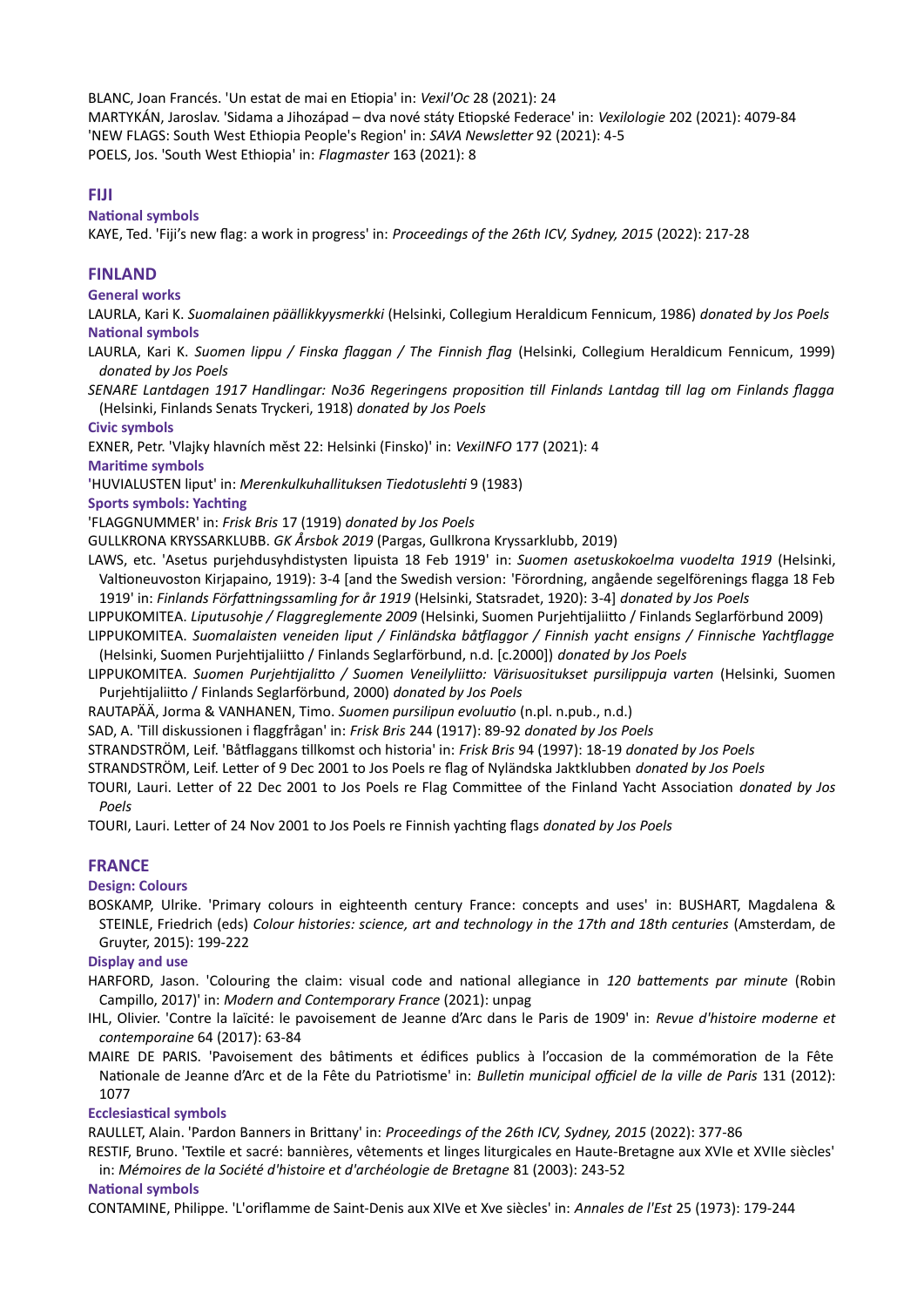JASIEŃSKI, Krzysztof & WOCIAL, Andrzej. 'Prezydent Francji po cichu zmienił kolor flagi' in: *Flaga* 55 (2021): 33-34 POELS, Jos. [Colours employed]' in: *Flagmaster* 163 (2021): 11

'PRESIDENT Macron changes blue on French flag' in: *SAVA Newsletter* 92 (2021): 11-12

SOCIÉTÉ Française de Vexillologie. *Communiqué: À propos du bleu du drapeau tricolore* (Paris, SFV, 2021)

## **Military symbols**

MÜHLEMANN, Louis. 'Die Fahnen des Schweizerregiments de Castella (1702-1722) in französischen Diensten' in: *Vexilla Helvetica* 2 (1971): 1-3

MÜHLEMANN, Louis. 'Fahnen des Schweizerregiments Hessy (1689-1729) in französischen Diensten' in: *Vexilla Helvetica* 1 (1969): 3-5

## **Naval symbols**

HEIMER, Željko. 'Francuske vojnopomorske zastave' in: *Hrvatski Vojnik* 454 (2014): 47

LAWS, etc. *Decret* of 20 October 1790 on naval flag *donated by Jos Poels*

### **Civic symbols: Bretagne**

AUBERT, O.-L. 'Pour le drapeau!' in: *Bretagne* 153 (1957): 289-92 *donated by Jos Poels*

LE GLOAN, Erwan. 'Gwenn ha Du, le "Blanc et Noir"' in: *Pays de Bretagne* Jan/Feb 1996: 58-63 *donated by Jos Poels* MISCELLANEOUS press cuttings on the Breton flag and arms *donated by Jos Poels*

SYNDICAT D'INITIATIVE DE SAINT-MALO. [Plate showing maritime flags of the port, c.1965] *donated by Jos Poels* VINET, Raphaël. *Bannieloù breizh / Drapeaux de Bretagne* (Saint-Brieuc, Kevarzhe Vannielouriezh Vreizh, 2002) *donated by Jos Poels*

## **Civic symbols: Hauts-de-France**

BOUCHET, Emile. 'Le drapeau Dunkerquois' in: *Annales du Comité flamand de France* 30 (1912): 1-44

LEURIDAN, Théodore. *Armorial des communes de la Flandre française* (Westhoekpedia, 2012) *donated by Jos Poels* **Civic symbols: Nouvelle-Aquitaine**

PÉPIN, Guilhem. 'Les cris de guerre 'Guyenne!' et 'Saint Georges!': l'expression d'une identité politique du duché d'Aquitaine anglo-gascon' in: *Le Moyen Age* 112 (2006): 263-81

PÉPIN, Guilhem. *Les emblèmes historiques de l'Aquitaine* (n.pl. Author, 2016)

### **Civic symbols: Provence-Alpes-Côte d'Azur**

CIAUDO, Pierre-Jean. 'À propos de l'origine des armoiries de la ville de Nice' in: *Recherches régionales. Alpes-Maritimes et contrées limitrophes* 209 (2015): 4-8

CUREAU, Dominique. 'Les drapeaux des communes provençales' in: *Drapeaux et Pavillons* 149 (2021): 8-10 **Maritime symbols**

HEIMER, Željko. 'Francuske civilne pomorske zastave' in: *Hrvatski Vojnik* 455 (2014): 47

**Political symbols**

MARIOT, Nicolas. 'Qu'est-ce qu'un "enthousiasme civique"?: sur l'historiographie des fêtes politiques en France après 1789' in: *Annales HSS* 63 (2008): 113-39

## **Sports symbols**

CARON, Gilles. *Les drapeaux du ballon au poing de 1906 à 2017* (Amiens, Sport Picard, n.d.)

## **GERMANY**

## **Design: Symbols**

WEYERS, Christian. 'Das Sachsenroß: Biographie eines Hoheitszeichen' in: *Archiv für Diplomatik* 54 (2008): 99-146 **Display and use**

DEUTSCHE BUNDESTAG. 'Kurzinformation Vorschriften zur Verwendung ausländischer Flaggen und Staatssymbole' in: *Wissenschaftliche Dienste* 105 (2021)

HOHRATH, Daniel. 'Monarchisches Erbe in den Zeichensystemen der beiden deutschen Staaten? Beobachtungen zu Flaggen und Fahnen, Uniformen, Orden und Ehrenzeichen in BRD und DDR', paper presented at Kulturgeschichte Preußens Colloquien 4 (2017)

SCHMÖGER, Manuela. 'Mapping flag usage in Munich, Germany' in: *Proceedings of the 26th ICV, Sydney, 2015* (2022): 396-411

## **National symbols**

BURMESTER, Heinz. 'Flaggenwechsel auf Hoher See' in: *Deutsches Schiffahrtsarchiv* 3 (1980): 227-32

FALLMANN, Reinhold. *Zur Geschichte der deutschen Fahne und ihre Farben* (Berlin, Klönne, 1870)

GIZEWSKI, Christian. *Politische Symbole unserer Zeit und antike Tradition* (ts, author, 2007)

REICHSMINISTERIUM DES INNERN. *Die Hoheitszeichen des Deutschen Reichs* (Berlin, Reichsverlagsamt, 1939)

STILLFRIED-ALCANTARA, Rudolf M. von. *Die Attribute des neuen Deutschen Reiches* (Berlin, Duncker, 1874) **Naval symbols**

HEIMER, Željko. 'Njemačke vojnopomorske zastave' in: *Hrvatski Vojnik* 456 (2014): 47

## **Pre-unification states**

MATTERN, Günther. 'Beiträge zur Flaggengeschichte der deutschen Staaten und Provinzen von 1789 bis 1871' in: *Neue*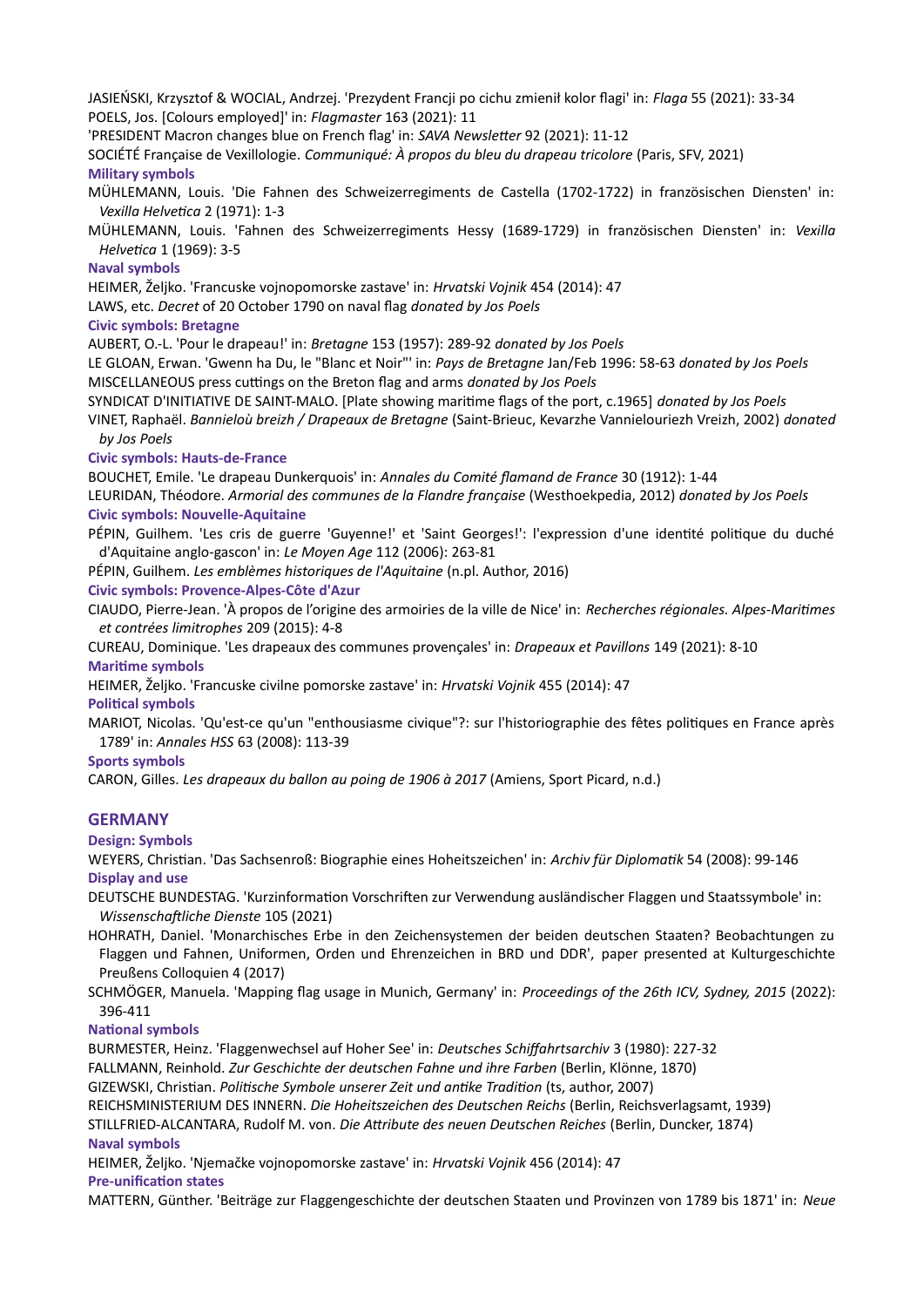*Heraldische Mitteilungen / Kleeblatt Jahrbuch* 12-13 (1975): 82-109 *donated by Jos Poels*

MATTERN, Günther & NEUBECKER, Ottfried. 'Beitrag zur Geschichte der Fahnen und Flaggen deutscher Länder III. Teil: Küstenländer 1 Die Hansestädte [Bremen, Hamburg, Lübeck]' in: *Neue Heraldische Mitteilungen / Kleeblatt Jahrbuch* 16-17 (1978/79): 71-106 *donated by Jos Poels*

MATTERN, Günther & NEUBECKER, Ottfried. 'Beitrag zur Geschichte der Fahnen und Flaggen deutscher Länder III. Teil: Küstenländer 2 Die Flächenstaaten [Helgoland, Schleswig-Holstein]' in: *Neue Heraldische Mitteilungen / Kleeblatt Jahrbuch* 24-26 (1986-88) *donated by Jos Poels*

SCHMIDT, Johann. 'Signal- oder Nummernflaggen' in: *Deutsches Schiffahrtsarchiv* 6 (1983): 265-71

**Pre-unification states: Anspach-Bayreuth**

LOWRY, James W. *A Yorktown surrender flag: symbolic object* (Harpers Ferry, National Parks Service, 1989) **Pre-unification states: Braunschweig**

HAHNE, Otto. 'Neues über altbraunschweigische Fahnen' in: *Braunschweigische Heimat* 33 (1942): 64

NEUBECKER, Ottfried. 'Zur Geschichte der braunschweigischen Landesfarben' in: *Braunschweiger Jahrbuch* 32 (1951): 112-14

**Pre-unification states: Hannover**

SCHIRMER, Friedrich. 'Althannoversche Feldzeichen (1620 bis 1803)' in: *Niedersächsisches Jahrbuch* 16 (1939): 147-207 **Pre-unification states: Hessen-Kassel**

HILL, Steven W. 'Hessian flags in the American War for Independence, 1776-1783' in: *Journal of the Company of Military Historians* 55 (2003/4): 226-32

KORN, Hans-Enno. 'Fahnen und Uniformen der Landgräflich Hessen-Kassel'schen Truppen im Amerikanischen Unabhängigkeitskrieg 1776-1783' in: *Zeitschrift für Hessische Geschichte* 86 (1976/77): 73-107

**Pre-unification states: Preußen**

KRIEGSMINISTERIUM. *Geschichte der Königlich Preußischen Fahnen und Standarten seit dem Jahre 1807* 1 (Berlin, Mittler, 1890)

KRIEGSMINISTERIUM. *Geschichte der Königlich Preußischen Fahnen und Standarten seit dem Jahre 1807* 2 (Berlin, Mittler, 1890)

USPENSKAYA, S.V. 'Знамена прусской армии первой половины ХVIII века в коллексций военно-исторического музея артиллерии, инженержных войск и войск связи' in: *Сборник сохранность* 10 (1994): 69-80

**Civic symbols: Baden-Württemberg**

GEMEINDERAT. *Richtlinie zur Verwendung des Wappens, der Flagge und des Logos der Stadt Bruchsal (Wappenrichtlinie)* (Bruchsal, Gemeinderat, 2017)

**Civic symbols: Bayern**

LANDESREGIERUNG. *Kommunale Hoheitszeichen* (2017)

**Civic symbols: Berlin**

LAWS, etc. *Ausführungsvorschriften zum Gesetz über die Hoheitszeichen des Landes Berlin*

LAWS, etc. *Gesetz über die Hoheitszeichen des Landes Berlin, Drucksache* 16/0778 (2007)

**Civic symbols: Brandenburg**

LAWS, etc. *Satzung zur Gestattung des Gebrauchs kommunaler Hoheitszeichen des Landkreises Potsdam-Mittelmark vom 28.09.2015*

PLATTER, Julia. 'Das Landeswappen Brandenburgs und seine Bestandteile' in: *Wahlperiode Brandenburg* 5 (1985): 1-5

**Civic symbols: Hessen**

*Abschrift Regelungen zur Beflaggung im Land Hessen* (Quelle: Gesetz über die Hoheitszeichen des Landes Hessen 4. August 1948)

**Civic symbols: Niedersachsen**

STAATSKANZLEI. *Niedersachsen und seine Staatssymbole* (Hannover, Landesregierung, n.d.)

**Civic symbols: Nordrhein-Westfalen**

*WAPPEN des Kreises und der Kommunen im Kreis Euskirchen* (2nd ed., Euskirchen, Kreisarchiv, 2004)

**Civic symbols: Rheinland-Pfalz**

RABBOW, Arnold & GUBE, Dieter. 'Landeswappen Rheinland-Pfalz' in: *Blätter zum Land* 1 (1999): 1-8

**Civic symbols: Sachsen-Anhalt**

LAWS, etc. *Gesetz über die Hoheitszeichen des Landes-Anhalt vom 27. April 2017*

**Civic symbols: Schleswig-Holstein**

LAWS, etc. *Entwurf eines Gesetzes zur Änderung des Gesetzes über die Hoheitszeichen des Landes Schleswig-Holstein* (Innenministerium, 2011)*Drucksache 17/664* 

**Political symbols**

FREISTAAT SACHSEN. *Rechtsextremismus Augen auf! Sehen-Erkennen-Handeln: Rechtsextremistische Symbole, Kennzeichen und Organisationen* (Dresden, Landesamt für Verfassungsschutz Sachsen, 2019)

## **Sports symbols**

DEUTSCHES OLYMPISCHEN SPORTBUND. *Verwendung der Bundessymbole im Sport: Vereinbarung zwischen*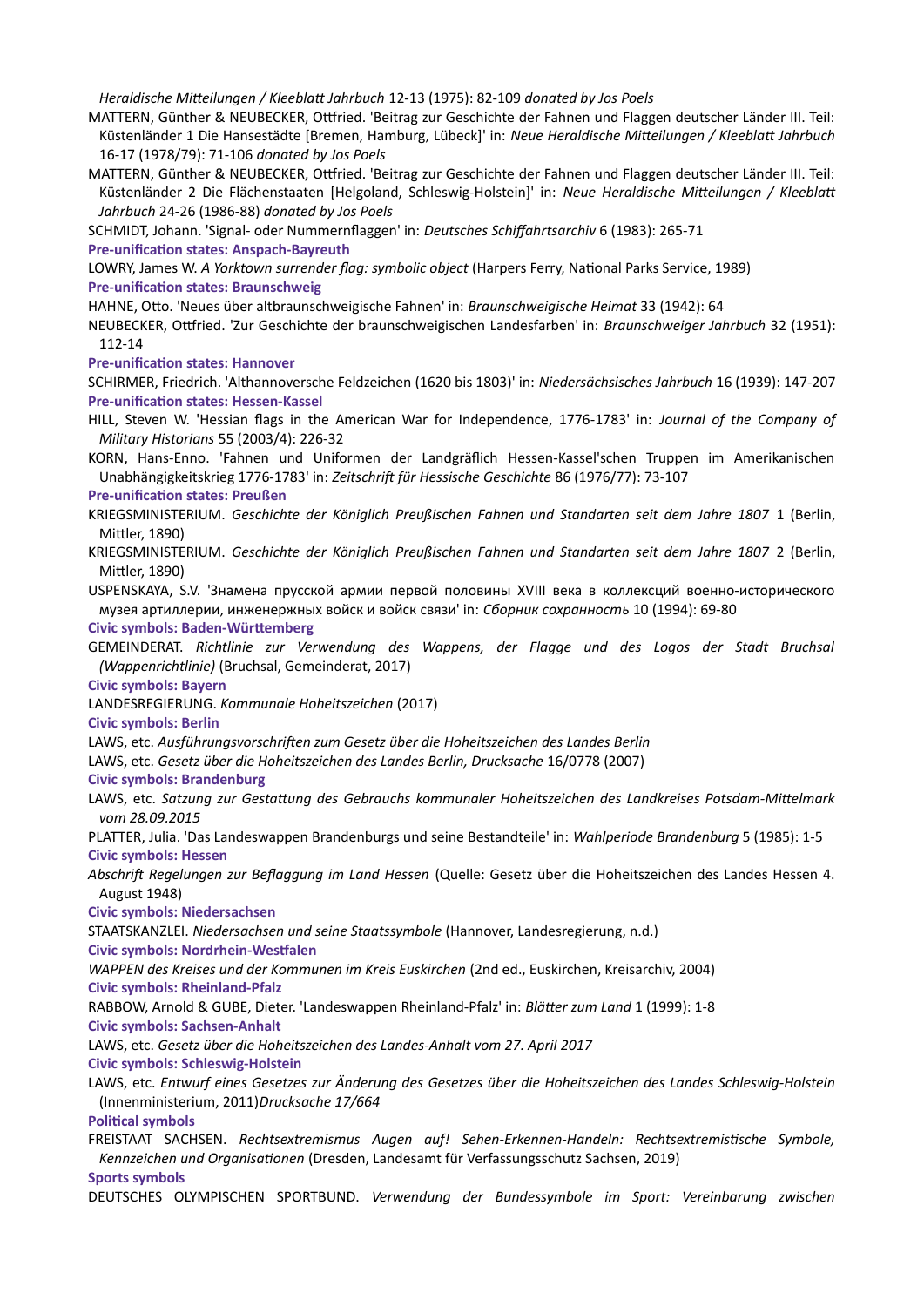*Bundesministerium des Innern, für Bau und Heimat (BMI) und dem Deutschen Olympischen Sportbund (DOSB)* (Berlin, DOSB, 2006)

GORKA, Cornelius. 'Fahnen als Vereinssymbole' in: *Badische Turnzeitung* 117 (2013): 5-6

STOHN, H.F. Michael. *Flaggenführung, Flaggengebräuche und Flaggensignale: Flaggen und ihre Anwendung im Sportboot- und Regattabereich* (n.pl., the author, 2011)

**Symbols of other institutions: Guilds**

LOFINK, Helge & PORATH, Thomas. *Fahnen und Flaggen der Schifferbrüderschaft Launenburg/Elbe von 1635* (n.pl., n.pub., 2013)

**Symbols of other institutions: Recreation**

GOTZEN, Werner. *Die Fahnen der St Petri-Schützenbruderschaft Laar* (ts, author, n.d.)

## **GHANA**

**Ethnic flags**

AVIÀ-FAURE, Jordi. 'Les banderes Asafo de Ghana' in: *Vexil.la Catalana* 3 (2022): 5-12

## **GREECE**

**Military symbols** HEIMER, Željko. 'Grčke vojne zastave' in: *Hrvatski Vojnik* 438 (2014): 47 **Naval symbols** HEIMER, Željko. 'Grčke vojnopomorske zastave' in: *Hrvatski Vojnik* 457 (2014): 47 **Ancient Greece** LACROIX, Léon. 'Les "blason" des villes greques' in: *Etudes d'archéologie classique* 1 (1955-56): 91-115

## **GREENLAND**

**National symbols**

GAD, Finn. 'Harpunflaget' in: *Tidsskrift Grønland* 12 (1972): 353-61 *donated by Jos Poels*

## **GUATEMALA**

**Civic symbols**

MINISTERIO DE ECONOMÍA. *Perfil departamental: Totonicapán* (Guatemala City, the Ministry, 2017) *SEMBLANZA de la bandera y escudo de Barberena* (Barberena, Municipalidad, n.d.) **Symbols of other institutions** INTECAP. *Manual de normas gráficas* (Guatemala, Instituto Técnico de Capacitación y Productividad, 2020)

## **HONDURAS**

#### **National symbols**

BALOGH, László. 'Új zászló Hondurasban' in: *Balogh Zászló Buletin* 1/2022: 2 LAWS, etc. Decree 29 of 16 Jan 1949 on the national flag in: *Simbolos nacionales* (Tegucigalpa, 1965): 42-43 *donated by Jos Poels*

## **HUNGARY**

**Naval symbols**

HEIMER, Željko. 'Mađarske vojnopomorske zastave' in: *Hrvatski Vojnik* 458 (2014): 47

**Civic symbols**

EXNER, Petr. 'Symboly spolupracujících měst Hradce Králové (12) Székesfehérvár (Fejér, Maďarsko)' in: *VexiINFO* 177 (2021): 3

## **ICELAND**

**Naval symbols** HEIMER, Željko. 'Islandske vojnopomorske zastave' in: *Hrvatski Vojnik* 459 (2014): 47

## **INDIA**

**National symbols '**DESIGNER of initial Indian flag design "forgotten"' in: *SAVA Newsletter* 92 (2021): 15-16 **Civic symbols** BALOGH, László. 'Indiai szövetzségi területek zászlói, cimerei' [Andaman & Nicobar Islands, Lakshadweep] in: *Balogh Zászló Buletin* 1/2022: 3 **Political symbols**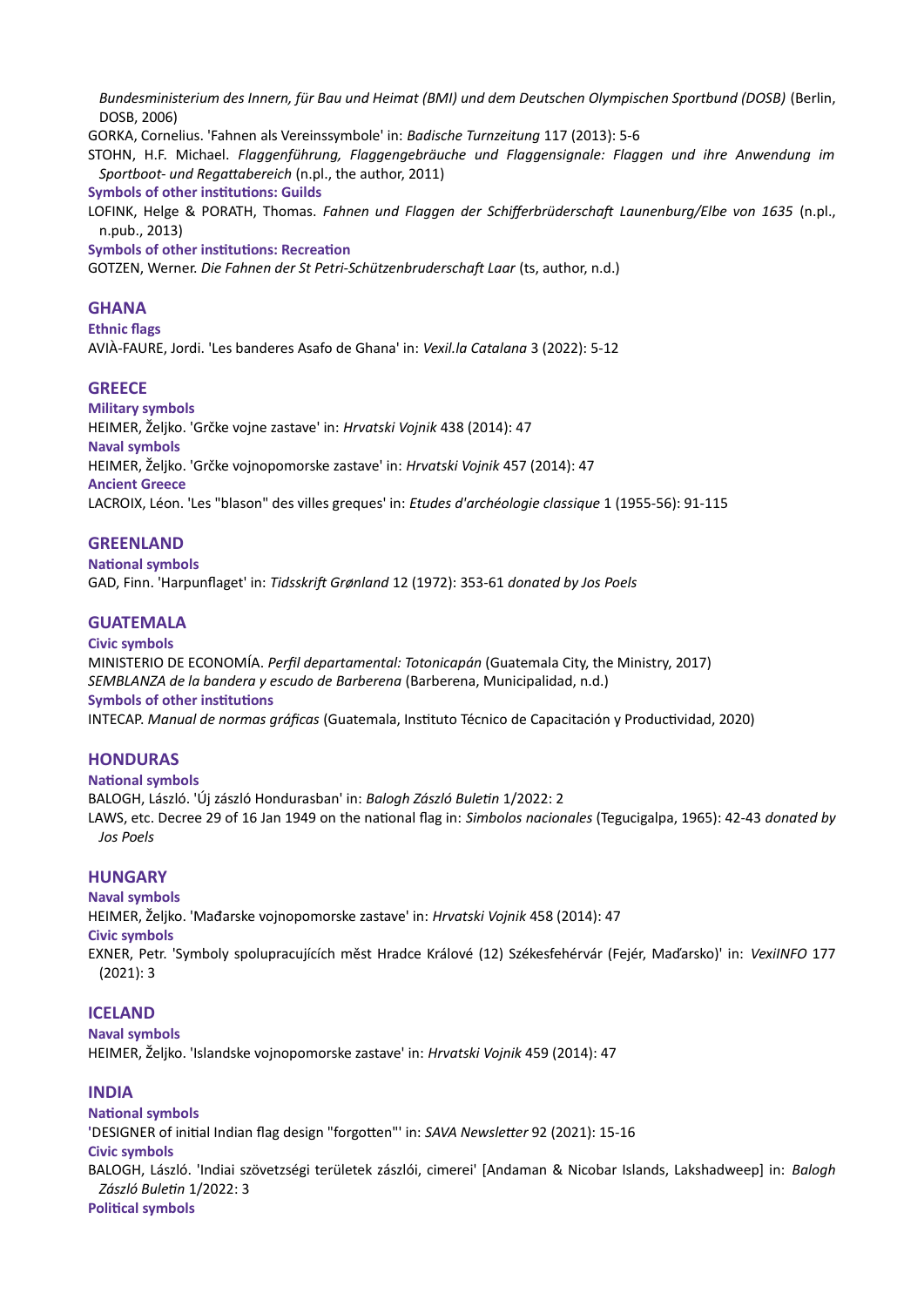CHAKRABARTI, Sekhar. 'An early 20th Century Indian national flag: remembering the contribution of an Irish lady 110 years ago' in: *Proceedings of the 26th ICV, Sydney, 2015* (2022): 128-34

## **INDONESIA**

#### **Princely states**

MINISTERIE VAN OORLOG. *Carte des pavillons, en usage chez les différents peuples des Indes-Orientales Néerlandaises* (n.pl., the Ministry, n.d.)

#### **IRAN**

#### **Ancient polities**

ESKANDARI, Nasir. 'Dig it up: a reconsideration of old excavations at the urban center of Shahdad' in: *Journal of Archaeological Studies* 12 (2021): unpag

## **IRAQ**

#### **Ancient polities**

CORFU, Nicolas-Assur. 'Die Ur-Standarte' in: SCHMIDT, Karin S. (ed.) *Gedenkschrift für Mark A. Brandes* (Münster, Ugarit, 2015): 73-127

#### **ISRAEL**

**General works** HEIMER, Željko. 'Zastave Izraela' in: *Glas Narodne Diplomacije* 15 (2015): 28-30

### **ITALY**

### **Display and use**

'Curiosità' in: *Vexilla Notizie* 40 (2022): 162

**Naval symbols**

HEIMER, Željko. 'Talijanske vojnopomorske zastave' in: *Hrvatski Vojnik* 462 (2014): 47

HEIMER, Željko. 'Talijanske vojnopomorske zastave 2' in: *Hrvatski Vojnik* 463 (2014): 47

'LEPANTO, 7 ottobre 1571' in: *Vexilla Italica* 93 (2021): 49-52

**Military symbols**

GRECHYLO, Andriy. 'Тризуб на гербах підрозділів Збройних сил Італії' in: *Collectsion* 13 (2020): 31-34

**Ancient Rome: Military symbols**

PERALTA LABRADOR, Eduardo José. *Signa militaria Cantabrorum* (author, 2015)

TÖPFER, Kai Michael. 'Der Adler der Legion' in: *Antike Welt* 5 (2008): 30-36

**Pre-unification states: Venezia**

BOGEN, Steffen. 'Repräsentierte Medialität: gemalte und bemalte Fahnen in Venedig 1100-1500' in: *Das Mittelalter* 11 (2006): 121-46

La Bandiera Contarina second metà del secolo XVII: il più vessillo veneziano giunto fino a noi (Verona, Comitato Veneto Indipendiente, 2018)

#### **Civic symbols**

BALOGH, László. 'Seborgai hercegség / Principato di Seborgas' in: *Balogh Zászló Buletin* 4 (2021): 2 BLANC, Joan Francés. 'Escuts e bandièras de qualques comunas occitanas d'Itàlia' in: *Vexil'Oc* 28 (2021): 4-18 BRESCHI, Roberto. '*Aquae calidae* e araldica pubblica in Toscana' in: *Vexilla Italica* 93 (2021): 9-22 'CONCESSIONE di stemma e gonfalone – Comune di Bard' in: *Bollettino Ufficiale della Regione Autonoma Valle d'Aosta* 1° Supplemento ordinario al n. 11 / 15 Mar 2005: 2

'EMBLEMI concessi del 2020 dal Presidente della Republica' in: *Vexilla Notizie* 40 (2022): 163

OLGIATI, Giustina. 'St George and the flag of the Genoese' in: *Flagmaster* 163 (2021): 17-23

'LE PROVINCE della Basilicata' in: *Vexilla Notizie* 40 (2022): 161-62

RAUNISI, Rosario Francesco. 'La bandera di Marina di Ispica' in: *Vexilla Italica* 93 (2021): 41-45

*REGIONE Piemonte: stemma, gonfalone e bandiera* (Torino, Consiglio Regionale del Piemonte, 2014)

'VEXILLA Italica: alcune novità' in: *Vexilla Italica* 93 (2021): 38-40 [Lavagna, Paullo, San Giovanni in Persiceto] **Event symbols: Paliotto di Asti**

COMMUNE DI ASTI. *Regolamento del Palio di Asti* (Asti, Commune, 2015)

PALIO Degli Sbandieratori Trofeo 'Ten. Giorgio Viale': Regolamento Generale (Asti, Commune, n.d.)

#### **JAPAN**

**Display and use** US NATIONAL ARCHIVES.[Papers relating to flag use 1946-51. Box 2180 Folder 13 Flags]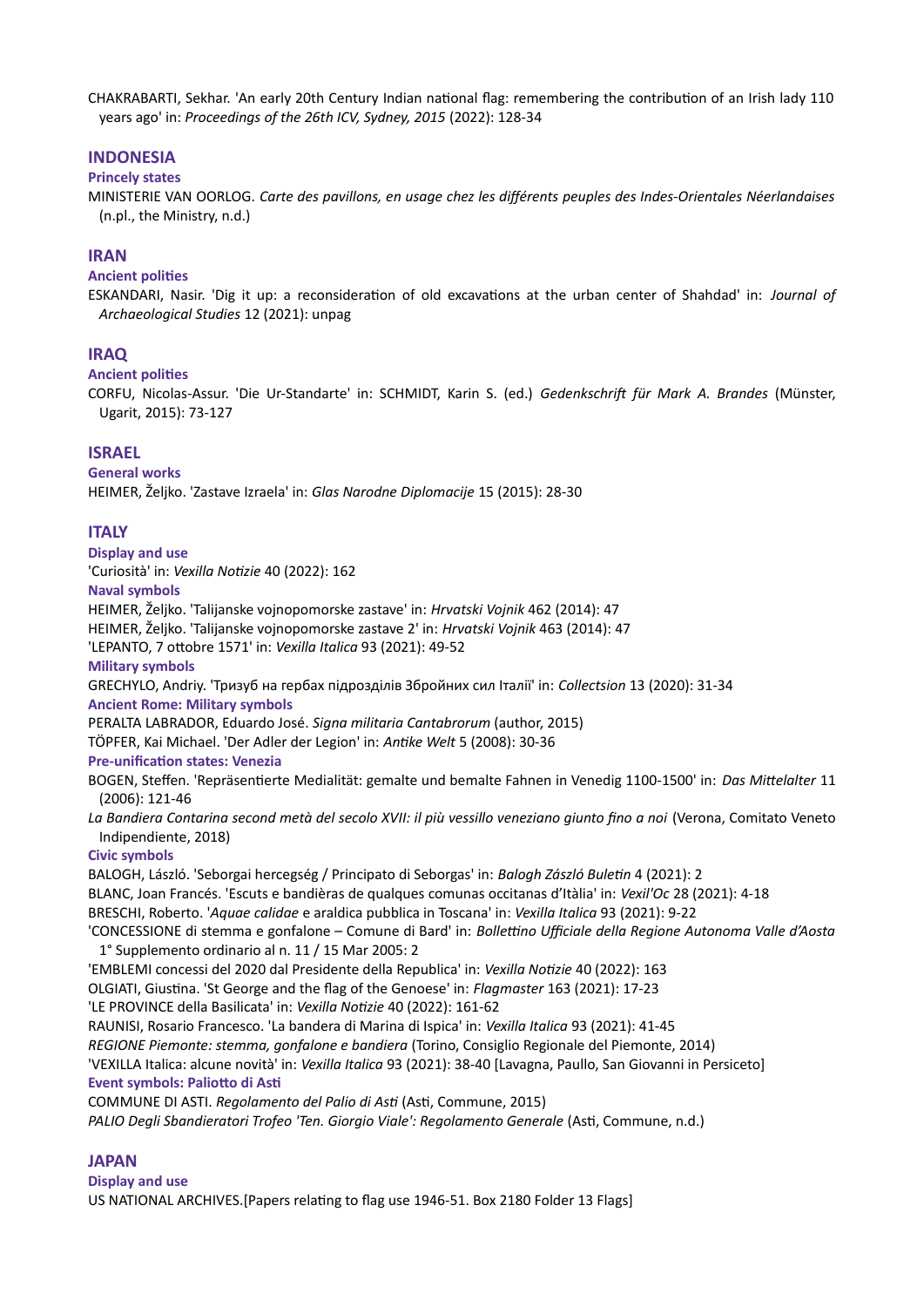US NATIONAL ARCHIVES.[Papers relating to flag use 1947-48. Box 2286 Folder 27 Flags] US NATIONAL ARCHIVES.[Papers relating to flag use 1948-50. File 332-1] US NATIONAL ARCHIVES.[Papers relating to flag use 1948. Box 2950 Folder 36 Flags] US NATIONAL ARCHIVES.[Papers relating to flag use 1949-50. File 332] US NATIONAL ARCHIVES.[Papers relating to flag use 1950. Box 2442 Folder 11 Flags] US NATIONAL ARCHIVES.[Papers relating to flag use 1950. Box 2910 Folder 51 Flags] **National symbols: Ensigns** KARIYASU, Nozomi. 'Japanese service ensigns in international trade across the Pacific' in: *Proceedings of the 26th ICV, Sydney, 2015* (2022): 206-16 **Naval symbols: Signal flags** DICKSON, David. *Japanese Navy signal flags* (ts, author, n.d.) MADDISH, Christopher. 'Retired numerical signal flags of the Imperial Japanese Navy' in: *Vexillum* 16 (2021): 16-17

## **KAZAKHSTAN**

**National symbols** HUBKA, Josef. 'Nové znaky: Kazachstán' in: *Vexilologie* 201 (2021): 4077

### **LATVIA**

**National symbols**

ZAGORUIKO, M.V. 'История государственных символов Латвии' in: *Magistra Vitae* 1 (2017): 135-51 **Naval symbols**

HEIMER, Željko. 'Latvijske vojnopomorske zastave' in: *Hrvatski Vojnik* 460 (2014): 47

### **LESOTHO**

**National symbols**

BALOGH, László. 'Lesotho és Basuthoföld zászlói' in: *Balogh Zászló Buletin* 1/2022: 4

## **LIECHTENSTEIN**

#### **National symbols**

KLIMEŠ, Roman. 'Liechtenstein: Kleines Wappen' in: *Flaggen, Wappen und Siegel* 134 (2021): 41

KLIMEŠ, Roman. 'Liechtenstein: Regierungsflagge' in: *Flaggen, Wappen und Siegel* 134 (2021): 42

KLIMEŠ, Roman. 'Liechtenstein: Regierungssiegel' in: *Flaggen, Wappen und Siegel* 135 (2021): 77

KLIMEŠ, Roman. 'Liechtenstein: Siegel' in: *Flaggen, Wappen und Siegel* 135 (2021): 76

#### **Aviation symbols**

BUNDESAMT FÜR ZIVILLUFTFAHRT. 'Kennzeichen für liechtensteinische Luftfahrzeuge' in: *Richtlinie Technische Mitteilung* TM 02.040-50

#### **Civic symbols**

KLIMEŠ, Roman. 'Balzers: Flagge' in: *Flaggen, Wappen und Siegel* 134 (2021): 45 KLIMEŠ, Roman. 'Balzers: Siegel' in: *Flaggen, Wappen und Siegel* 134 (2021): 44 KLIMEŠ, Roman. 'Balzers: Wappen' in: *Flaggen, Wappen und Siegel* 134 (2021): 43 KLIMEŠ, Roman. 'Eschen: Flagge' in: *Flaggen, Wappen und Siegel* 134 (2021): 48 KLIMEŠ, Roman. 'Eschen: Siegel' in: *Flaggen, Wappen und Siegel* 134 (2021): 47 KLIMEŠ, Roman. 'Eschen: Wappen' in: *Flaggen, Wappen und Siegel* 134 (2021): 46 KLIMEŠ, Roman. 'Gamprin: Flagge' in: *Flaggen, Wappen und Siegel* 134 (2021): 51 KLIMEŠ, Roman. 'Gamprin: Siegel' in: *Flaggen, Wappen und Siegel* 134 (2021): 50 KLIMEŠ, Roman. 'Gamprin: Wappen' in: *Flaggen, Wappen und Siegel* 134 (2021): 49 KLIMEŠ, Roman. 'Mauren: Flagge' in: *Flaggen, Wappen und Siegel* 134 (2021): 54 KLIMEŠ, Roman. 'Mauren: Siegel' in: *Flaggen, Wappen und Siegel* 134 (2021): 53 KLIMEŠ, Roman. 'Mauren: Wappen' in: *Flaggen, Wappen und Siegel* 134 (2021): 52 KLIMEŠ, Roman. 'Planken: Flagge' in: *Flaggen, Wappen und Siegel* 134 (2021): 57 KLIMEŠ, Roman. 'Planken: Siegel' in: *Flaggen, Wappen und Siegel* 134 (2021): 56 KLIMEŠ, Roman. 'Planken: Wappen' in: *Flaggen, Wappen und Siegel* 134 (2021): 55 KLIMEŠ, Roman. 'Ruggell: Flagge' in: *Flaggen, Wappen und Siegel* 134 (2021): 60 KLIMEŠ, Roman. 'Ruggell: Siegel' in: *Flaggen, Wappen und Siegel* 134 (2021): 59 KLIMEŠ, Roman. 'Ruggell: Wappen' in: *Flaggen, Wappen und Siegel* 134 (2021): 58 KLIMEŠ, Roman. 'Schaan: Flagge' in: *Flaggen, Wappen und Siegel* 135 (2021): 63 KLIMEŠ, Roman. 'Schaan: Siegel' in: *Flaggen, Wappen und Siegel* 135 (2021): 62 KLIMEŠ, Roman. 'Schaan: Wappen' in: *Flaggen, Wappen und Siegel* 135 (2021): 61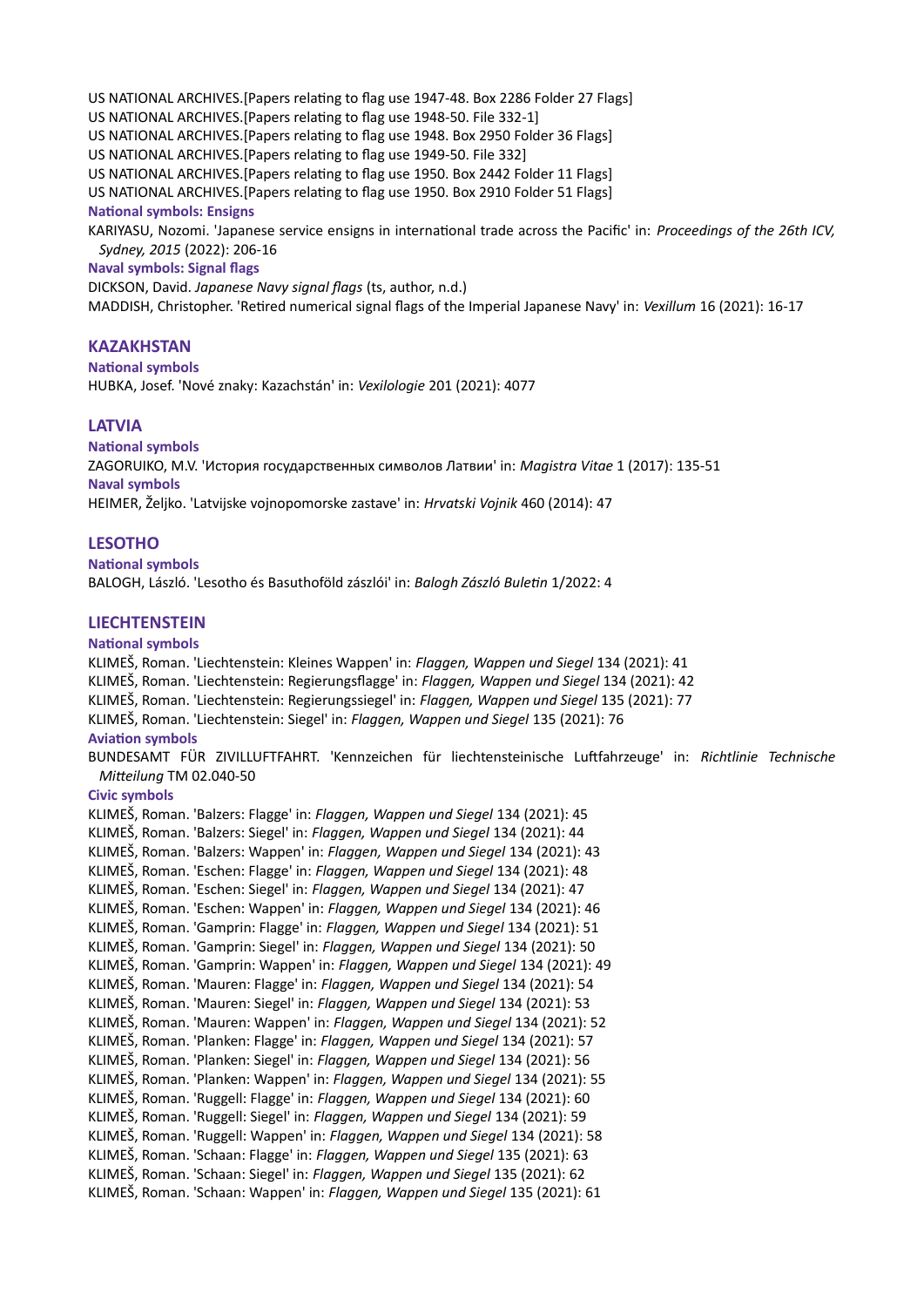KLIMEŠ, Roman. 'Schellenberg: Flagge' in: *Flaggen, Wappen und Siegel* 135 (2021): 66 KLIMEŠ, Roman. 'Schellenberg: Siegel' in: *Flaggen, Wappen und Siegel* 135 (2021): 65 KLIMEŠ, Roman. 'Schellenberg: Wappen' in: *Flaggen, Wappen und Siegel* 135 (2021): 64 KLIMEŠ, Roman. 'Triesen: Flagge' in: *Flaggen, Wappen und Siegel* 135 (2021): 69 KLIMEŠ, Roman. 'Triesen: Siegel' in: *Flaggen, Wappen und Siegel* 135 (2021): 68 KLIMEŠ, Roman. 'Triesen: Wappen' in: *Flaggen, Wappen und Siegel* 135 (2021): 67 KLIMEŠ, Roman. 'Triesenberg: Flagge' in: *Flaggen, Wappen und Siegel* 135 (2021): 72 KLIMEŠ, Roman. 'Triesenberg: Siegel' in: *Flaggen, Wappen und Siegel* 135 (2021): 71 KLIMEŠ, Roman. 'Triesenberg: Wappen' in: *Flaggen, Wappen und Siegel* 135 (2021): 70 KLIMEŠ, Roman. 'Vaduz: Flagge' in: *Flaggen, Wappen und Siegel* 135 (2021): 75 KLIMEŠ, Roman. 'Vaduz: Siegel' in: *Flaggen, Wappen und Siegel* 135 (2021): 74 KLIMEŠ, Roman. 'Vaduz: Wappen' in: *Flaggen, Wappen und Siegel* 135 (2021): 73

### **MARTINIQUE**

#### **Civic symbols**

TRIBUNAL ADMINISTRATIF. *Décision du 15 novembre 2021* re: proposed flag and anthem

#### **MEXICO**

#### **National symbols**

DINY, Frederike. 'La bandera nacional mexicana y la Virgen de Guadalupe: identidad y simbología entre indígenas en una comunidad nahua de la Sierra Norte de Puebla' in: *Antrópica* 2 (2016): 11-25

LEAL BENAVIDES, Alma Minerva. 'Banderas Mexicas o Aztecas, pendones españoles, la bandera de Mexico' Paper presented at IV Congreso de Historia Municipal del Noreste Mexicano, 26 September 2008, Monterrey. unpag

#### **Naval symbols**

*HISTORIA general de la Secretaria de marina-Armada de México su desarrollo histórico de la época prehispánica a la posrevolución* 1 (Mexico City, Secretaria de Marina, 2012) *donated by Jos Poels*

#### **Military symbols**

- GUZMÁN PÉREZ, Moisés. '"En el nombre del señor …" banderas rojinegras en la Guerra de Independencia Novohispana 1811-1814' in: *Estudios de Historia Novohispana* 31 (2004): 39-72
- TERÁN, Marta. 'La bandera blanca de San Ignacio de Loyola en la guerra por la Independencia méxicana' in: *Efemérides Mexicana* 32 (2014): 68-114
- TERÁN, Martha. 'Banderas de la independencia con imágenes marianas: las de San Miguel el Grande, Guanajuato, de 1810' in: FRASQUET, Ivana (ed.) *Bastillas, centros y blasones: la independencia en Iberoamérica* (Majadahonda, MAPFRE, 2006): 231-44
- TERÁN, Martha. 'Banderas y hondas blancas en la independencia: la cultura indigena de la guerra santa según los cuadros de los museos' Paper presented at *Independencia y revolución: reflexiones en torno del bicentario y el centario, Zapopan, 2008* (Jalisco, Colegio de Jalisco, 2009)): 51-68

TERÁN, Marta. *Imagenes Revista Historias sobre las banderas*

TERÁN, Marta. 'El intercambio del Bicentenario entre México y España en 2010: estado del conocimiento sobre las banderas de la Independencia' in: *Historias* 75 (2010): 81-104

TERÁN, Marta. 'Las primas banderas del movimiento por la independencia: el patrimonio histórico de México en el Museo del Ejército Español' in: MIJANGOS DIAZ, Eduardo N., *Movimientos sociales en Michoacán* (Morelia, Universidad Michocana de San Nicolas de Hidalgo, 1999): 17-38

TERÁN, Marta. 'Símbolos, emblemas e imágenes de los insurgentes y los Realistas' in: ÁVILA, Alfredo et al., *Diccionario de la Independencia de México* (Mexico City, Universidad Nacional Autónoma de México, 2010): 207-13

TERÁN, Marta. 'Símbolos e imágenes de la guerra por la independencia' in: ESCAMILLA, Juan O & TERRONES, Maria E., *Derechos del hombre en México durante la guerra civil de 1810* (Mexico City, Instituto Mora, 2009): 213-53

#### **Civic symbols**

ORELOVE, Michael. 'Returning Mexican states' flags' in: *Vexilloid Tabloid* 92 (2022): 7

## **MOLDOVA**

#### **National symbols**

ANDRIEŞ-TABAC, Silviu. 'Crearea identității heraldice a Republicii Moldova: bilanțuri şi direcții de evoluție' in: *Heraldica Moldavia* 2 (2019): 123-37

### **Head of state symbols**

ANDRIEŞ-TABAC, Silviu. 'Despre steagul lui Ştefan cel Mare purtat în ziua de 12 septembrie 1485 la Colomeea în cadrul ceremoniei de depunere a omagiului de vasalitate faţă de regele Poloniei Cazimir IV Jagiełło' in: *Heraldica Moldaviae* 1 (2019): 21-74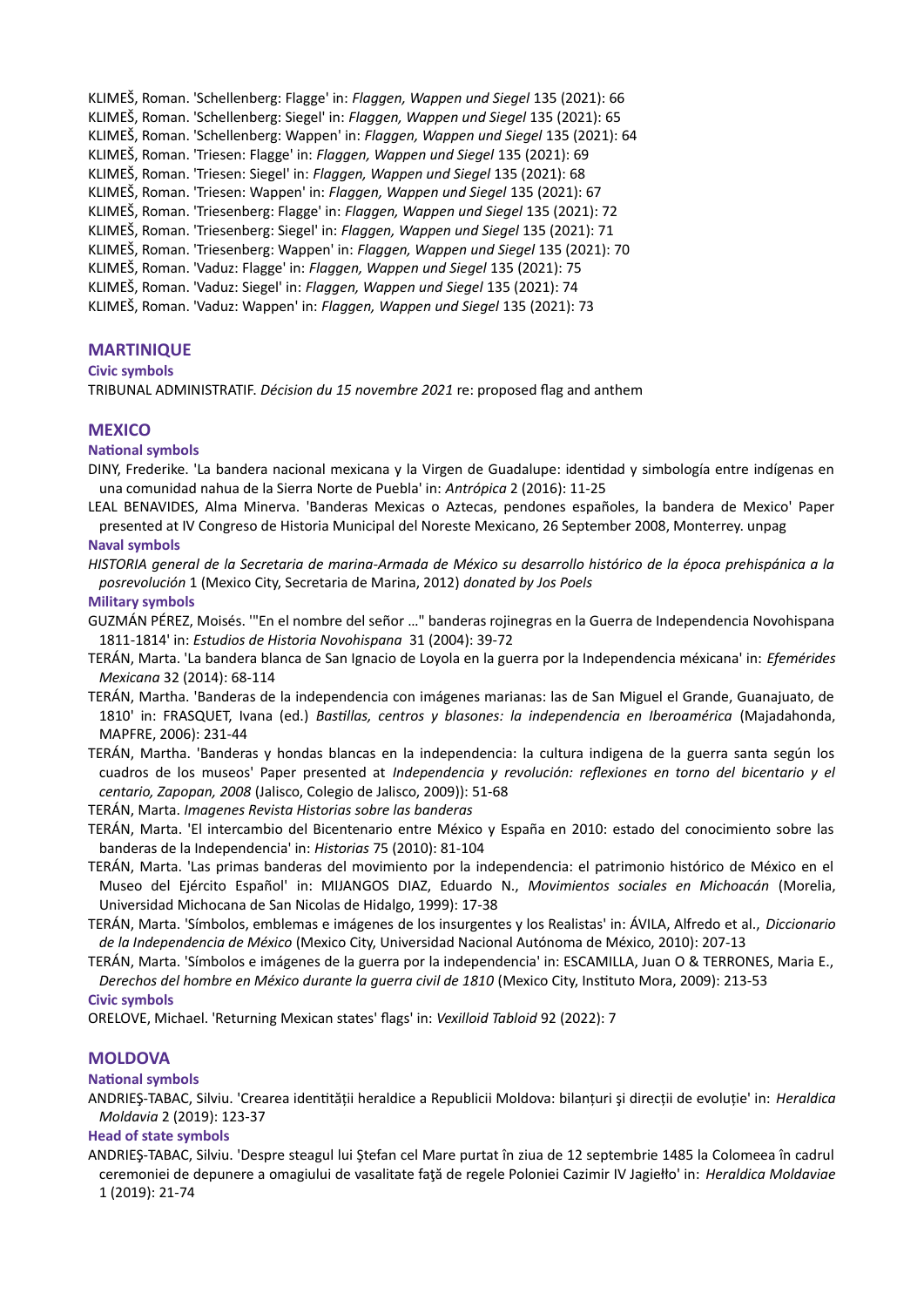#### **Civic symbols**

ANDRIEȘ-TABAC, Silviu. 'Simboluri heraldice rurale, adoptate în Republica Moldova în anii 2018-2020' in: *Tyragetia* 15 (2021): 421-39

ANDRIEŞ-TABAC, Silviu. 'Noile simboluri ale oraşelor Ghindeşti, Biruința, Cantemir' in: *Heraldica Moldavia* 2 (2019): 139-52

### **MYANMAR**

**Civic symbols**

HUBKA, Josef. 'Nové vlajky: Sakainsá oblast (Myanmar)' in: *Vexilologie* 201 (2021): 4077

## **NETHERLANDS**

### **National symbols**

MULLER, D.G. *Nog een woord over den oorsprong der Nederlandsche vlag* (Amsterdam, Hulst van Keulen, 1864) **Military symbols**

BELAUBRE, Jean. 'Die im Feldzug von 1712 durch die Franzosen eroberten Fahnen von Schweizerregimentern in niederländischen Diensten' in: *Vexilla Helvetica* 2 (1972): 15-22

WILDE, F.G. de. 'Die Fahnen eines holländischen Infanterie-Regiments in der ersten Hälfte des 18. Jahrhunderts' in: *Vexilla Helvetica* 3 (1973): 14-16

### **Military symbols: Trophies**

SCHELTEMA, P. *Rapport aan Z. M. den Koning over de veroverde vlaggen des Rijks, geplaatst in 's Konings Paleis te Amsterdam* (Amsterdam, Scheltema, 1861)

### **Civic symbols**

EXNER, Petr. 'Vlajky hlavních měst (20): Amsterdam' in: *VexiINFO* 175 (2021): 4

MENSONIDES, H.M. 'Les armoiries de la commune de La Haye' in: *Archives Héraldiques Suisses* 72 (1958): 46-57

VAN HAM, W.A. 'De Noordbrabantse Commissie voor Wapen- en Vlaggenkunde 25 jaar' in: *Heraldisch Tijdschrift* 19 (2013): 2-8

VAN WESTERHOVEN, Marcel. 'Expressions of regional identity in the Netherland through flags' in: *Proceedings of the 26th ICV, Sydney, 2015* (2022): 430-41

*WAPEN, vlag en naam van Leeuwarden* (n.pl., n.pub., n.d.)

#### **Maritime symbols**

STETTNER, Heinrich. '(V)Ererbte Irrtümer: Jahrhundertelange falsche Quellenübermittlung auch in der Schiffahrtsgeschichte - dargestellt am Beispiel des Signets der V.O.C.' in: *Deutsches Schiffahrtsarchiv* 11 (1988): 99- 101

#### **Sports symbols: Football**

KOSSAKOWSKI, Radoslaw. 'Proud to be Tukker - a football club and the building of local identity: the case of FC Twente Enschede' in: *Przeglad Socjologiczny* 62 (2013): 107-27

## **NEW ZEALAND**

#### **National symbols**

LE BAS, Thomas. 'Flagpost: A place for New Zealanders to reimagine their flag, together' in: *Proceedings of the 26th ICV, Sydney, 2015* (2022): 250-66

MULHOLLAND, Malcolm. 'A new flag for New Zealand? - The consideration process' in: *Proceedings of the 26th ICV, Sydney, 2015* (2022): 332-44

## **NICARAGUA**

**National symbols**

LAWS, etc. *Proyecto de ley de reformas y adiciones a la ley sobre caracteriscas y uso de los símbolos patrios 2013* **Military symbols**

LAWS, etc. *Ley 85* anexo no.II Símbolos militares

## **NORTH MACEDONIA**

### **General works**

HEIMER, Željko. 'Zastave Republike Makedonije' in: *Glas Narodne Diplomacije* 14 (2014): 26-27 JONOVSKI, Jovan. 'Heraldry in the Republic of Macedonia (1991-2019)' in: *Genealogy* 5 (2021): unpag **Ethnic symbols**

BUZHAROVSKI, Damjan. 'Flags of "all the Mijaks" and the Mijak family flags' in: *Macedonian Herald* 17 (2021): 26-46 **National symbols**

JONOVSKI, Jovan. 'No free choice for (North) Macedonia for the shape of its sun' in: *Flagmaster* 163 (2021): 36-46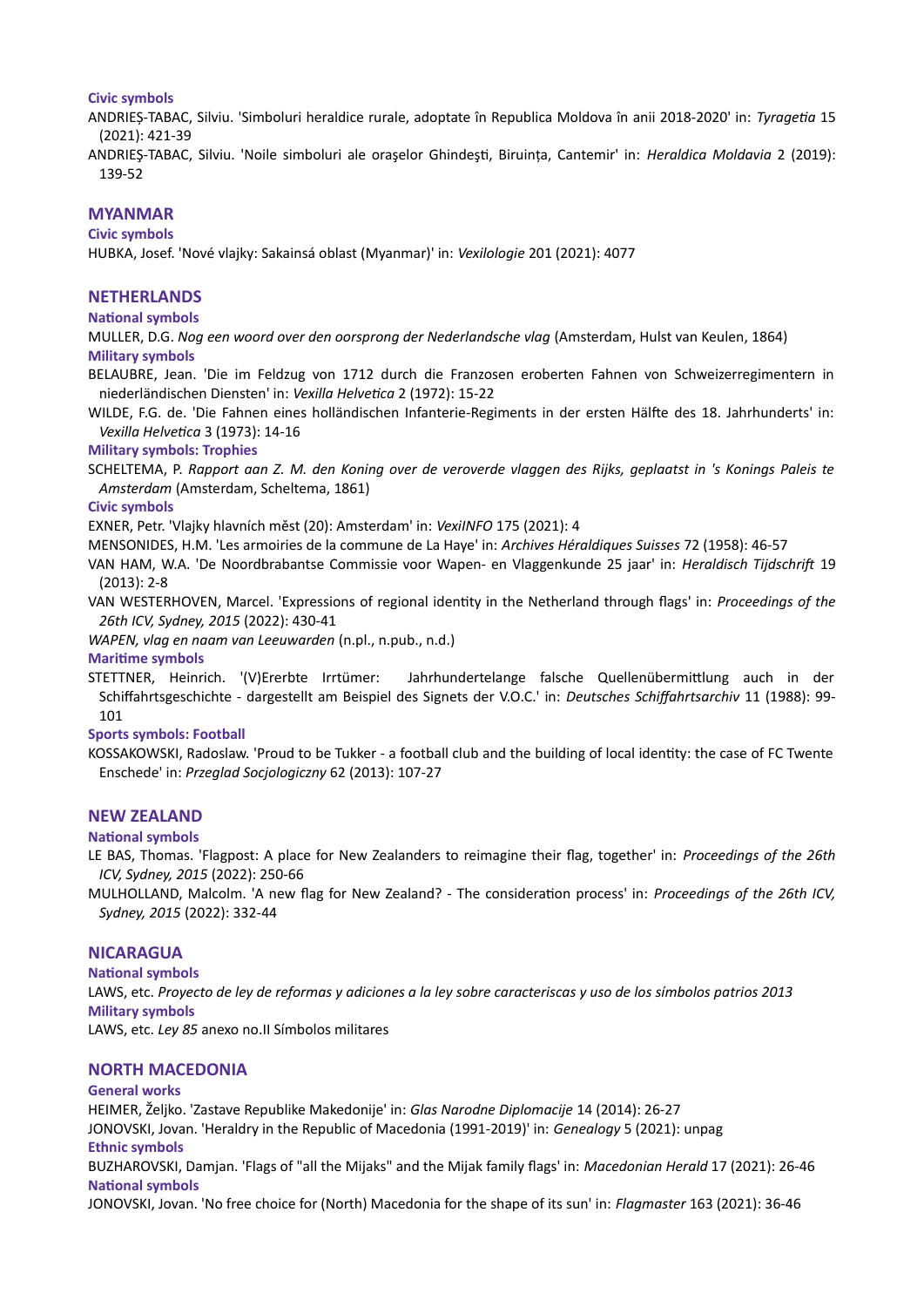### **Civic symbols**

JONOVSKI, Jovan. 'Real heraldry in Macedonia until 1991' in: *Macedonian Herald* 17 (2021): 3-25 **Personal symbols** POPOVSKI, Mojso. 'Dimkovci-Popovci family from Lazarpole from 18th to 20th Century' in: *Macedonian Herald* 17 (2021): 47-63

## **NORWAY**

### **Civic symbols**

GEELMUYDEN, Knut. *Bergen Kommunes våpen, flagg, segl og logo* (Bergen, Bergen Byarkiv, n.d.)

## **NOUVELLE CALÉDONIE**

## **National symbols**

BALOGH, László. 'Új-Kaledóniai függetlenségi népsza vazás' in: *Balogh Zászló Buletin* 1/2022: 1 HUGOT, Nicolas. 'New Caledonia: a preview of a future in suspension' in: *Proceedings of the 26th ICV, Sydney, 2015* (2022): 193-205

## **PAKISTAN**

### **National symbols**

FAROOQ, Qurat ul Ain & RIAZ, Muhammed. 'Using national symbols to project national identity of Pakistan through a cartoon-character' in: *Journal of Immersive Media and Creative Arts* 1 (2021): 1-25

## **PALESTINE**

**National symbols** GIADACH AXT, Steffan. *La bandera de Palestina* (ts, author, n.d.)

## **PANAMA**

#### **Display and use**

MINISTERIO DE RELACIONES EXTERIORES. *Uso de la bandera y el escudo nacional* (Panama City, the Ministry, n.d.) pdf of a presentation

**Ethnic symbols: Guna people**

MARTINEZ, Atilio. *Historia de la banderas de Gunayala* (ts, n.pl., author, n.d.)

**National symbols**

BERRIO-LEMM, Vladimir (ed). *Las banderas honorables* (Panama, Conasina, n.d.)

LAWS, etc. 'Decreto executivo 337 que aprueba el manual sobre el procedimiento, diseño y uso de los símbolos de la nación y su anexo (22 December 2017)' in: *Gaceta Oficial Digital* 116 (2017): 2-39

#### **Civic symbols**

GNAEGI DE RIOS, Niza. *Génesis de la creación de la bandera de Coclé* (ts, author,n.d.) HUBKA, Josef. 'Nové vlajky: Veraguas (Panama)' in: *Vexilologie* 201 (2021): 4076-77 VERAGUAS. *Resolución 12* of 18 March 2019 on a provincial flag in: *Gaceta Oficial Digital* 28772 (2019)

## **PAPUA NEW GUINEA**

## **National symbols**

BURGOS, François. 'Papúa-Nueva Guinea IV' [Australian New Guinea, South Pacific Commission, independence] in: *Banderas* 162 (2022): 14-32

'FLAGMASTER Specification Sheet: Papua New Guinea' in: *Flagmaster* 163 (2021): 48

## **Civic symbols**

HUBKA, Josef. 'Nové vlajky: Hela (Papua New Guinea)' in: *Vexilologie* 201 (2021): 4075-76

## **PERU**

## **Display and use**

ARELLANO ZAPATA, Juan Carlos. *Análisis de las percepciones sobre protocolo y ceremonial de la oficina de comunicaciones, administración local de agua alto Piura-Chulucanas y diseño de propuesta de mejora* (dissertation , Universidad Nacional de Piura, 2021)

MINISTERIO DE DESARROLLO AGRARIO Y RIEGO. *Manual para la implementación del protocolo y ceremonias del sector Agrario y de Riego* (Lima, Ministerio de Desarrollo Agrario y Riego, 2021)

#### **Pre-Columbian polities**

APARICIO BUENO, Fernando. *La bandera del Tahuantinsuyo* (Cuzco, the author, n.d.) **Civic symbols**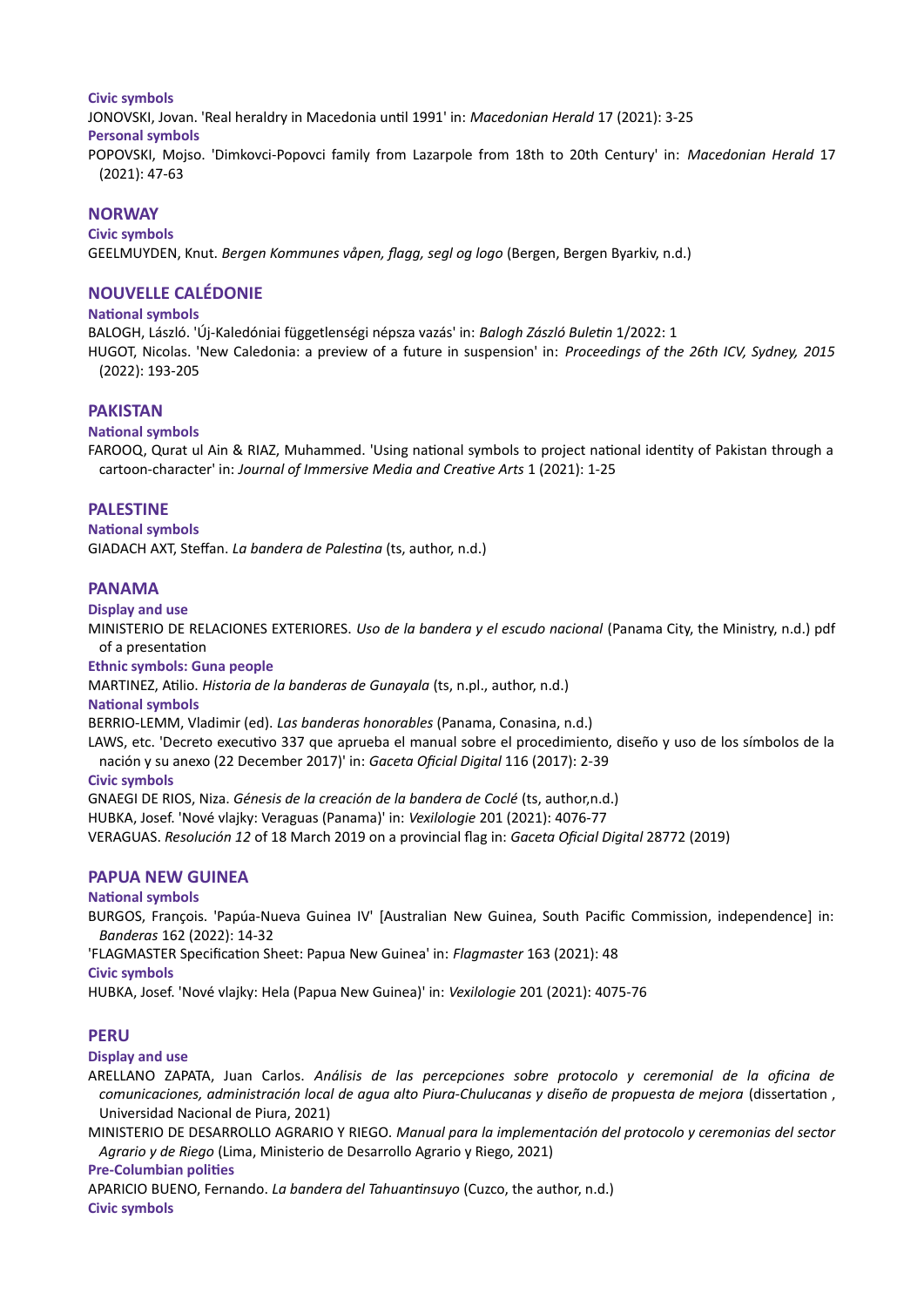*CONCURSO de creacion de escudo, bandera, composicion de letra y musica del himno del Distrito de José Manuel Quiroz* (Shirac, 2010)

JACOBO HUNTER DISTRICT. *Ordenanza municipal 112* of 28 June 2019 on municipal arms and flag

## **PHILIPPINES**

## **Display and use**

NATIONAL HISTORICAL COMMISSION OF THE PHILIPPINES. *The flag and heraldic code of the Philippines illustrated* (rev. ed., Manila, the Commission, 2018)

WESTCOTT, Robert B. *The exaltation of the flag* (2nd ed., Manila, Edgar, 1907)

**General works**

*Symbols of the State: Republic of the Philippines* (Manila, Bureau of Local Government, 1975)

**Civic symbols**

*REPUBLIKA ng Pilipinas / Republic of the Philippines* (n.pl., n.pub., n.d.)

**Political symbols**

OLLÉ I CASALS, Jaume. *Filipinas* (n.pl., the author, n.d.)

## **POLAND**

## **Museums: Conservation**

RICCI-TUMIDAJSKA, Anna. 'Konserwacja sztandarów powstań śląskich i sztandarów cechowych' in: *Ochrona Zabytków* 31 (1978): 66-69

## **National symbols**

POLSKIEGO TOWARZYSTWA WEKSYLOLOGICZNEGO. 'Uwagi Polskiego Towarzystwa Weksylologicznego do projektu ustawy o symbolach RP' in: *Flaga* 55 (2021): 4-9

## **Naval symbols**

'REPLIKA historycznej bandery na stulecie' in: *Flaga* 55 (2021): 31-33

SHULAEV, A.L. 'Парадны вёславы карабель Жыгімонта Вазы ў кантэксце марской вексілалогіі' in: *Научные Труды Республиканского Института Высшей Школы* 20 (2020): 332-41

## **Military symbols**

JAWORSKI, Jacek. 'Sztandary polskich formacji wojskowych na obczyźnie w latach 1833 – 1849' in: *Flaga* 55 (2021): 9- 13

KUNERT, Andrzej Krzysztof. 'Bóg Honor Ojczyzna: przywrócenie czy wprowadzenie boga na sztandary polskich sił zbrojnych na zachodzie?' in: *Studia Polonijne* 42 (2021): 261-97

PTAK, Jan. 'Chorągwie i sztandary z okresu walk o niepodległość dziełem kobiecych serc i rąk' in: *Teka Komisji Historycznej* 13 (2016): 115-28

SHULAEV, A.L. 'Вексілалагічныя сістэмы паспалітага рушання Вялікага Княства Літоўскага i Каралеўства Польскага ў канцы XVI–пачатку XVII ст.' in: *Научные Труды Республиканского Института Высшей Школы* 21 (2021): 122- 30

WALUŚ, Jan & Konrad. '4 Pułk Strzelców Konnych ziemi Łęczyckiej: jego sztandary i ich wojenne losy' in: *Notatki Płockie* 57 (2012): 14-20

## **Air Force symbols**

JASIEŃSKI, Krzysztof. 'Replika sztandaru 2-ej Eskadry Lotnictwa Wielkopolskiego' in: *Flaga* 55 (2021): 29-31 **Government symbols: Police**

JASIEŃSKI, Krzysztof. 'Sztandar Centralnego Biura Antykorupcyjnego' in: *Flaga* 55 (2021): 13-29 **Civic symbols**

BIEWER, Ludwig. 'Das Wappen von Ostpreußen' in: *Zeitschrift für Ostforschung* 34 (1985): 473-80

## **PORTUGAL**

**National symbols**

*PORTUGAL: bandeiras, distinctivos e salvas* (Lisboa, Imprensa Nacional, 1896)

**Military symbols**

HEIMER, Željko. 'Portugalske vojne zastave' in: *Hrvatski Vojnik* 439 (2014): 47

## **Personal symbols**

SEIXAS, Miguel Metelo de. 'Overseas elements in Portuguese armorials from the Modern Era' in: *E-Journal of Portuguese History* 15 (2017): 1-29

## **ROMANIA**

**Military symbols** HEIMER, Željko. 'Rumunjske vojne zastave' in: *Hrvatski Vojnik* 440 (2014): 47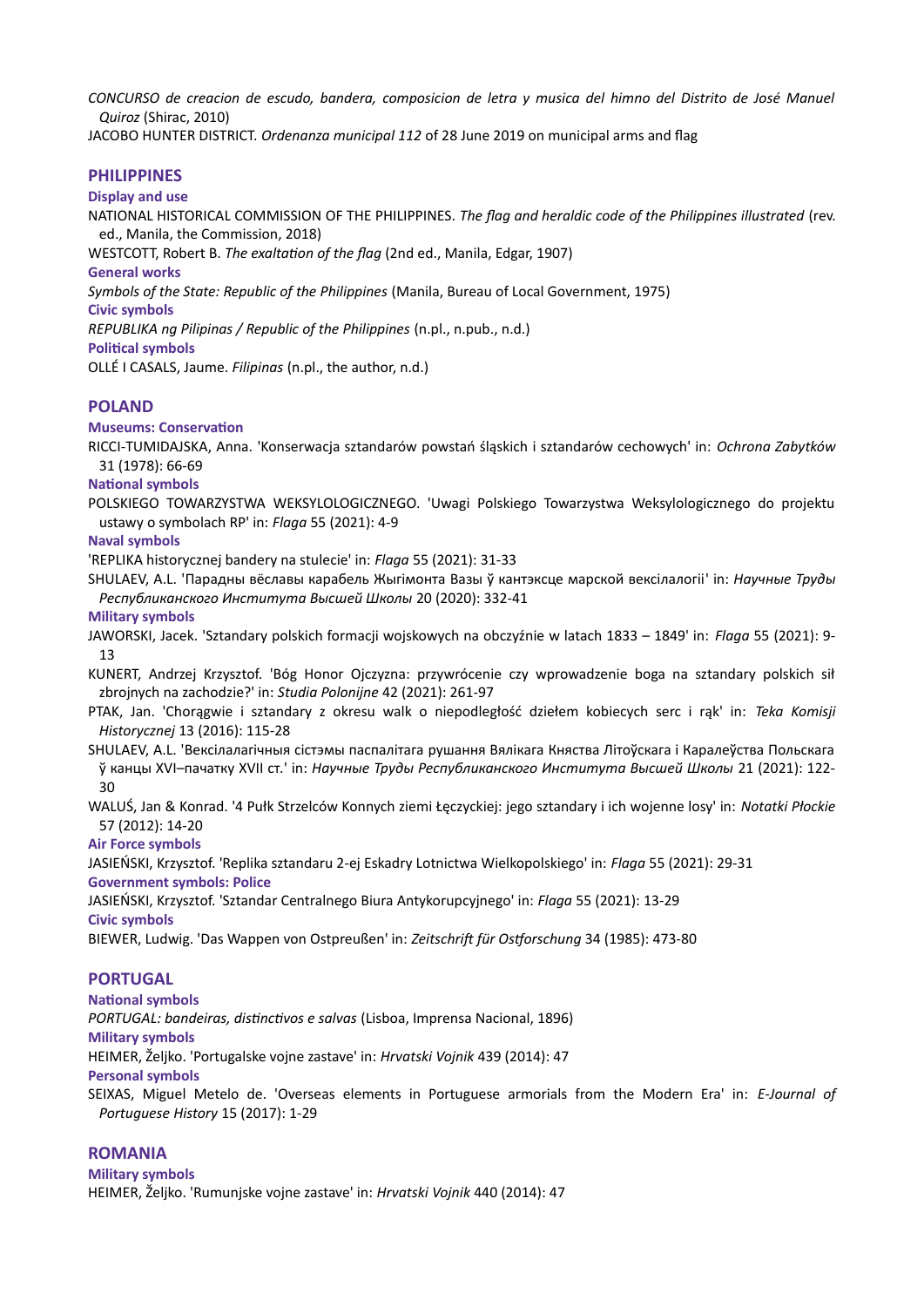### **RUSSIA**

**Design**

LARIONOV, Vladimir Evgen'evich. 'Символика цветов и первоначальный рисунок государственного флага России' in: *Духовное наследие и культура* 1 (2018): 18-22

POTSELUEV, S.P. 'Выбор государственной символики: бюрократические и полити- ческие решения' in: *Философия права* 4 (2012): 39-43

**Display and use**

BEZRUKOV, A.V. 'К вопросу о неофициальном использовании государственных символов Российской Федерации' in: *Электронный научный журнал «Наука. Общество. Государство»* 4 (2016): unpag online version

FIGES, Orlando & KOLONITSKII, Boris. *Interpreting the Russian Revolution: the language and symbols of 1917* (New Haven, Yale University Press, 1999)

#### **National symbols**

KEGHEL, Isabelle de. 'Imperiales Erbe: das heutige Russland und sein Staatswappen' in: *Zeithistorische Forschungen* 3 (2006): 138-44

MARTYNOV, V.L. & SAZANOVA, I.E. 'Общественно-географические и социально-философские подходы к изучению вексиллологических проблем' in: *Humanitarian Vector* 15 (2020): 121-29

OPRYATOV, V.I. 'Геральдика и вексиллология как науки о госдарственных символах и их соотношение с конституционным правом' in: *Ученые записки Орловского государственного университета* 2 (2011): 177-80 **Civic symbols**

BEZRUKOV, A.V. 'Гербы муниципальных образований: понятие, статус, назначение' in: *Электронный научный журнал «Наука. Общество. Государство»* 6 (2018): unpag

BOL'SHAKOVA, Natalya Fridrikhovna. 'Геральдика Пермского края как символ территории' in: *Издательство ГРАМОТА* 3 (2016): 46-49

EMELIN, Ilya. 'Былинный морской кабан' in: *Sub Clypeo* 10 (2017): 53-59

EMELIN, Ilya. 'Ёлки-палки – воронежский герб' in: *Sub Clypeo* 11 (2020): 4-9

EMELIN, Ilya. 'Неизвестный герб Охотска' in: *Sub Clypeo* 10 (2017): 5-17

EMELIN, Ilya. 'Неизвестный герб Петрозаводска' in: *Sub Clypeo* 11 (2020): 17-23

EMELIN, Ilya. 'Оливье: Вытегра – родина гибридов' in: *Sub Clypeo* 9 (2017): 57-59

EMELIN, Ilya. 'Оренбургская Бретань' in: *Sub Clypeo* 10 (2017): 18-20

EMELIN, Ilya. 'Тигр, которого нет. Герб Нижнеудинска' in: *Sub Clypeo* 11 (2020): 33-43

EXNER, Petr. 'Vlajky hlavních měst 22: Moskva (Rusko)' in: *VexiINFO* 177 (2021): 4

EXNER, Petr. 'Znak a vlajka Chanty-Mansijského Autonomního Okruhu – Jugra (RF)' in: *VexiINFO* 175 (2021): 3

HUBKA, Josef. 'Nové znaky: Chantsko-Mansijský okruh – Jugra (Rusko)' in: *Vexilologie* 202 (2021): 4097-99

KHANTY-MANSI AUTONOMOUS OKRUG. *Закон 24 Dec 2020 О внесении изменений в Закон Ханты-Мансийского автономного округа – Югры "О гербе и флаге Ханты-Мансийского автономного округа – Югры"*

KLIMEŠ, Roman. 'Chanty-Mansien autonomes Kreis: Wappen' in: *Flaggen, Wappen und Siegel* 135 (2021): 80 **Civic symbols: Chechen Republic**

GUDERNES. Regulation 250 of 24 December 2020 *Об утверждении Положения о гербе и флаге Гудермесского муниципального района Чеченской Республики*

HUBKA, Josef. 'Nové znaky: Čečensko (Ruská federace)' in: *Vexilologie* 201 (2021): 4078

LAWS, etc. *Закон о государственном гербе Чеченской Республики* 12 May 2020

LAWS, etc. *Закон Чеченской Республики от 18 июня 2013 года N 16-РЗ О внесении изменений в Закон Чеченской Республики "О государственном гербе Чеченской Республики"*

**Civic symbols: Karelia**

EMELIN, Ilya. 'Парижские налимы' in: *Sub Clypeo* 10 (2017): 33-44

**Civic symbols: Khakassia**

*Положение No.472 of 18 May 2010 о флаге муниципального образования Боградский район Республики Хакасия* **Civic symbols: Sakha**

AMMOSOV, A.O. 'История официальной символики города Якутска' in: *Вестник Свфу* 11 (2014): 141-46

**Civic symbols: Tyva**

EMELIN, Ilya. 'Крылатая пахота' in: *Sub Clypeo* 9 (2017): 22-43

### **SAN MARINO**

## **Civic symbols**

KLIMEŠ, Roman. 'Acquaviva: Flagge' in: *Flaggen, Wappen und Siegel* 133 (2021): 23 KLIMEŠ, Roman. 'Acquaviva: Wappen' in: *Flaggen, Wappen und Siegel* 133 (2021): 22 KLIMEŠ, Roman. 'Borgo Maggiore: Flagge' in: *Flaggen, Wappen und Siegel* 133 (2021): 25 KLIMEŠ, Roman. 'Borgo Maggiore: Wappen' in: *Flaggen, Wappen und Siegel* 133 (2021): 24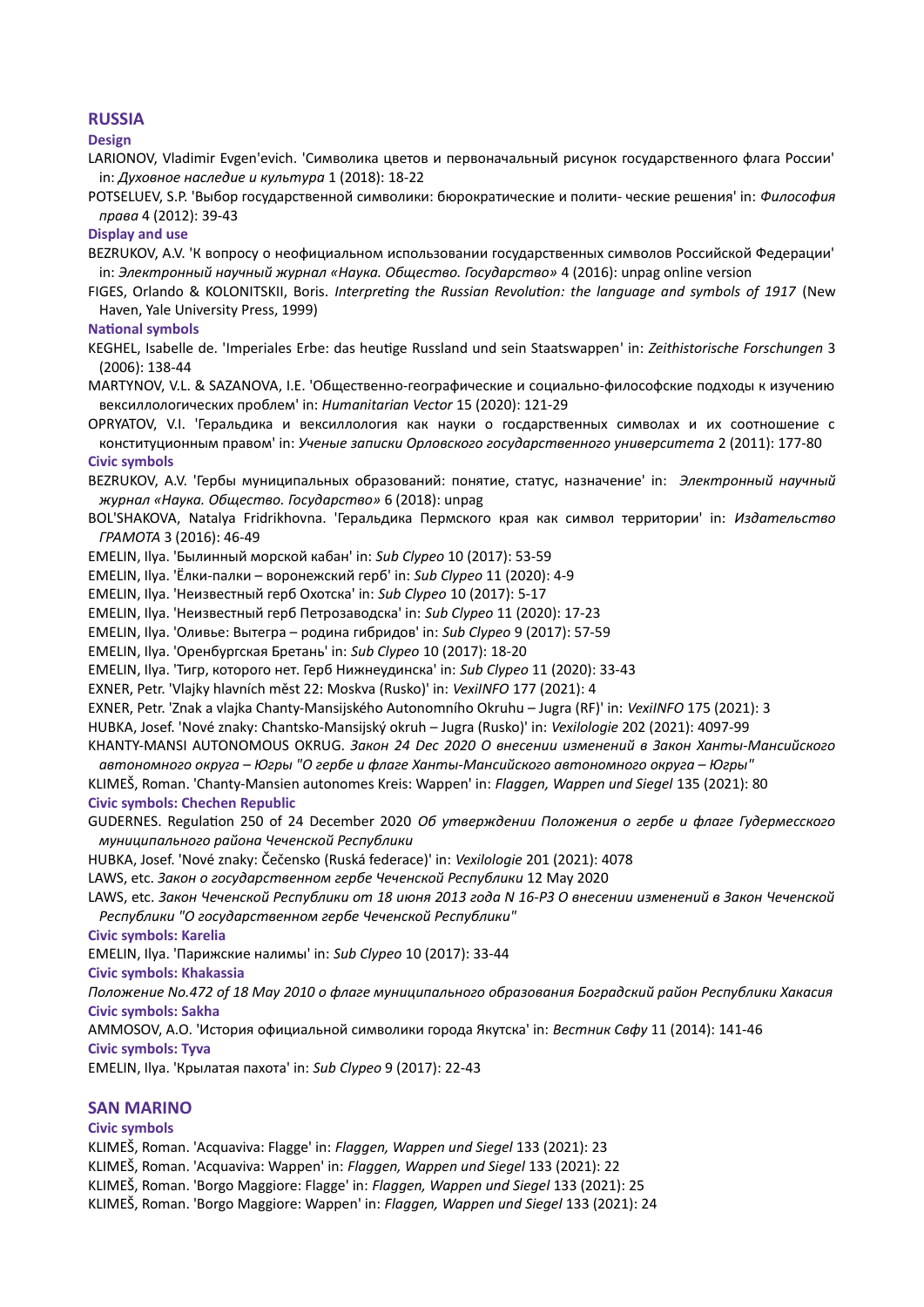KLIMEŠ, Roman. 'Chiesenuova: Flagge' in: *Flaggen, Wappen und Siegel* 133 (2021): 27 KLIMEŠ, Roman. 'Chiesenuova: Wappen' in: *Flaggen, Wappen und Siegel* 133 (2021): 26 KLIMEŠ, Roman. 'Domagnano: Flagge' in: *Flaggen, Wappen und Siegel* 133 (2021): 29 KLIMEŠ, Roman. 'Domagnano: Wappen' in: *Flaggen, Wappen und Siegel* 133 (2021): 28 KLIMEŠ, Roman. 'Faetano: Flagge' in: *Flaggen, Wappen und Siegel* 133 (2021): 31 KLIMEŠ, Roman. 'Faetano: Wappen' in: *Flaggen, Wappen und Siegel* 133 (2021): 30 KLIMEŠ, Roman. 'Fiorentino: Flagge' in: *Flaggen, Wappen und Siegel* 133 (2021): 33 KLIMEŠ, Roman. 'Fiorentino: Wappen' in: *Flaggen, Wappen und Siegel* 133 (2021): 32 KLIMEŠ, Roman. 'Montegiardino: Flagge' in: *Flaggen, Wappen und Siegel* 133 (2021): 35 KLIMEŠ, Roman. 'Montegiardino: Wappen' in: *Flaggen, Wappen und Siegel* 133 (2021): 34 KLIMEŠ, Roman. 'San Marino Città: Flagge' in: *Flaggen, Wappen und Siegel* 133 (2021): 37 KLIMEŠ, Roman. 'San Marino Città: Wappen' in: *Flaggen, Wappen und Siegel* 133 (2021): 36 KLIMEŠ, Roman. 'Serravalle: Flagge' in: *Flaggen, Wappen und Siegel* 133 (2021): 39 KLIMEŠ, Roman. 'Serravalle: Wappen' in: *Flaggen, Wappen und Siegel* 133 (2021): 38

## **SLOVAKIA**

#### **National symbols**

GERÁT, Ivan. 'Tschechoslowakische Staatssymbolik und slowakische Nationalmythen im Werk von L'udovit Fulla (1902- 1980)' in: BARTETZKY, Arnold et al. *Neue Staaten-neue Bilder? Visuelle Kultur im Dienst staatlicher Selbstdarstellung in Zentral- und Osteuropa seit 1918* (Köln, Böhlau, 2005): 75-86

#### **Civic symbols**

MINISTRY OF THE INTERIOR. *Heraldický Register Slovenskej Republiky: Lipovec* MINISTRY OF THE INTERIOR. *Heraldický Register Slovenskej Republiky: Ruská Bystrá* MINISTRY OF THE INTERIOR. *Heraldický Register Slovenskej Republiky: Tekovský Hrádok* MINISTRY OF THE INTERIOR. *Heraldický Register Slovenskej Republiky: Vojčice NÁVRH na ustanovenie symbolov mestskej časti Bytčica* (Zilina, 2016)

### **SLOVENIA**

#### **National symbols**

HRIBOVŠEK, Aleksander. 'Historical errors behind the creation of the national flag of Slovenia in 1848' in: *Proceedings of the 26th ICV, Sydney, 2015* (2022): 186-92

## **SOUTH AFRICA**

#### **National symbols**

BERRY, Bruce. '"Zero to Hero" – The role of the national flag in nation building in post-apartheid South Africa' in: *Proceedings of the 26th ICV, Sydney, 2015* (2022): 67-91

#### **Military symbols**

**'**New flags in the South Africa National Defence Force 3' in: *SAVA Newsletter* 92 (2021): 2-4

#### **Personal symbols**

**'**A memorial banner designed for the late Archbishop Desmond Tutu' in: *SAVA Newsletter* 92 (2021): 18-19

#### **SPAIN**

### **Display and use**

LAWS, etc. 'Ley 39/1981, de 28 de octubre, por la que se regula el uso de la bandera de España y el de otras banderas y enseñas' in: *Boletín Oficial del Estado* 271 (1981)

MESA GÖBEL, José Manuel. 'Segunda República, ceremonial y protocolo' in: *Estudios Institucionales* 3 (2016): 23-78 **National symbols**

MORENO-LUZÓN, Javier & NÚÑEZ-SEIXAS, Xosé M. 'Rojigualda y sin letra: los símbolos oficiales de la nación' in: Javier Moreno-Luzón y Xosé M. Núñez-Seixas (eds.), *Ser españoles. Imaginarios nacionalistas en el siglo XX* (Barcelona, RBA, 2013)

SÁNCHEZ BADIOLA, Juan José. 'El león de España' in: *Argutorio* 16 (2006): 4-8; 17 (2006): 4-8; 23 (2009): 34-36 **Government symbols: Police**

VIDAL Y DELGADO-RUIG, Francisco Javier. 'Guion de la Comisaría de Policía Nacional de Dos Hermanas' in: *Banderas* 162 (2022): 1-13

#### **Military symbols**

GONZÁLEZ DÍAZ, Alvaro. *La bandera de los tercios: la cruz de Borgoña* (ts, author, n.d.) MANZANO LAHOZ, Antonio. 'La evolución de las banderas' in: *Militaria* 9 (1997): 65-76 SORANDO MUZAS, Luis. *Trofeos de la campañas de Italia (1717-1748)* (ts, author, n.d.)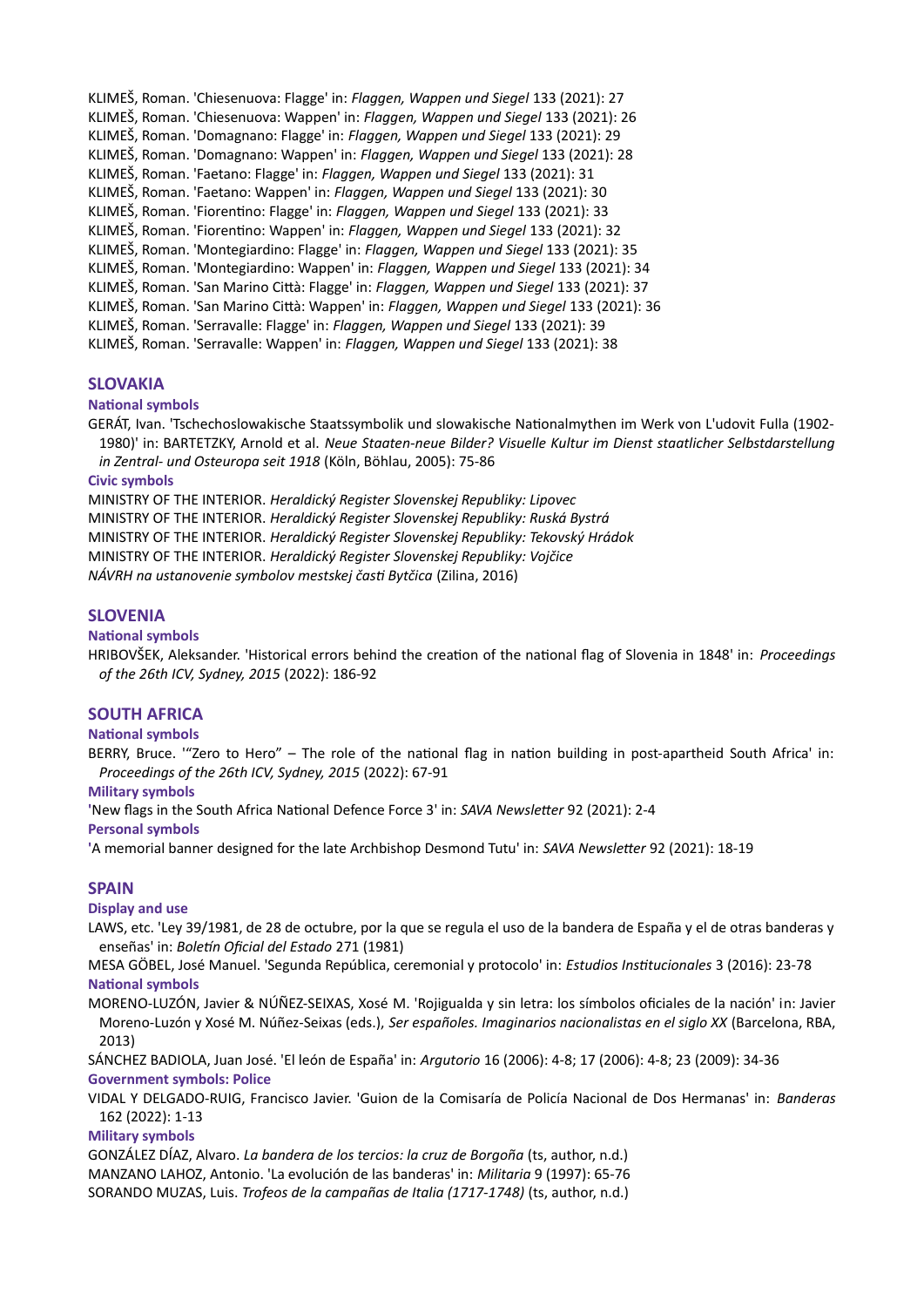#### **Pre-unification states: Andalus**

VERGARA VARELA, Jesús Pedro. 'La bandera en al-Andalus', paper presented at *13th Congreso sobre el Andalucismo Histórico*, Sevilla, 2-4 October 2008: unpag

**Civic symbols**

MONREAL CASAMAYOR, Manuel. *Los escudos de armas en el municipio y la comarca* (ts, author, n.d.)

SÁNCHEZ BADIOLA, Juan José. *Símbolos de España y de sus regiones y autonomías: emblemática territorial española* (Local, Vision, n.d.)

VALERO DE BERNABÉ, Luis. 'Mutabilidad o Perdurabilidad de los Emblemas Territoriales', paper presented at the V Jornadas de Heráldica y Vexilología Territoriales Huesca 18-19 October 2018

### **Civic symbols: Andalucia**

BALBIN LUQUE, Luis Adolfo et al. 'La heráldica cívica en la provincia de Málaga: evolución y análisis de su imagen' in: *Revista Internacional de Relaciones Públicas* 6 (2016): 155-80

PÉREZ-SCHMID FERNÁNDEZ, Francisco José. 'Símbolos del municipio de Montizón: escudo, bandera y lema' in: *Boletín Instituto des Estudios Giennenses* 223 (2021): 145-65

RODRIGUEZ DOMINGO, Jose Manuel. 'Pervivencia de armas señoriales en la heráldica municipal del antiguo reino de Granada', paper presented at the *VI Jornadas de Heráldica y Vexilologia Municipales*, Huesca, 18-19 October 2018 (Madrid, ACTAS, 2019): 59-72

### **Civic symbols: Aragón**

GÁLVEZ SAMPER, Máximo. 'La Almolda: su escudo y bandera – a los veinte años de su aprobación' in: *Montesnegros* 62 (2019): 52-54

MONREAL CASAMAYOR, Manuel. 'La Guerra de Sucesión Española (1702-1715) y su repercusión en la Heráldica Municipal Aragonesa' in: *Cuadernos de Aragón* 67 (2017)

MONTANER FRUTOS, Alberto. *La historia de Luesia y las nuevas armas de la villa* (Luesia, Ayuntamiento, 1997)

PUEYO BADÍA, J. Lluís. *El escudo municipal de Velilla de Cinca* (ts, author, n.d.)

### **Civic symbols: Asturias**

BAS COSTALES, Xuan F. 'Los símbolos del concejo, del escudo al logotipo' in: NÚÑEZ FERNANDEZ, Eduardo (ed.). *Una historia en papel: 500 años en los documentos del Archivo Municipal de Gijón* (Gijon, Ayunamiento, 2006: 114-32, 310-11

### **Civic symbols: Castilla y León**

SÁNCHEZ BADIOLA, Juan José. *Heráldica municipal de la provincia de León* (Astorga, Monte Irago, 2020) **Civic symbols: Castilla-La Mancha**

VALES-VÍA, José-Domingo. 'Bandera municipal de Olías del Rey' in: *Banderas* 162 (2022): 33-43

**Civic symbols: Catalunya**

PALAU I BADUELL, Josep M. 'Armand de Fluvià i els símbols dels ens locals catalans' in: *Armoria* 11 (2021): 107-29 **Civic symbols: Galicia**

BARREIRO FERNANDEZ, Xosé Ramón & VILLARES, Ramón. *Os símbolos de Galicia* (Santiago de Compostela, Consello da Cultura Galega, 2007)

**Civic symbols: Navarra**

IZU BELLOSO, Miguel José. *El régimen jurídico de los símbolos de Navarra* (Pamplona, Azpilicueta, 2010)

## **SWEDEN**

**Military symbols**

MEINANDER, K.K. 'Svenska fanor erövrade vid Ljesna och Poltava' in: *Historisk Tidskrift för Finland* 6 (1921): 87-93 **Sports symbols: Yachting**

SVENSKA SEGLARFÖRBUND. *Handbok Seglingsledare* (Stockholm, Svenska Seglarförbundet, 2021)

## **SWITZERLAND**

**National symbols** HOLENSTEIN, André. 'Ikonen des Bundesmythos' in: *UniPress* 152 (2012): 19-20

**Military symbols**

MATTERN, Günther. 'Fahnen der Bergleute der Saline von Bex' in: *Vexilla Helvetica* 6 (1986): 4-5 SCHNEEBELI, Max. 'Die Fahnen des luzernischen Landsturms 1847' in: *Vexilla Helvetica* 3 (1974): 40-43 **Civic symbols: Appenzell Ausserrhoden**

RITTMEYER, Dora F. 'Hoheitszeichen des Kantons Appenzell-Ausserrhoden' in: *Appenzellische Jahrbücher* 92 (1964): 3-

11

**Civic symbols: Appenzell Innerrhoden**

RUOSCH, Albert. 'Hoheitszeichen von Appenzell i. Rh.' in: *Innerrhoder Geschichtsfreund* 3 (1955): 14-31

## **Civic symbols: Berne**

CHANCELLERIE D'ETAT. *Ordonnance portant introduction de la législation fédérale sur la protection des armoiries*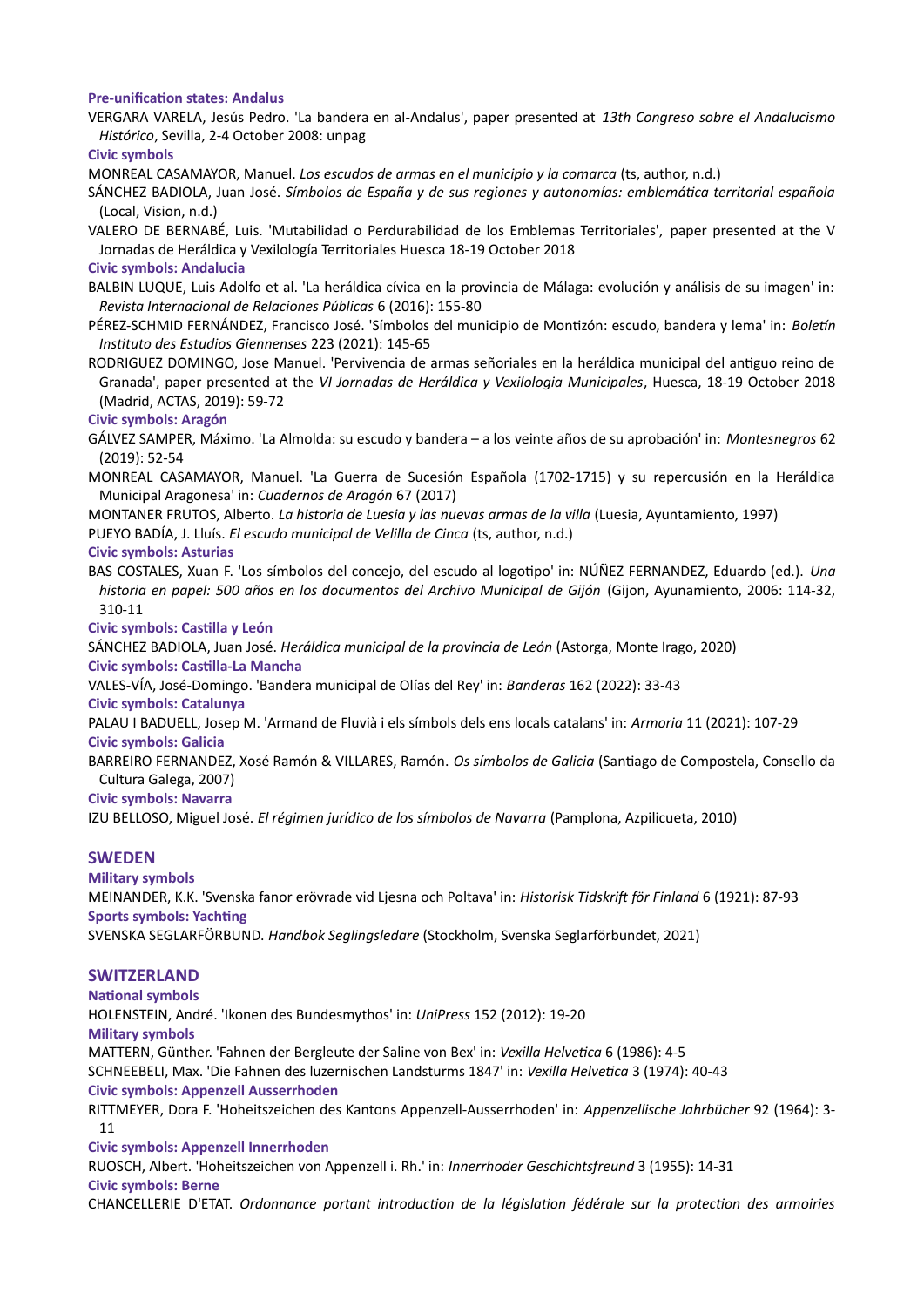*(OiLPAP)* (Berne, Chancellerie, 2016) **Civic symbols: Schaffhausen** STAATSARCHIV. *Richtlinien für Wappen, Flaggen und Fahnen* (Schaffhausen, Staatsarchiv, 2009)

## **SYRIA**

### **National symbols**

BLANC, Joan Francés. 'L'error de l'annada: necitge o marrida fe?' in: *Vexil'Oc* 28 (2021): 23

## **TIMOR-LESTE**

#### **National symbols**

BALOGH, László. 'Első előadás a Magyar Kereskedelmi és Vedéglátóipari Múzeumban, Kelet-Timorról' in: *Balogh Zászló Buletin* 1/2022: 3

## **TURKEY**

### **Military symbols**

KARL, Barbara. 'Silk and propaganda: two Ottoman silk flags and the Relief of Vienna 1683' in: *Textile History* 45 (2014): 192-215

## **UKRAINE**

**National symbols**

GRECHYLO, Andryi & ZABYTYY, Bogdan. *Наш Герб: українські символи від княжих часів до сьогодення* (Kyiv, Podovyd, 2018)

*ДЕРЖАВНИЙ Прапор України: Загальні технічні умови* (Kyiv, Ukrainian National Standard DSTU 4512: 2006)

#### **Head of state symbols**

GRECHYLO, Andriy. 'Проекти герба та печатки Української Держави Павла Скоропадського' in: *Ukrains'kii Arkheografichnii Zbirnik* 15 (2007): 99-106

#### **Government symbols: Development**

CHMYR, M.V. [Remarks on the proposed flag and emblem of the Ministry for Reintegration of the Temporary Occupied Territories (ts, Author, 2021)]

### **Government symbols: Energy**

CHMYR, M.V. [Remarks on the proposed flag and emblem of the State Inspectorate for Energy Supervision (ts, Author, January 2021)]

CHMYR, M.V. [Remarks on the proposed flag and emblem of the State Inspectorate for Energy Supervision (ts, Author, May 2021)]

#### **Government symbols: Foreign Service**

CHMYR, M.V. [Remarks on the proposed emblem of the Foreign Ministry (ts, Author, 2021)]

#### **Government symbols: Health**

CHMYR, M.V. [Remarks on the proposed emblem of the State Medical Service (ts, Author, 2021)]

CHMYR, M.V. [Remarks on the proposed flag and emblem of State Service on Medicines and Drugs Control (ts, Author, 2021)]

CHMYR, M.V. [Remarks on the proposed flag and emblem of the National Health Service of Ukraine (ts, Author, 2021)] **Government symbols: Industry**

CHMYR, M.V. [Remarks on the proposed flag and emblem of the Ministry of Digital Transformation (ts, Author, 2021)]

CHMYR, M.V. [Remarks on the proposed flag and emblem of the Ministry of Economic Development and Trade (ts, Author, 2021)]

CHMYR, M.V. [Remarks on the proposed flag and emblem of the Ministry of Strategic Industries (ts, Author, 2021)] **Government symbols: Justice**

CHMYR, M.V. [Remarks on the proposed flag and emblem of the Ministry of Justice (ts, Author, 2019)]

CHMYR, M.V. [Remarks on the proposed flag and emblem of the Prosecutor General (ts, Author, 2021)] **Government symbols: Prisons**

CHMYR, M.V. [Remarks on the proposed flag and emblem of the State Penitentiary Service (ts, Author, 2019)]

CHMYR, M.V. [Remarks on the proposed flag and emblem of the State Penitentiary Service (ts, Author, 2020)] **Military symbols**

KARPOV, V.V. 'Особливості становлення символіки військових формувань України' in: *Військово-науковий вісник* 23 (2015): 168-82

#### **Air Force symbols**

CHMYR, M.V. 'Символіка військових частин Повітряних Сил Збройних Україні: становлення, проблеми, перспективи' in: *Tsitadel* 1 (2011): 89-112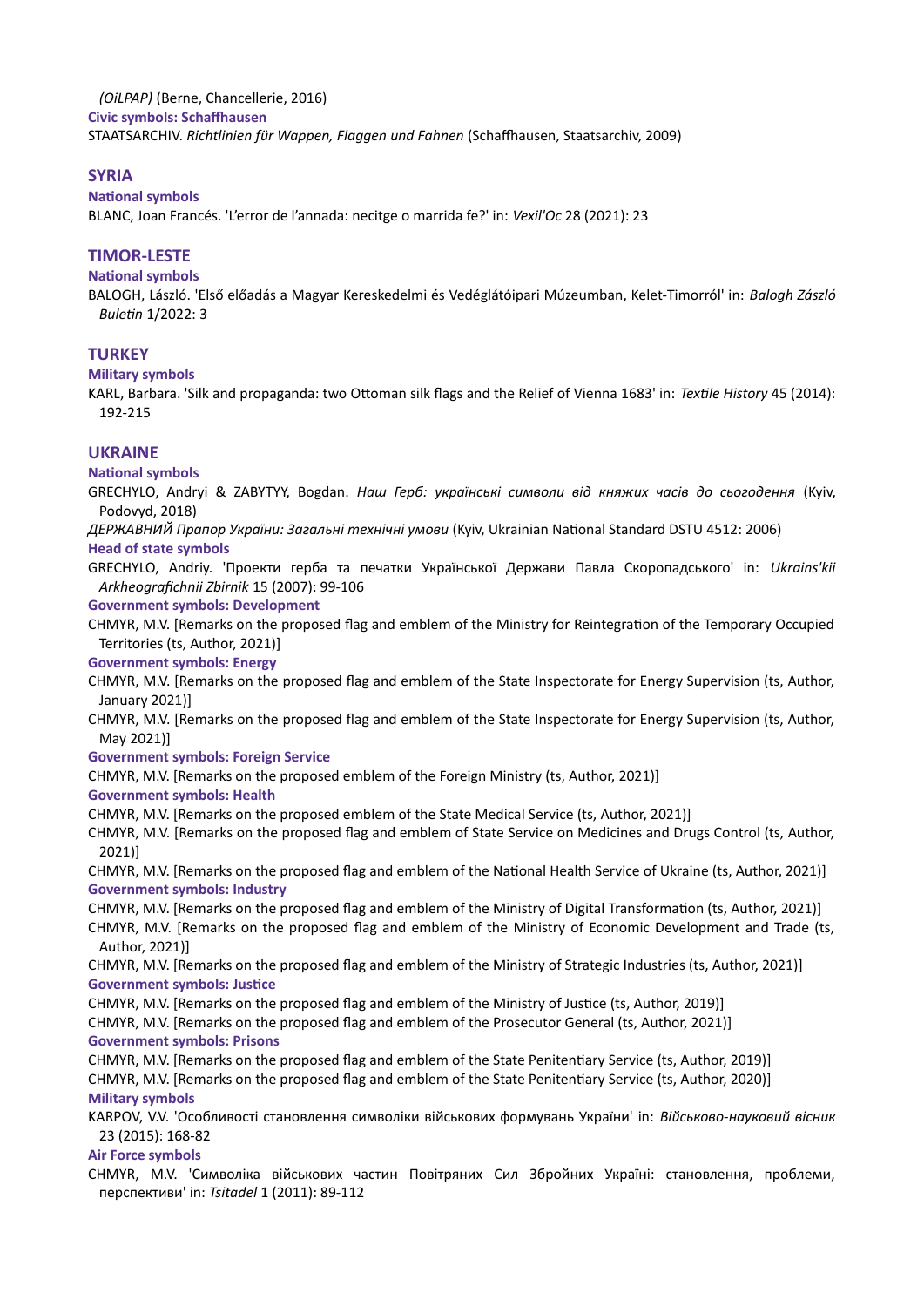#### **Civic symbols**

CHMYR, M.V. [Remarks on the proposed flag and arms of Bobrovytsa (ts, Author, 2021)]

CHMYR, M.V. [Remarks on the proposed flag and arms of Kotsyubyn (ts, Author, 2021)]

EMELIN, Ilya. 'Сказ о том, как дворяне Херсонской губернии себе печать просили' in: *Sub Clypeo* 11 (2020): 10-16

GNATIUK, Oleskiy & MELYNCHUK, Anatoliy. 'Historical heraldic symbols as a marker of reproducing and transforming regional identity: the case of Ukraine' in: *Geographia Polonica* 94 (2021): 589-607

GRECHYLO, Andriy. 'Symbols of the New Districts in Ukraine: Chervonohrad Raion as an example' in: *Genealogy* 6 (2022): unpag

PANCHENKO, V.O. 'Гуґо ґерард штрель і Українська земельна геральдика' in: *Зовнішня Політика І Дипломатія: Традиції, Тренди, Досвід* 20 (2013): 151-55

YASHCHUK, Andrii. 'Початковий етап радянського стихійного міського герботворення у швденній Україні (1967- 1971)pp.' in: *European Philosophical and Historical Discourse* 6 (2020): 103-13

## **UNITED KINGDOM**

## **Display and use**

REICHL, Susanne. 'Flying the flag: the intricate semiotics of national identity' in: *European Journal of English Studies* 8 (2004): 205-18

#### **National identity**

WARD, Paul. 'Call yourself British? National identity in the United Kingdom in the twentieth century' in: *Cycnos* 25 (2008): unpag

WELLINGS, Ben. 'Rump Britain: Englishness and Britishness 1992-2001' in: *National Identities* 9 (2007): 395-412 **National symbols**

SUMNER, Ian. '[Specification of the Union Flag from the College of Arms]' in: *Flagmaster* 163 (2021): 9

## **Government symbols: Parliament**

HUK, Kryštof. 'Nové vlajky: Dolní sněmovna (Velká Británie)' in: *Vexilologie* 202 (2021): 4096

**'**NEW flags: House of Commons' in: *SAVA Newsletter* 92 (2021): 5-6

#### **Naval symbols**

BLOOMFIELD, Vice-Admiral. 'The Admiralty flag' in: *Journal of the Royal United Services Institution* 38 (1894): 1385- 1409 *donated by Jos Poels*

RICKARD, Chris. *HMS Mercury: swift and faithul 1941-1993* (ts, n.pl. The author, 2006)

## **Military symbols**

*2nd or Trades House Regiment of Glasgow Volunteers (1803-8)* [colours] *donated by Stephen Ede-Borrett*

BARRETT, C.R.B. 'The King William III flag' in: *Journal of the Royal United Service Institution* 62 (1917): 303-7 *donated by Jos Poels*

'PRESENTATION of colours [to 2nd Battalion, First East Essex Legion of Volunteers]' in: *Morning Post* 6 June 1804: 2 **Military symbols: Trophies**

DEAN, C.G.T. 'The trophy ceremony at the Royal Hospital' in: *Journal of the Society for Army Historical Research* 26 (1948): 45-48

### **England**

HART, Christopher (ed.). *Englishness: diversity, differences and identity* (Kingswinford, Midrash, 2007) **Northern Ireland**

COMMISSION OF FLAGS, IDENTITY, CULTURE AND TRADITION. *Final Report* (Belfast, the Commission, 2021)

OFFICE OF THE FIRST MINISTER. *Joint protocol in relation to the display of flags in public areas* (ts., 2005)

SUMNER, Ian. '[Report of Commission on Flags, Identity, Culture and Tradition]' in: *Flagmaster* 163 (2021): 10 **Scotland**

ASKERSJÖ, Signe. *"I'm not a nationalist but…" On mobilisation and identity formation of the Scottish independence movement* (Master's thesis, Stockholm University, 2018)

## **Wales**

**'**Plans for an eight-storey Union Jack scrapped' in: *SAVA Newsletter* 92 (2021): 12-13

**Channel Islands**

KLIMEŠ, Roman. 'Jethou: Flagge' in: *Flaggen, Wappen und Siegel* 135 (2021): 78

**Civic symbols: England**

'COMTAT de Leicestershire' in: *Vexil.la Catalana* 3 (2022): 33

LLOYD, James. 'The Saxon steed and the white horse of Kent' in: *Archaeologia Cantiana* 138 (2017): 1-36

'NEW flags: Leicestershire' in: *SAVA Newsletter* 92 (2021): 6

**Civic symbols: Scotland**

HUBKA, Josef. 'Nové vlajky: Skye' in: *Vexilologie* 202 (2021): 4092-93

POELS, Jos. '[New flag of] Maryhill' in: *Flagmaster* 163 (2021): 12

**Political symbols**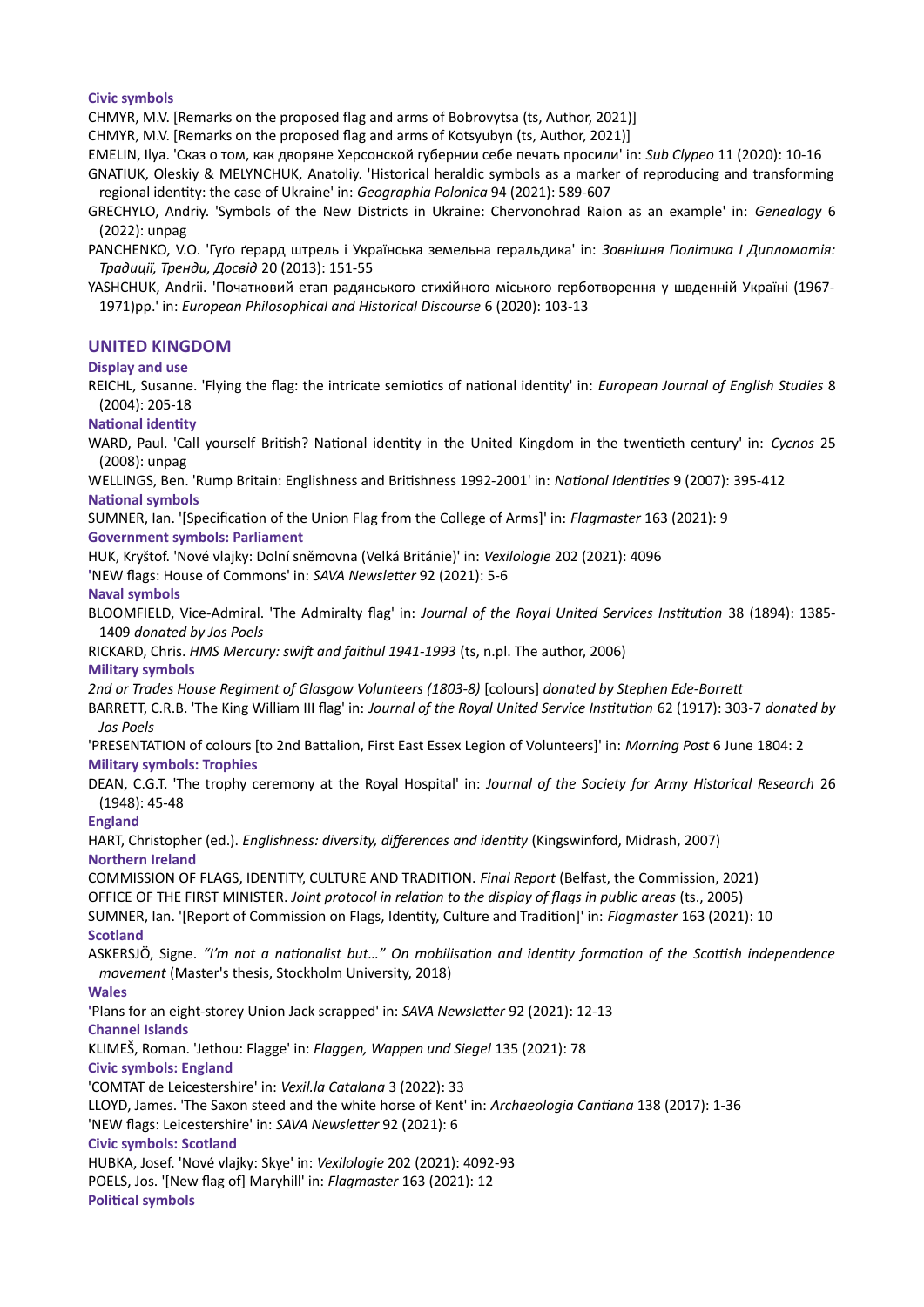YEANDLE, Peter. 'Campaigning histories' in: YEANDLE, Peter et al. (eds). *The impact of history* (London, Routledge, 2015) Chapter 9

**Symbols of other institutions: Guilds**

HILL, Tracey. *Pageantry and power: a cultural history of the early modern Lord Mayor's Show (1585-1639)* (Manchester, University Press, 2011)

**Symbols of other institutions: Trade unions**

MULDER, Brigitte de. '*Banners unfurled*, Manchester, 3 April 2000' in: *Brood & Rozen: Tijdschrift voor de Geschiedenis van Sociale Bewegingen* 5 (2000): 45-46

## **UNITED STATES OF AMERICA**

#### **Museums**

HARRINGTON, Kevin. 'Flag images available at OHS [Oregon Historical Society]' in: *Vexilloid Tabloid* 91 (2021): 8 **Museums: Conservation**

SPICER, Gwen et al. 'Analysis of an 18-Star national flag' in: *Vexillum* 16 (2021): 18-21

SPICER, Gwen. 'Display and storage of historical collections: a holistic approach' In: *Proceedings of the 26th ICV, Sydney, 2015* (2022): 412-22

### **Ethnic symbols**

GAIDIS, Henry L. 'Lithuanian American immigrant flags' in: *Lithuanian Military Digest* 11 (2021): 16-23 GAIDIS, Henry L. 'Lithuanian American immigrant flags' in: *Lithuanian Heritage* May/June (2021): 13-16 **Display and use**

JENCKS, Alden. 'Flags in support of Ukraine' in: *Vexilloid Tabloid* 93 (2022): 8-9

**Display and use: Controversies**

PULLEYKING, Micki. 'Flying the flag in church: a tale of strife and idolatry' in: *Leaven* 13 (2005): 170-74

**Ecclesiastical symbols**

SNYDER, Larry. 'Church gonfalon [Grace Memorial Church, Portland OR]' in: *Vexilloid Tabloid* 92 (2022): 5 **National symbols**

'FLAGMAKERS in news as lawmakers discuss statehood for Washington DC' in: *SAVA Newsletter* 92 (2021): 17-18

THRUSTON, R.C. Ballard. *The origin and evolution of the United States flag* (Washington DC, House Document 258, 1926)

**Naval symbols**

EXNER, Petr. 'Vlajka Námřní Pěchoty Spojených Států' in: *VexiINFO* 177 (2021): 2

JANSING, Tom. 'Signals in the wind … a history of flags' in: *All Hands* 686 (1974): 50-61 *donated by Jos Poels* **Military symbols**

FERRIGAN, Jim. 'Did the 1st US Colored Infantry have a flag?' in: *Vexillum* 16 (2021): 31

PARIS, Morgan. 'A possible origin of the Southold Pine Tree flag' in: *Vexillum* 16 (2021): 27-29

**Military symbols: Illinois**

McKIM, Randolp Harrison. *Illinois battle flags* (Springfield, Office of Public Affairs, 1992)

**Civic symbols: California**

LUMEA, John. 'San Francisco's flag: from origins to officialdom to opportunities for reform' in: *Vexillum* 16 (2021): 7-16 **Civic symbols: Hawaii**

ALEXANDER, W.D. 'The maker of the Hawaiian flag' in: *6th Annual Report of the Hawaiian Historical Society* (1898): 8- 11 *donated by Jos Poels*

BALLOU, Howard M. 'The reversal of the Hawaiian flag' in: *Papers of the Hawaiian Historical Society* 12 (1905): 5-11 HANAI, Colleen. 'Hae Hawaii' in: *Hawaii Historical Review* 1 (1963): 93-103 *donated by Jos Poels*

HOUSTON, Victor S.K. *The Hawaiian flag* (Honolulu, Friends of Iolani Palace, 1988) *donated by Jos Poels*

'KA HOIHOI ana o ke aupuni' in: *Ka Nonanona* 8 Aug 1843: 1 *donated by Jos Poels*

*MEMOIR of Keopuolani, late queen of the Sandwich Islands* (Boston, Crocker & Brewster, 1825) *donated by Jos Poels* 'OUR Hawaiian flag / Ka Hae Hawaii' in: *Ka Nupepa Kuokoa* 1 Jan 1862: 1 *donated by Jos Poels*

**Civic symbols: Maine**

**'**NEW flag: Old Town, Maine' in: *Vexillum* 16 (2021): 6

**Civic symbols: Mississippi**

BLANC, Joan Francés. 'Lo Mississipi: n'estar de la confederacion?' in: *Vexil'Oc* 28 (2021): 19-23

KAYE, Ted. 'Mississippi's new flag – a year later' in: *Vexilloid Tabloid* 91 (2021): 1

KLIMEŠ, Roman. 'Mississippi: Flagge' in: *Flaggen, Wappen und Siegel* 133 (2021): 21

## **Civic symbols: Oregon**

KOSKI, David. 'A flag for Tigard: ideas' in: *Vexilloid Tabloid* 93 (2022): 10

LICHTGARN, Peter. 'The process of creating Portland's first city flag in 1917 owed much to Chicago's successful 1915 model' in: *Vexillum* 16 (2021): 22-26

ORELOVE, Michael. 'When is a flag not a flag? [Gresham City, OR] in: *Vexilloid Tabloid* 91 (2021): 9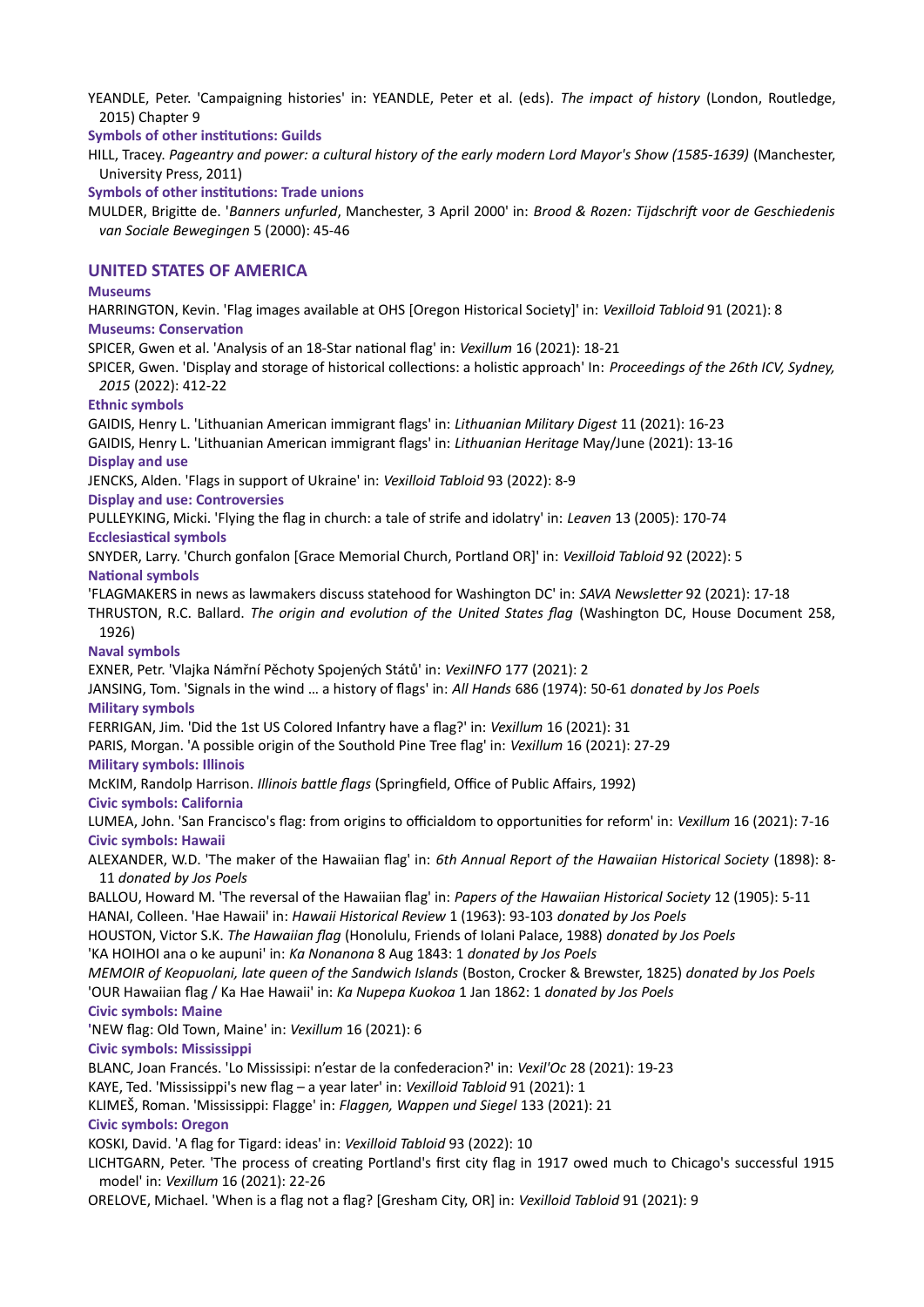#### **Civic symbols: Utah**

KAYE, Ted. 'Utah's flag' in: *Vexilloid Tabloid* 92 (2022): 1

'UTAH launches flag re-design effort' in: *Vexilloid Tabloid* 92 (2022): 9

## **Symbols of other institutions**

HORSTMANN, Hans. 'Amerikanische Sonderflaggen während des Zweiten Weltkrieges' in: *Deutsches Schiffahrtsarchiv* 5 (1982): 234

### **Event symbols**

**'**The Freedom Flag to commemorate the 9/11 attacks' in: *SAVA Newsletter* 92 (2021): 13-15

## **VANUATU**

### **Civic symbols**

BALOGH, László. 'Ambae-Sziget (Aoba, Oba) (Vanuatu) / Ambae Island (Vanuatu)' in: *Balogh Zászló Buletin* 4 (2021): 2

## **VATICAN**

## **Display and use**

GARCÍA FUENTE, Daniel. 'Estudio sobre las implicaciones protocolarias de la bandera del Vaticano' in: *Journal of the Sociology and Theory of Religion* 11 (2019): 43-71

## **ZIMBABWE**

### **Zimbabwe-Rhodesia: National symbols**

*COMMEMORATION programme: The raising of the national flag at Rufaro Stadium, Salisbury on Sunday 2nd September 1979* (Salisbury, Government Printer, 1979)

## **CATALOGUE NEWS: changes from the last web version**

#### **Indexing**

Correction of typos: throughout Revised chronological indexing: Barbados, Myanmar Revised subject indexing: the term *Military Symbols* now subdivided by arm of service where possible / appropriate

## **Journals**

All the issues in the Library of the following additional titles are now catalogued: *Flag Data Bank* (Germany; 0-7, 9-15)

- and the following are in progress (\* indicates a title lacking one or more issues): *Ar Banniel* (Brittany; 1-24 indexed) *Banderas* (Spain; 1-162\* indexed) *Crux Australis* (Australia; 1, 3-66 indexed) *Drapeaux et Pavillons* (France; 136-49 indexed) *Flag Bulletin* (USA) *Flag Institute Flag Specification Sheets Flaggenmitteilungen* (Switzerland; 1-65 indexed) *Flagscan* (1-47 indexed) (and supplements\*) (Canada) *Le Cabinet des drapeaux communique* (Germany) *Nordisk Flagkontakt* (Scandinavia; 1-23 indexed) *SAVA Newsletter* (South Africa; 1-8, 83-92 indexed) *Vexilla Nostra* (Netherlands; 1-7, 83-105 indexed) *Vexilla Notizie* (Italy; 27-40 indexed) *Vexilloid Tabloid* (USA; 45-93 indexed) *Vexilologie* (Czech Republic; 1-160, 190-202 indexed) *Vlag!* (Netherlands; 24-29 indexed) *Zászlómúzeum Info* (Hungary; issues for 2019-20 indexed) *Znak* (Ukraine; 1-13, 50-84 indexed)

- while the following have yet to be started: *Flag and Banner* (Canada) *Info-Bulletin* (Netherlands) *Lieuhat Värit* (Finland)